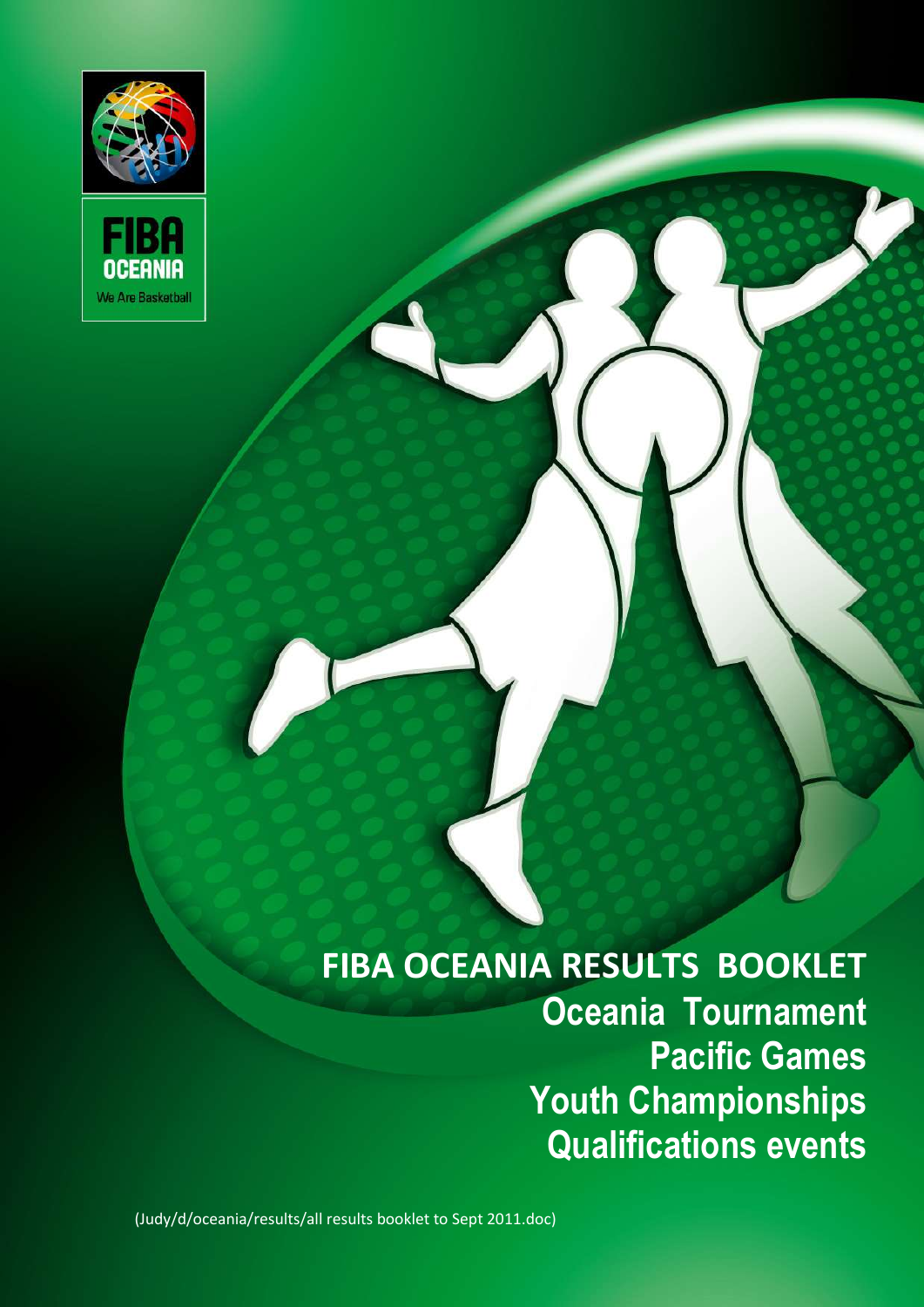## **1ST OCEANIA TOURNAMENT**

## **FIJI 1981**

These events are conducted by the Pacific Games Council and FIBA Oceania for Pacific Island teams. They are not a qualification event for higher competition.

Australia and New Zealand are invited to participate with junior teams. Originally Australia sent both Men's and Women's teams but the superiority of the Women did not justify their inclusion. Since then Australia has always fielded a Men's team. New Zealand have varied their entries in these events.

| MEN:                     |     |                          |             |
|--------------------------|-----|--------------------------|-------------|
| Australia                | def | French Polynesia         | $82 - 60$   |
| American Samoa           | def | New Caledonia            | $110 - 75$  |
| Guam                     | def | <b>Northern Marianas</b> | $116 - 90$  |
| Fiji                     | def | Vanuatu                  | $102 - 38$  |
| American Samoa           | def | <b>Northern Marianas</b> | $76 - 70$   |
| Guam                     | def | New Caledonia            | $117 - 82$  |
| French Polynesia         | def | Fiji                     | $88 - 76$   |
| Australia                | def | Vanuatu                  | $146 - 39$  |
| <b>Northern Marianas</b> | def | Vanuatu                  | $105 - 70$  |
| American Samoa           | def | French Polynesia         | 89 - 79     |
| Australia                | def | Guam                     | $97 - 77$   |
| New Caledonia            | def | Fiji                     | $77 - 62$   |
| New Caledonia            | def | French Polynesia         | $90 - 77$   |
| American Samoa           | def | Fiji                     | 78 - 76     |
| Guam                     | def | Vanuatu                  | $149 - 69$  |
| Australia                | def | <b>Northern Marianas</b> | $113 - 51$  |
| French Polynesia         | def | <b>Northern Marianas</b> | $103 - 96$  |
| American Samoa           | def | Vanuatu                  | $102 - 37$  |
| Australia                | def | New Caledonia            | $106 - 47$  |
| Fiji                     | def | Guam                     | $111 - 104$ |
| Fiji                     | def | <b>Northern Marianas</b> | 111 - 94    |
| New Caledonia            | def | Vanuatu                  | $102 - 60$  |
| Guam                     | def | French Polynesia         | $112 - 94$  |
| Australia                | def | American Samoa           | $67 - 56$   |
| <b>Northern Marianas</b> | def | New Caledonia            | $99 - 93$   |
| Guam                     | def | American Samoa           | $114 - 100$ |
| Australia                | def | Fiji                     | $113 - 61$  |
| French Polynesia         | def | Vanuatu                  | $121 - 88$  |
| <b>FINALS:</b>           |     |                          |             |
| American Samoa           | def | Fiji                     | $122 - 74$  |
| Australia                | def | Guam                     | $82 - 79$   |
| FINAL PLACINGS:          |     |                          |             |
| 1. Australia             |     | 5. French Polynesia      |             |

- 
- 3. American Samoa 7. New Caledonia
- 
- 
- 2. Guam 6. Northern Marianas
	-
- 4. Fiji 8. Vanuatu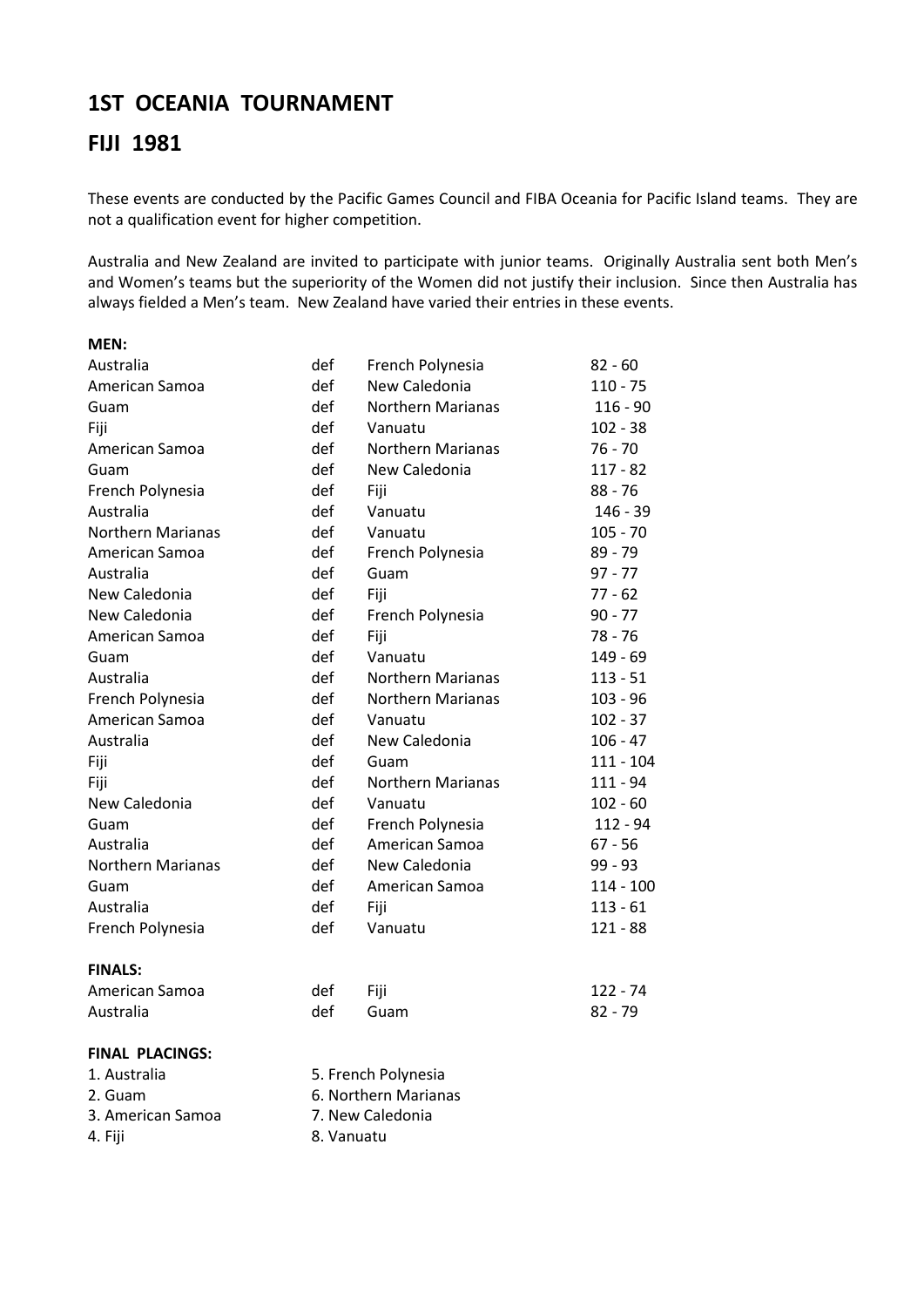#### **WOMEN:**

| Australia        | def | French Polynesia | $84 - 50$  |
|------------------|-----|------------------|------------|
| Fiji             | def | Vanuatu          | $126 - 48$ |
| Australia        | def | Vanuatu          | $146 - 39$ |
| Fiji             | def | French Polynesia | $88 - 79$  |
| French Polynesia | def | Vanuatu          | $136 - 47$ |
| Australia        | def | Fiji             | $82 - 49$  |
| Fiji             | def | Vanuatu          | $113 - 45$ |
| Australia        | def | French Polynesia | $96 - 37$  |
| Australia        | def | Vanuatu          | $118 - 32$ |
| Fiji             | def | French Polynesia | $79 - 64$  |
| French Polynesia | def | Vanuatu          | $104 - 69$ |
| Australia        | def | Fiji             | $88 - 44$  |
|                  |     |                  |            |

#### **FINAL PLACINGS:**

- 1. Australia
- 2. Fiji
- 3. French Polynesia
- 4. Vanuatu

## **2ND OCEANIA TOURNAMENT**

## **FIJI 1985**

#### **MEN: POOL A:**

| Australia        | def | <b>Suva Selections</b>   | $85 - 47$  |
|------------------|-----|--------------------------|------------|
| American Samoa   | def | <b>Northern Marianas</b> | $109 - 72$ |
| Australia        | def | <b>Northern Marianas</b> | $134 - 55$ |
| Suva Selection   | def | Marshall Islands         | $115 - 60$ |
| Suva Selection   | def | <b>Northern Marianas</b> | $108 - 80$ |
| American Samoa   | def | Marshalls Islands        | $143 - 30$ |
| Australia        | def | Marshall Islands         | $152 - 37$ |
| American Samoa   | def | Suva Selection           | $92 - 71$  |
| Marshall Islands | def | <b>Northern Marianas</b> | $81 - 77$  |
| American Samoa   | def | Australia                | $78 - 77$  |
|                  |     |                          |            |

#### **Pool Standings:**

- 1. American Samoa
- 2. Australia
- 3. Suva Selection withdrawn from crossovers
- 4. Marshalls
- 5. Northern Marianas

#### **POOL B:**

| Western Samoa | def | Fiii            | $102 - 75$ |
|---------------|-----|-----------------|------------|
| New Zealand   | def | Solomon Islands | $117 - 53$ |
| Fiii          | def | Solomon Islands | 131 - 58   |
| Western Samoa | def | Solomon Islands | 120 - 64   |
| New Zealand   | def | Western Samoa   | $80 - 50$  |
| New Zealand   | def | Fiii            | $62 - 51$  |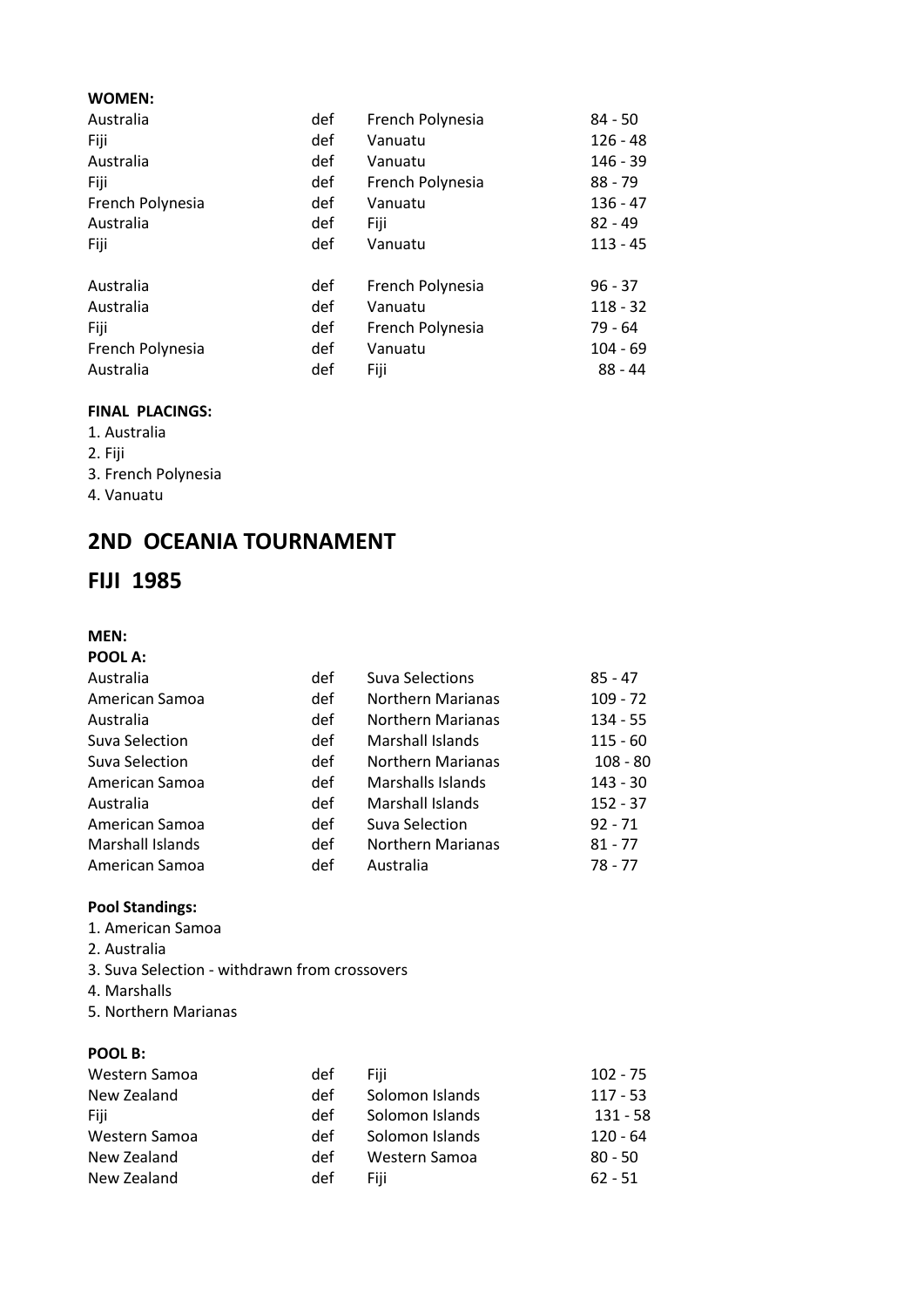#### **Pool Standings:**

- **The Document Contract Register of Document** 1. New Zealand
- 2. Fiji
- 3. Western Samoa
- **Title of Document in Arial Regular 12pt**  4. Solomon Islands

| <b>Consolation Crossovers:</b>     |     |                          |             |
|------------------------------------|-----|--------------------------|-------------|
| Western Samoa                      | def | <b>Northern Marianas</b> | $101 - 73$  |
| Solomon Islands                    | def | <b>Marshall Islands</b>  | $75 - 72$   |
| <b>Marshall Islands</b>            | def | <b>Northern Marianas</b> | $81 - 68$   |
| western Samoa                      | def | Solomon Islands          | $88 - 70$   |
| <b>Championship Crossovers:</b>    |     |                          |             |
| American Samoa                     | def | Fiji                     | 88 - 73     |
| Australia                          | def | New Zealand              | $80 - 66$   |
|                                    |     |                          |             |
| <b>Bronze Medal Game:</b>          |     |                          |             |
| Fiji                               | def | New Zealand              | $88 - 73$   |
| <b>Gold Medal Game:</b>            |     |                          |             |
| Australia                          | def | American Samoa           | 117 - 111   |
| This game went to triple overtime. |     | End of regulation        | $82 - 82$   |
|                                    |     | End of 1st o'time        | $92 - 92$   |
|                                    |     | End of 2nd o'time        | $105 - 105$ |
|                                    |     |                          |             |
| <b>FINAL PLACINGS:</b>             |     |                          |             |
| 1. Australia                       |     | 6. Solomon Islands       |             |
| 2. American Samoa                  |     | 7. Marshall Islands      |             |
| 3. Fiji                            |     | 8. Northern Marianas     |             |
| 4. New Zealand                     |     | 9. Suva Selection        |             |
| 5. Western Samoa                   |     |                          |             |
| <b>WOMEN:</b>                      |     |                          |             |
| Australia                          | def | Western Samoa            | 113 - 14    |
| Fiji                               | def | American Samoa           | $70 - 56$   |
| Fiji                               | def | Solomon Islands          | 79 - 28     |
| Australia                          | def | American Samoa           | $106 - 62$  |
| American Samoa                     | def | Solomon Islands          | $92 - 30$   |
| Fiji                               | def | Western Samoa            | $108 - 28$  |
| Australia                          | def | Solomon Islands          | $140 - 21$  |
| American Samoa                     | def | Western Samoa            | $104 - 28$  |
| Australia                          | def | Fiji                     | $70 - 40$   |
| Solomon Islands                    | def | Western Samoa            | 49 - 37     |
|                                    |     |                          |             |

#### **Pool Standings:**

- 1. Australia
- 2. Fiji
- 3. American Samoa
- 4. Solomon Islands
- 5. Western Samoa

#### **SEMI FINALS:**

| Australia | def | Solomon Islands | $125 - 16$ |
|-----------|-----|-----------------|------------|
| Fiji      | def | American Samoa  | $64 - 57$  |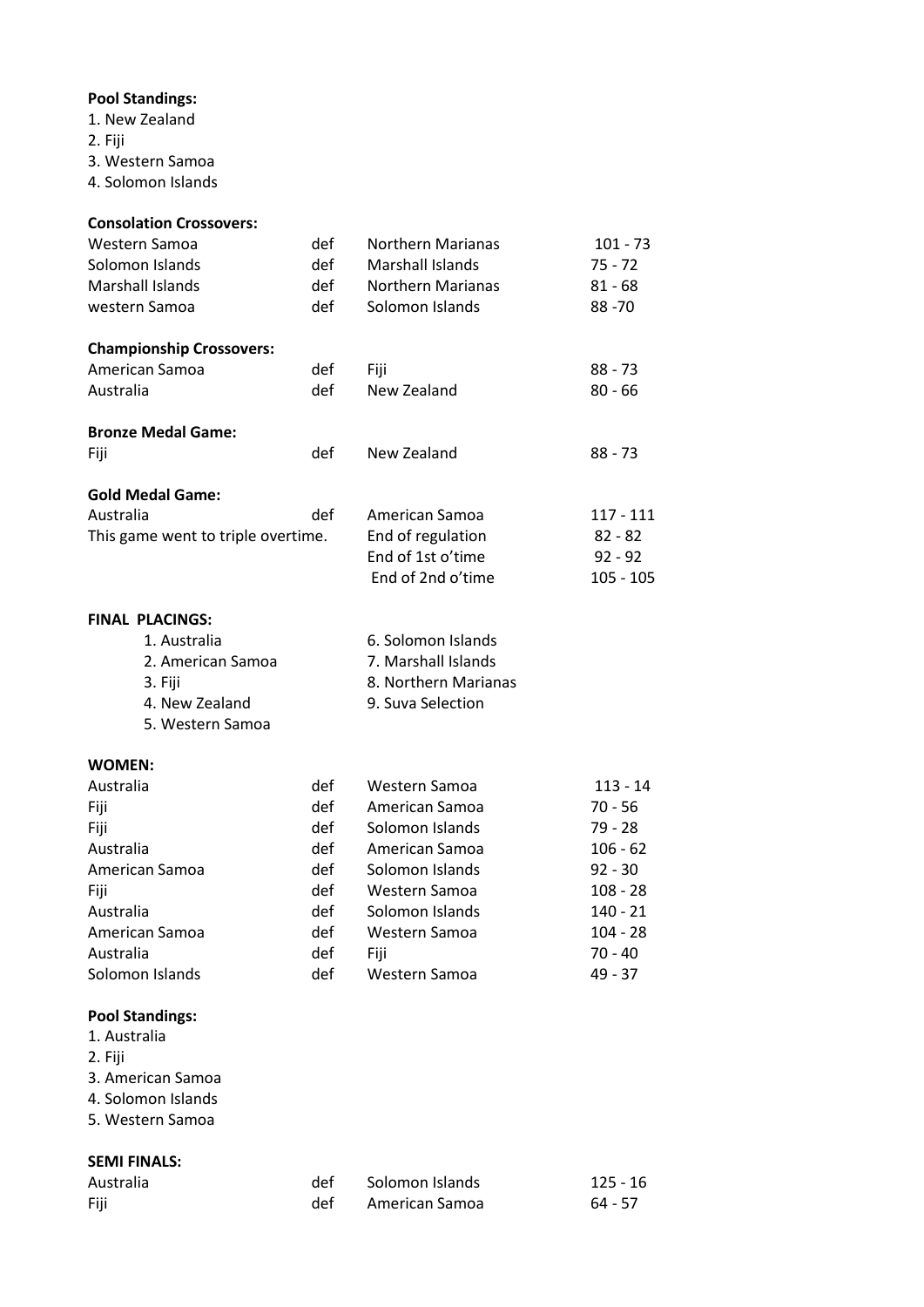| <b>Bronze Medal Game:</b><br>American Samoa | det. | Solomon Islands | $98 - 55$ |
|---------------------------------------------|------|-----------------|-----------|
| <b>Gold Medal Game:</b><br>Australia        | def  | Fiii            | 75 - 54   |

#### **FINAL PLACINGS:**

- 1. Australia
- **Title of Document in Arial Regular 12pt**  2. Fiji
- 3. American Samoa
- 4. Solomon Islands
- 5. Western Samoa

## **3RD OCEANIA TOURNAMENT**

## **FRENCH POLYNESIA 1989**

#### **MEN:**

| French Polynesia | def | Micronesia               | $121 - 93$  |
|------------------|-----|--------------------------|-------------|
| Western Samoa    | def | <b>Northern Marianas</b> | $127 - 91$  |
| Australia        | def | New Caledonia            | $132 - 37$  |
| New Zealand      | def | Fiji                     | 73 - 53     |
| New Caledonia    | def | <b>Northern Marianas</b> | $112 - 102$ |
| Australia        | def | Western Samoa            | $138 - 75$  |
| New Zealand      | def | Micronesia               | $110 - 48$  |
| French Polynesia | def | Fiji                     | $68 - 66$   |
| Western Samoa    | def | Micronesia               | 137 - 132   |
| Fiji             | def | New Caledonia            | $92 - 54$   |
| French Polynesia | def | <b>Northern Marianas</b> | $95 - 52$   |
| Australia        | def | New Zealand              | $66 - 54$   |
| Fiji             | def | Micronesia               | $93 - 74$   |
| Western Samoa    | def | New Caledonia            | $91 - 86$   |
| Australia        | def | <b>Northern Marianas</b> | $152 - 57$  |
| New Zealand      | def | French Polynesia         | $60 - 59$   |
| Australia        | def | Micronesia               | 134 - 68    |
| Fiji             | def | <b>Northern Marianas</b> | $104 - 74$  |
| New Zealand      | def | Western Samoa            | $105 - 69$  |
| French Polynesia | def | New Caledonia            | $81 - 56$   |
| Micronesia       | def | New Caledonia            | 119 - 116   |
| New Zealand      | def | <b>Northern Marianas</b> | 172 - 55    |
| Fiji             | def | Western Samoa            | $98 - 81$   |
| Australia        | def | French Polynesia         | $80 - 51$   |
| Micronesia       | def | <b>Northern Marianas</b> | 124 - 113   |
| French Polynesia | def | Western Samoa            | 94 - 85     |
| New Zealand      | def | New Caledonia            | 135 - 56    |
| Australia        | def | Fiji                     | $120 - 65$  |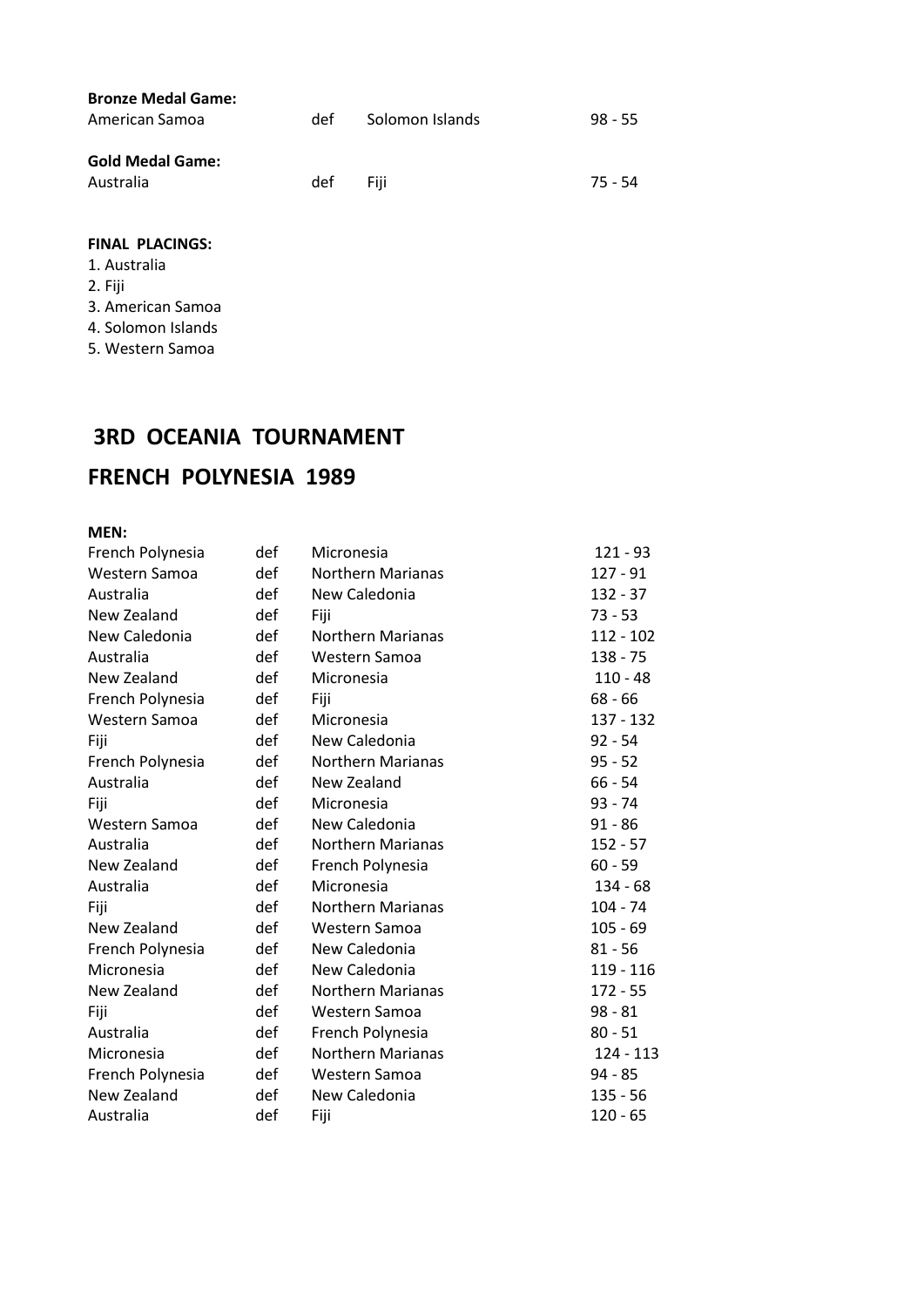#### **FINALS:**

| .                |     |                          |           |
|------------------|-----|--------------------------|-----------|
| New Caledonia    | def | <b>Northern Marianas</b> | 99 - 74   |
| Western Samoa    | def | Micronesia               | 120 - 111 |
| French Polynesia | def | Fiii                     | $83 - 74$ |
| Australia        | def | New Zealand              | 86 - 68   |
|                  |     |                          |           |

#### **FINAL PLACINGS:**

| 5. Western Samoa     |
|----------------------|
| 6. Micronesia        |
| 7. New Caledonia     |
| 8. Northern Marianas |
|                      |

#### **WOMEN:**

| French Polynesia | def | Guam             | $101 - 46$ |
|------------------|-----|------------------|------------|
| New Zealand      | def | Fiji             | $84 - 52$  |
| New Zealand      | def | Guam             | 74 - 33    |
| French Polynesia | def | Fiji             | $70 - 63$  |
| Fiji             | def | Guam             | $81 - 55$  |
| New Zealand      | def | French Polynesia | $80 - 56$  |
| French Polynesia | def | Guam             | $99 - 46$  |
| New Zealand      | def | Fiji             | $82 - 44$  |
| New Zealand      | def | Guam             | $124 - 30$ |
| French Polynesia | def | Fiji             | $66 - 60$  |
| Fiji             | def | Guam             | $81 - 55$  |
| New Zealand      | def | French Polynesia | $71 - 49$  |
| <b>FINALS:</b>   |     |                  |            |
| Fiji             | def | Guam             | $112 - 64$ |
| New Zealand      | def | French Polynesia | $77 - 40$  |

Western Samoa def American Samoa 124 - 72

 $125 - 58$ 

#### **FINAL PLACINGS:**

- 1. New Zealand
- 2. French Polynesia
- 3. Fiji
- 4. Guam

## **4TH OCEANIA TOURNAMENT**

## **WESTERN SAMOA 1993**

#### **MEN:**

| .              |     |                |            |
|----------------|-----|----------------|------------|
| POOL A:        |     |                |            |
| Western Samoa  | def | Belau          | 124 - 69   |
| Tonga          | def | American Samoa | 97 - 74    |
| Tonga          | def | Belau          | $125 - 58$ |
| Western Samoa  | def | Vanuatu        | $116 - 36$ |
| Tonga          | def | Vanuatu        | 93 - 34    |
| American Samoa | def | Belau          | 125 - 94   |
| Western Samoa  | def | Tonga          | 77 - 73    |
| American Samoa | def | Vanuatu        | $113 - 65$ |
| Vanuatu        | def | Belau          | 99 - 78    |
|                |     |                |            |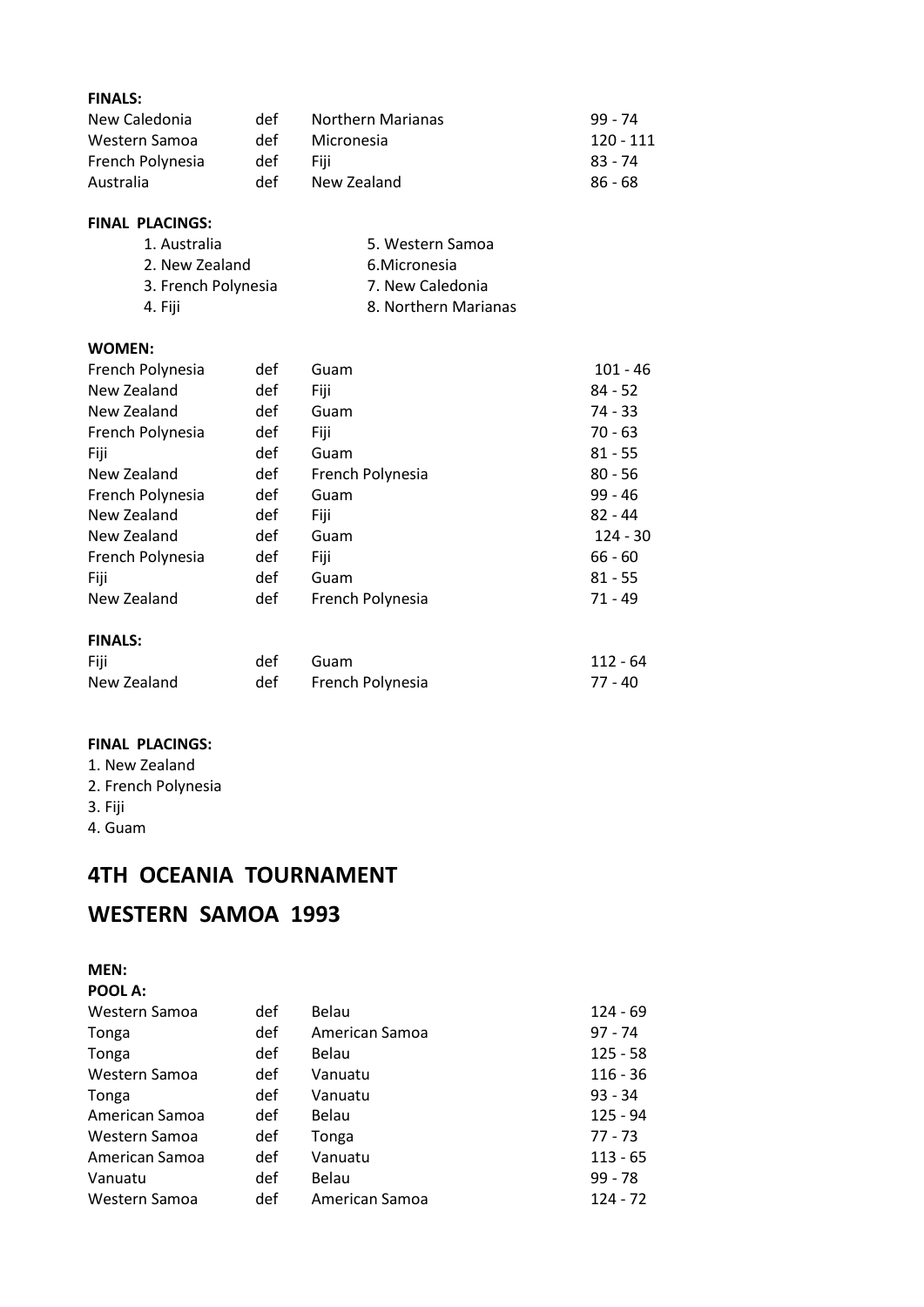#### Australia def Fiji Australia def Solomon Islands<br> **Title Concurrent Contract Concurrent Concurrent V** New Caledonia Australia def Western Samoa def Fiji 101 - 61 **POOL B:** Australia def Fiji 83 - 41 New Caledonia def Cook Islands 73 - 42 Fiji 192 - 52<br>Australia 1930 def Cook Islands 193 - 52<br>Australia 193 - 40 Solomon Islands (Teams disqualified) Solomon Islands def Cook Islands 80 - 68 Australia def Cook Islands 99 - 26 New Caledonia def Solomon Islands 94 - 74 def New Caledonia 128 - 69<br>def Solomon Islands 93 - 45 Fiji def Solomon Islands **SEMI FINALS:** Tonga def Australia 66 - 61 American Samoa def Solomon Islands 95 - 54 New Caledonia def Vanuatu 96 - 76 **FINALS:** Solomon Islands def Vanuatu 74 - 62 Belau def Cook Islands 82 - 48 American Samoa def New Caledonia<br>
Australia def Fiji en 140 - 59 Australia def Fiji 140 - 59 Western Samoa def Tonga 193 - 90

#### **PLACINGS**:

| 1. Western Samoa  | 6. New Caledonia   |
|-------------------|--------------------|
| 2. Tonga          | 7. Solomon Islands |
| 3. Australia      | 8. Vanuatu         |
| 4. Fiji           | 9. Belau           |
| 5. American Samoa | 10. Cook Islands   |

#### **WOMEN:**

| Western Samoa   | def | Fiji            | $81 - 42$  |
|-----------------|-----|-----------------|------------|
| Tahiti          | def | Cook Islands    | $64 - 23$  |
| New Caledonia   | def | Solomon Islands | $59 - 46$  |
| Fiji            | def | Cook Islands    | 59 - 39    |
| Tahiti          | def | American Samoa  | 75 - 38    |
| Solomon Islands | def | Cook Islands    | 48 - 43    |
| Western Samoa   | def | New Caledonia   | $86 - 37$  |
| Fiji            | def | American Samoa  | $1 - 51$   |
| Western Samoa   | def | Solomon Islands | $93 - 43$  |
| New Caledonia   | def | Cook Islands    | 54 - 46    |
| Solomon Islands | def | American Samoa  | $69 - 64$  |
| Tahiti          | def | Fiji            | $58 - 50$  |
| Tahiti          | def | Solomon Islands | $80 - 42$  |
| Western Samoa   | def | Cook Islands    | 101 - 44   |
| American Samoa  | def | New Caledonia   | 57 - 51    |
| Fiji            | def | Solomon Islands | 75 - 58    |
| Tahiti          | def | New Caledonia   | 70 - 37    |
| Western Samoa   | def | American Samoa  | $104 - 63$ |
| Fiji            | def | New Caledonia   | $61 - 34$  |
| American Samoa  | def | Cook Islands    | $68 - 59$  |
| Western Samoa   | def | Tahiti          | 61 - 60    |
|                 |     |                 |            |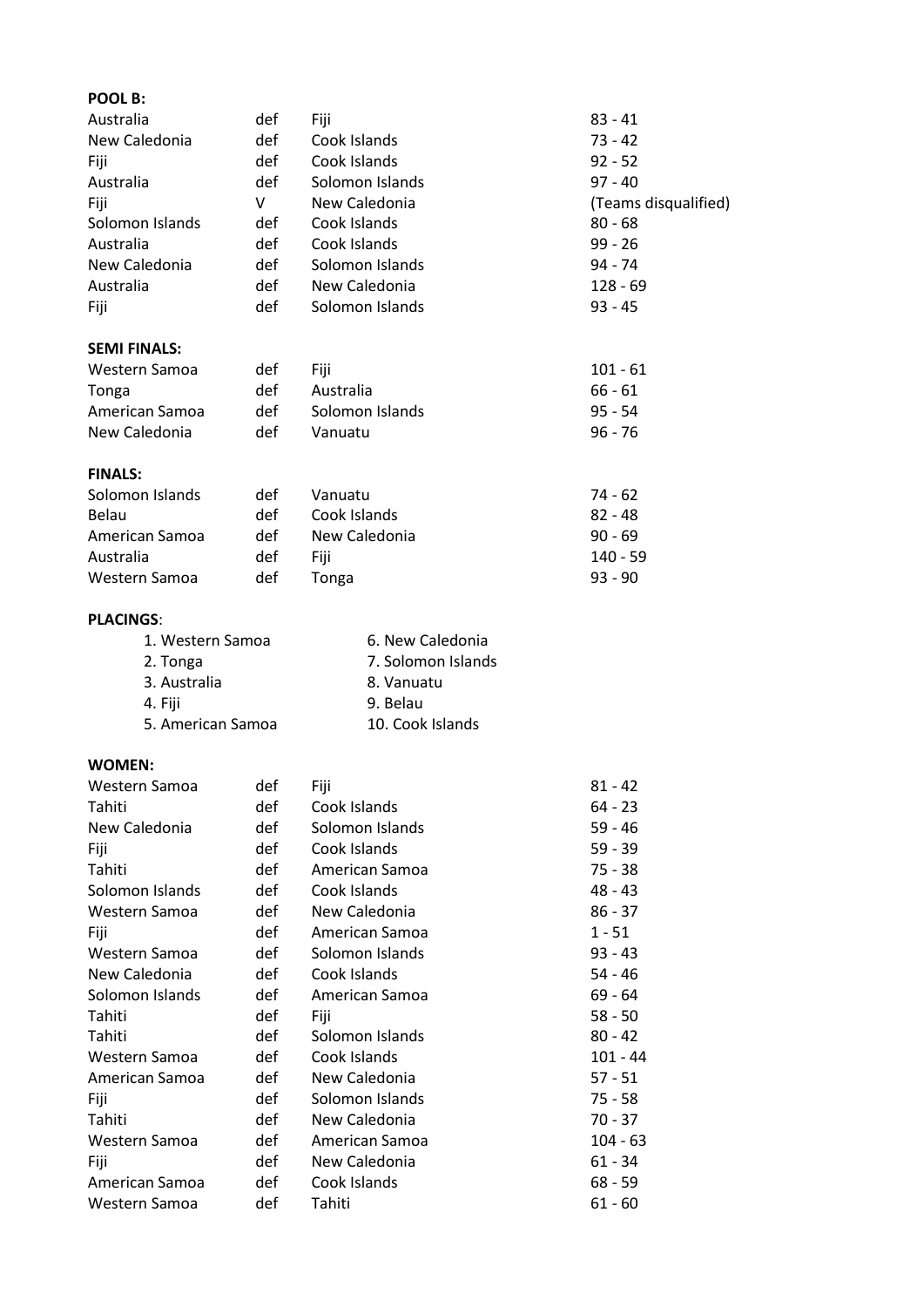| <b>SEMI FINALS:</b> |     |               |           |
|---------------------|-----|---------------|-----------|
| Western Samoa       | def | New Caledonia | $93 - 39$ |
| Tahiti              | def | Fiii          | $60 - 47$ |
| American Samoa      | def | Cook Islands  | $70 - 37$ |
| <b>FINALS:</b>      |     |               |           |
| New Caledonia       | def | Fiji          | $65 - 45$ |
| Western Samoa       | def | Tahiti        | $85 - 63$ |

#### **PLACINGS:**

| 1. Western Samoa | 5. American Samoa  |
|------------------|--------------------|
| 2. Tahiti        | 6. Cook Islands    |
| 3. Fiji          | 7. Solomon Islands |
| 4. New Caledonia |                    |

## **1997 South Pacific Mini Games**

## **AMERICAN SAMOA**

## **(NO OCEANIA TOURNAMENT HELD)**

In 1997 basketball was included in the Mini Games, so therefore the Oceania Tournament was not played. The South Pacific Mini Games are held every 4 years for Island teams in the two years between the main South Pacific Games. These Games are held in countries with limited facilities and because of the large number of basketball entries this sport has not been included in previous Mini Games.

Normally the Oceania Basketball Confederation conducts the Oceania Tournament at a similar time so as to provide competition for all countries. As a result no Australian or New Zealand teams participated.

#### **MEN:**

| POOL A:                  |     |                      |
|--------------------------|-----|----------------------|
| Am. Samoa 106(52)        | def | Nauru 64(26)         |
| Guam 74(22)              | def | New Caledonia 61(29) |
| N. Caledonia 113(52)     | def | Nauru 57(16)         |
| Am. Samoa 81(43)         | def | Guam 70(40)          |
| Guam 129(55)             | def | Nauru 86(42)         |
| Am. Samoa 60(27)         | def | N. Caledonia 51(24)  |
| POOL B:                  |     |                      |
| Tahiti 63(35)            | def | Fiji 48(14)          |
| W. Samoa 102(49)         | def | Cook Is. 39(16)      |
| Tahiti 85(29)            | def | Cook Is. 42(24)      |
| Fiji 20                  | def | W. Samoa 0           |
| Fiji 82(34)              | def | Cook Is. 46(21)      |
| W. Samoa 59(27)          | def | Tahiti 37(14)        |
| <b>CROSS OVER GAMES:</b> |     |                      |
| Am. Samoa 78(40)         | def | Fiji 61(31)          |
| Tahiti 63(30)            | def | Guam 68(26)          |

New Caledonia def *No Game* \* Nauru 90(49) def Cook Is. 62(29)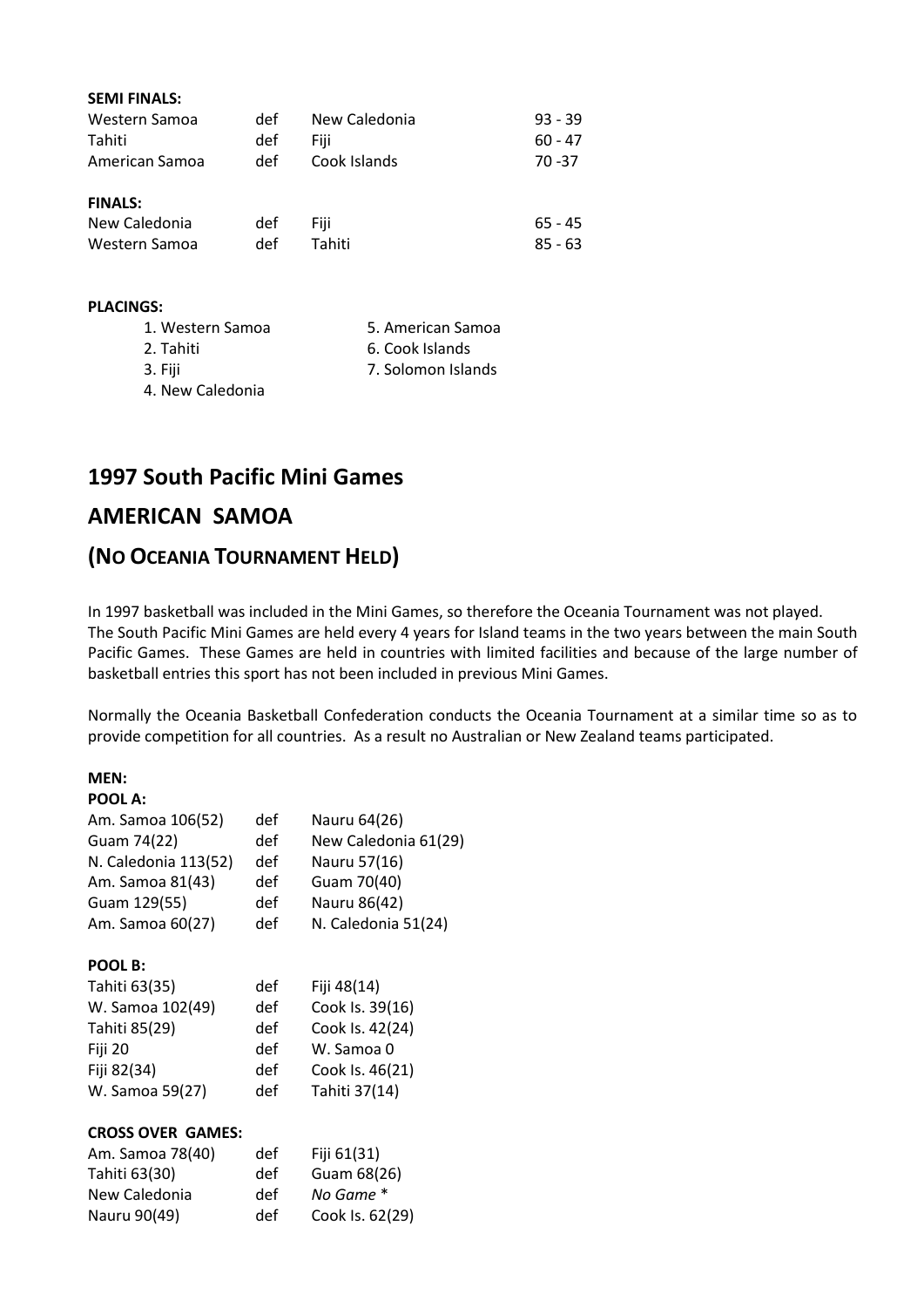| <b>PLAY OFFS:</b><br>7th & 8th Position:<br>Cook Is                                                                                                   | def                                    | W. Samoa. (forfeited)                                                                                         |
|-------------------------------------------------------------------------------------------------------------------------------------------------------|----------------------------------------|---------------------------------------------------------------------------------------------------------------|
| 5th & 6th Position:<br>N Caledonia 113(53)                                                                                                            | def                                    | Nauru 65(34)                                                                                                  |
| 3rd & 4th Position:<br>Tahiti 68(28)                                                                                                                  | def                                    | Fiji 60(33)                                                                                                   |
| 1st & 2nd Position:<br>America Samoa 78(43) def                                                                                                       |                                        | Guam 76(35)                                                                                                   |
| <b>Final Placings:</b><br>1. American Samoa<br>2. Guam<br>3. Tahiti<br>4. Fiji<br>5. New Caledonia<br>6. Nauru<br>7. Cook Islands<br>8. Western Samoa |                                        |                                                                                                               |
| <b>WOMEN:</b><br>POOL A:                                                                                                                              |                                        |                                                                                                               |
| Am. Samoa 90(35)<br>Fiji 86(59)<br>Fiji 76(34)<br>Am. Samoa 53(36)<br>Guam 74(25)<br>Am. Samoa 55(25)                                                 | def<br>def<br>def<br>def<br>def<br>def | Guam 68(31)<br>Cook Is 44(26)<br>Guam 48(22)<br>Cook Is 44(16)<br>Cook Is. 61(28)<br>Fiji 45(19)              |
| POOL B:<br>N. Caledonia 66(36)<br>Tahiti 72(36)<br>Tahiti 99(43)<br>W. Samoa 58(29)<br>W. Samoa 101(48)<br>Tahiti 58(31)                              | def<br>def<br>def<br>def<br>def<br>def | Nauru 32(19)<br>W. Samoa 59(31)<br>Nauru 17(14)<br>N. Caledonia 43(16)<br>Nauru 37(13)<br>N. Caledonia 44(23) |
| <b>CROSS OVER GAMES:</b><br>Am. Samoa 54(31)<br>Tahiti 59(38)<br>Guam 89(38)<br>New Caledonia 42(26)<br>Cook Is. 43(19)<br>N. Caledonia 63(34)        | def<br>def<br>def<br>def<br>def<br>def | W. Samoa 38(19)<br>Fiji 41(10)<br>Nauru 31(19)<br>Cook Islands 33(19)<br>Nauru 34(20)<br>Guam 60(19)          |
| 3rd & 4th Position:<br>Fiji 87(42)                                                                                                                    | def                                    | W. Samoa 71(35)                                                                                               |
| <b>FINAL:</b><br>1st & 2nd Position:<br>Tahiti 53(24)                                                                                                 | def                                    | A. Samoa 50(19)                                                                                               |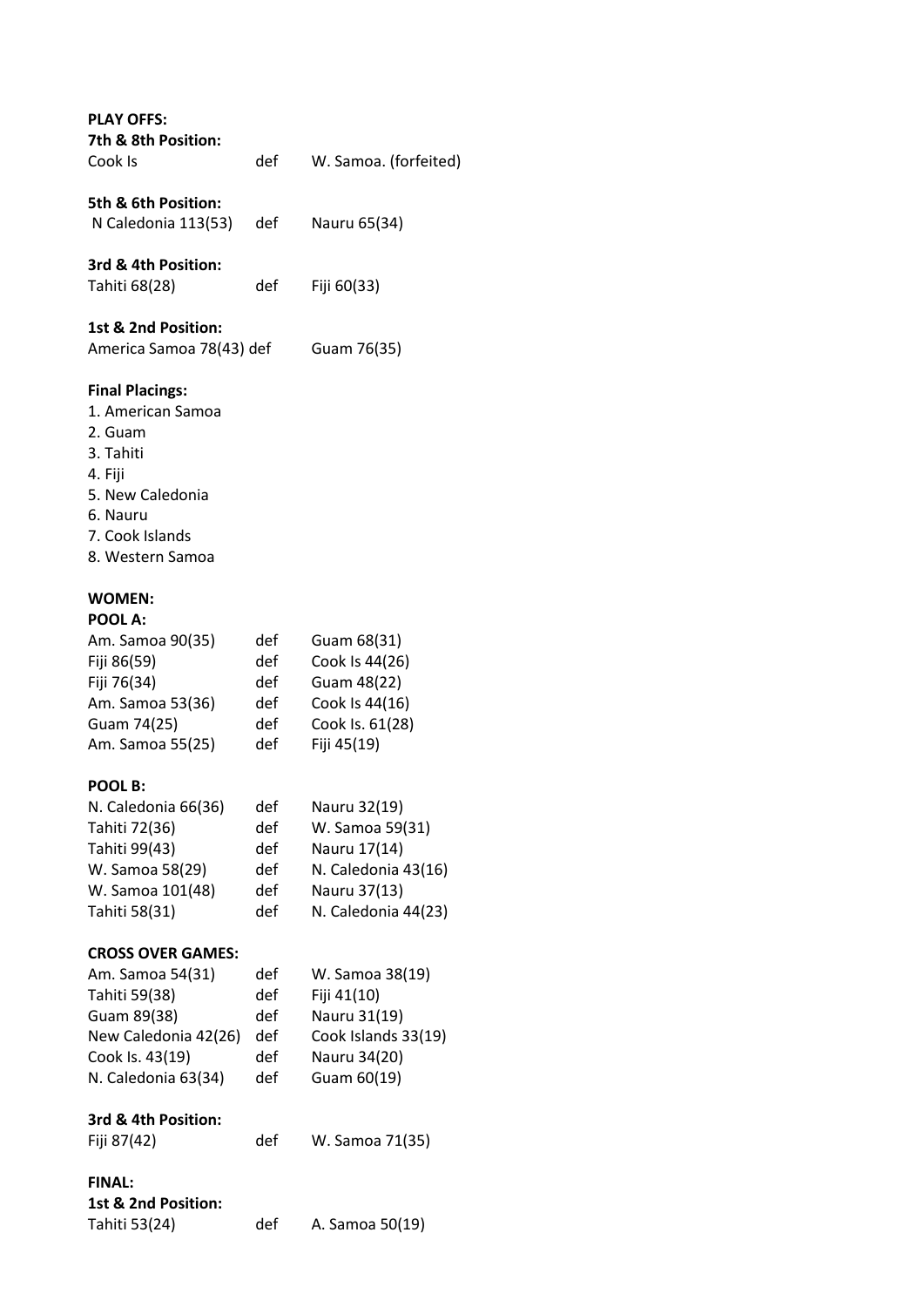## **Title of Document in Arial Regular 12pt Final Placings:**

- 1. Tahiti
- 2. American Samoa
- 3. Fiji
- **Title of Document in Arial Regular 12pt**  4. Western Samoa
- 5. New Caledonia
- 6. Guam
- 7. Cook Islands
- **Title of Document in Arial Regular 12pt**  8. Nauru

## **5th Oceania Tournament**

## **Title of Document in Arial Regular 12pt Suva, Fiji 25th June – 5 th July 2001**

#### **Women's Competition: Patricia Ramsay Trophy**

| <b>Round Games:</b> |     |          |               |    |
|---------------------|-----|----------|---------------|----|
| Tahiti              | 109 | defeated | Samoa         | 29 |
| Australia           | 73  | defeated | New Caledonia | 57 |
| <b>PNG</b>          | 114 | defeated | Nauru         | 31 |
| Fiji                | 83  | defeated | Vanuatu       | 33 |
| Australia           | 97  | defeated | Vanuatu       | 32 |
| <b>PNG</b>          | 81  | defeated | Samoa         | 41 |
| Fiji                | 141 | defeated | Nauru         | 26 |
| Tahiti              | 65  | defeated | New Zealand   | 56 |
| New Caledonia       | 86  | defeated | Samoa         | 38 |
| Tahiti              | 72  | defeated | Vanuatu       | 48 |
| Fiji                | 95  | defeated | PNG           | 43 |
| Australia           | 85  | defeated | New Zealand   | 56 |
| New Caledonia       | 82  | defeated | Vanuatu       | 44 |
| Australia           | 107 | defeated | Samoa         | 35 |
| New Zealand         | 107 | defeated | Nauru         | 23 |
| Tahiti              | 92  | defeated | <b>PNG</b>    | 44 |
| <b>PNG</b>          | 65  | defeated | Vanuatu       | 58 |
| New Caledonia       | 58  | defeated | New Zealand   | 32 |
| Tahiti              | 83  | defeated | Nauru         | 17 |
| Australia           | 84  | defeated | Fiji          | 48 |
| Australia           | 92  | defeated | Nauru         | 45 |
| Vanuatu             | 79  | defeated | Samoa         | 51 |
| New Caledonia       | 73  | defeated | PNG           | 45 |
| Fiji                | 68  | defeated | New Zealand   | 56 |
| New Zealand         | 83  | defeated | <b>PNG</b>    | 53 |
| Tahiti              | 79  | defeated | New Caledonia | 55 |
| Vanuatu             | 108 | defeated | Nauru         | 21 |
| Fiji                | 111 | defeated | Samoa         | 28 |
| New Caledonia       | 76  | defeated | Nauru         | 34 |
| New Zealand         | 86  | defeated | Samoa         | 38 |
| Australia           | 86  | defeated | PNG           | 32 |
| Tahiti              | 68  | defeated | Fiji          | 58 |
| Samoa               | 95  | defeated | Nauru         | 62 |
| New Zealand         | 75  | defeated | Vanuatu       | 52 |
| Australia           | 100 | defeated | Tahiti        | 47 |
| Fiji                | 77  | defeated | New Caledonia | 57 |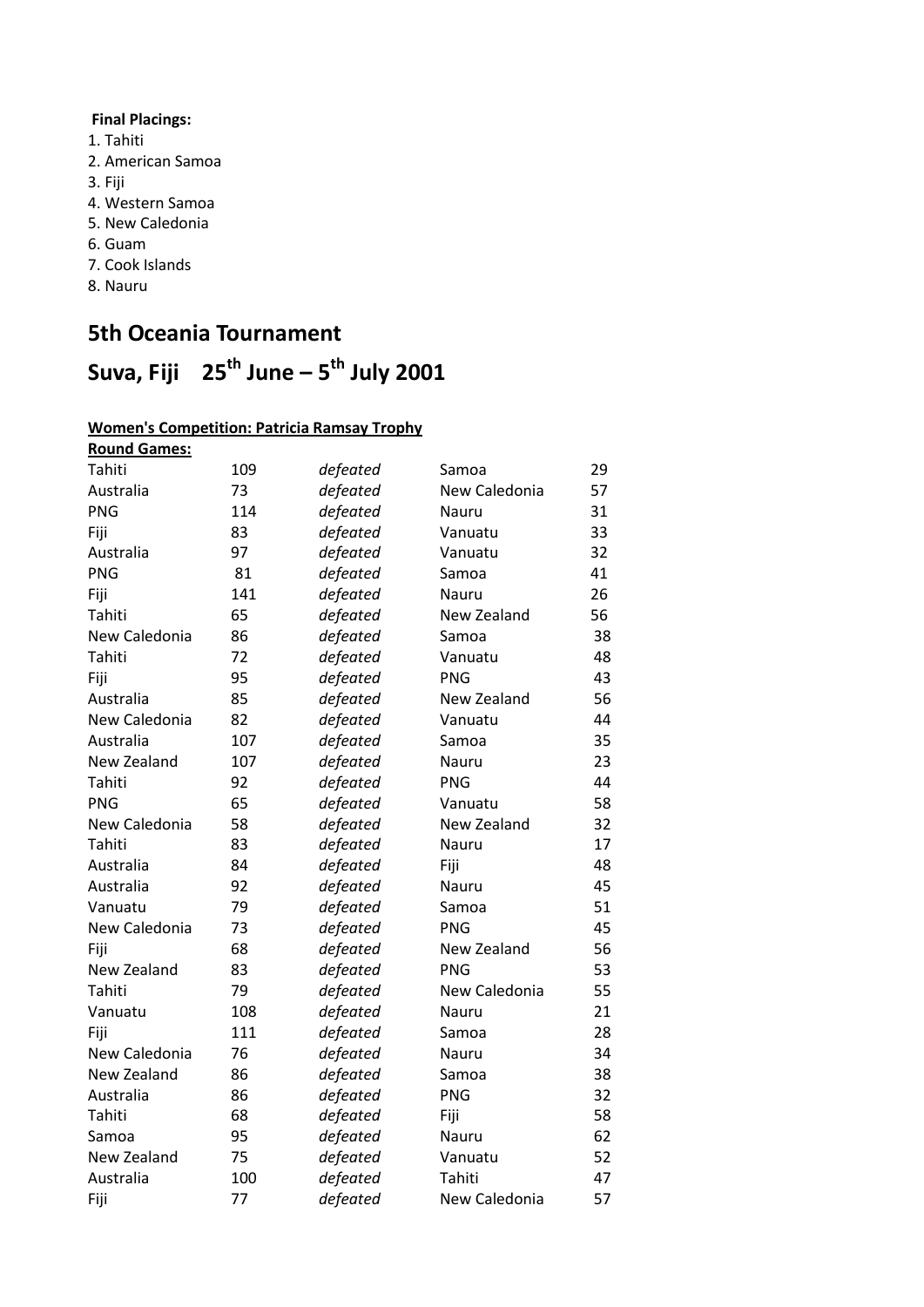| <b>Finals Results:</b><br><b>Gold Medal</b> |    |          |               |    |
|---------------------------------------------|----|----------|---------------|----|
| Australia                                   | 90 | defeated | Tahiti        | 60 |
| <b>Bronze Medal</b>                         |    |          |               |    |
| Fiji                                        | 68 | defeated | New Caledonia | 67 |
| 5/6th place                                 |    |          |               |    |
| New Zealand                                 | 68 | defeated | <b>PNG</b>    | 43 |
| 7/8th place                                 |    |          |               |    |
| Vanuatu                                     | 90 | defeated | Samoa         | 57 |
|                                             |    |          |               |    |

#### **Final Tournament Positions: Women**

1st Australia

- 2nd Tahiti
- **Title of Document in Arial Regular 12pt**  3rd Fiji
	- 4th New Caledonia
	- 5th New Zealand
	- 6th Papua New Guinea
	- 7th Vanuatu
	- 8th Samoa
	- 9th Nauru

#### **Men's Pool A**

| Vanuatu     | 84  | defeated | Nauru      | 56 |
|-------------|-----|----------|------------|----|
| Samoa       | 74  | defeated | <b>PNG</b> | 71 |
| Samoa       | 89  | defeated | Nauru      | 59 |
| New Zealand | 93  | defeated | <b>PNG</b> | 81 |
| <b>PNG</b>  | 66  | defeated | Vanuatu    | 61 |
| New Zealand | 77  | defeated | Samoa      | 62 |
| New Zealand | 71  | defeated | Vanuatu    | 53 |
| <b>PNG</b>  | 91  | defeated | Nauru      | 61 |
| Vanuatu     | 71  | defeated | Samoa      | 67 |
| New Zealand | 113 | defeated | Nauru      | 47 |

#### **Final Pool A Placings:**

| 1st New Zealand      | to division 1 |
|----------------------|---------------|
| 2nd Papua New Guinea | to division 1 |
| 3rd Samoa            | to division 1 |
| 4th Vanuatu          | to division 2 |
| 5th Nauru            | to division 2 |

#### **Men's Pool B:**

| Australia       | 65  | defeated | New Caledonia    | 60 |
|-----------------|-----|----------|------------------|----|
| Solomon Islands | 89  | defeated | Tonga            | 73 |
| Fiji            | 105 | defeated | Marshall Islands | 39 |
| Tonga           | 96  | defeated | Marshall Islands | 72 |
| New Caledonia   | 89  | defeated | Solomon Islands  | 69 |
| Australia       | 77  | defeated | Fiji             | 64 |
| Fiji            | 124 | defeated | Tonga            | 55 |
| Australia       | 82  | defeated | Solomon Islands  | 41 |
| New Caledonia   | 116 | defeated | Marshall Islands | 55 |
| Australia       | 102 | defeated | Marshall Islands | 46 |
| Fiji            | 97  | defeated | Solomon Islands  | 69 |
| New Caledonia   | 100 | defeated | Tonga            | 60 |
| Australia       | 124 | defeated | Tonga            | 43 |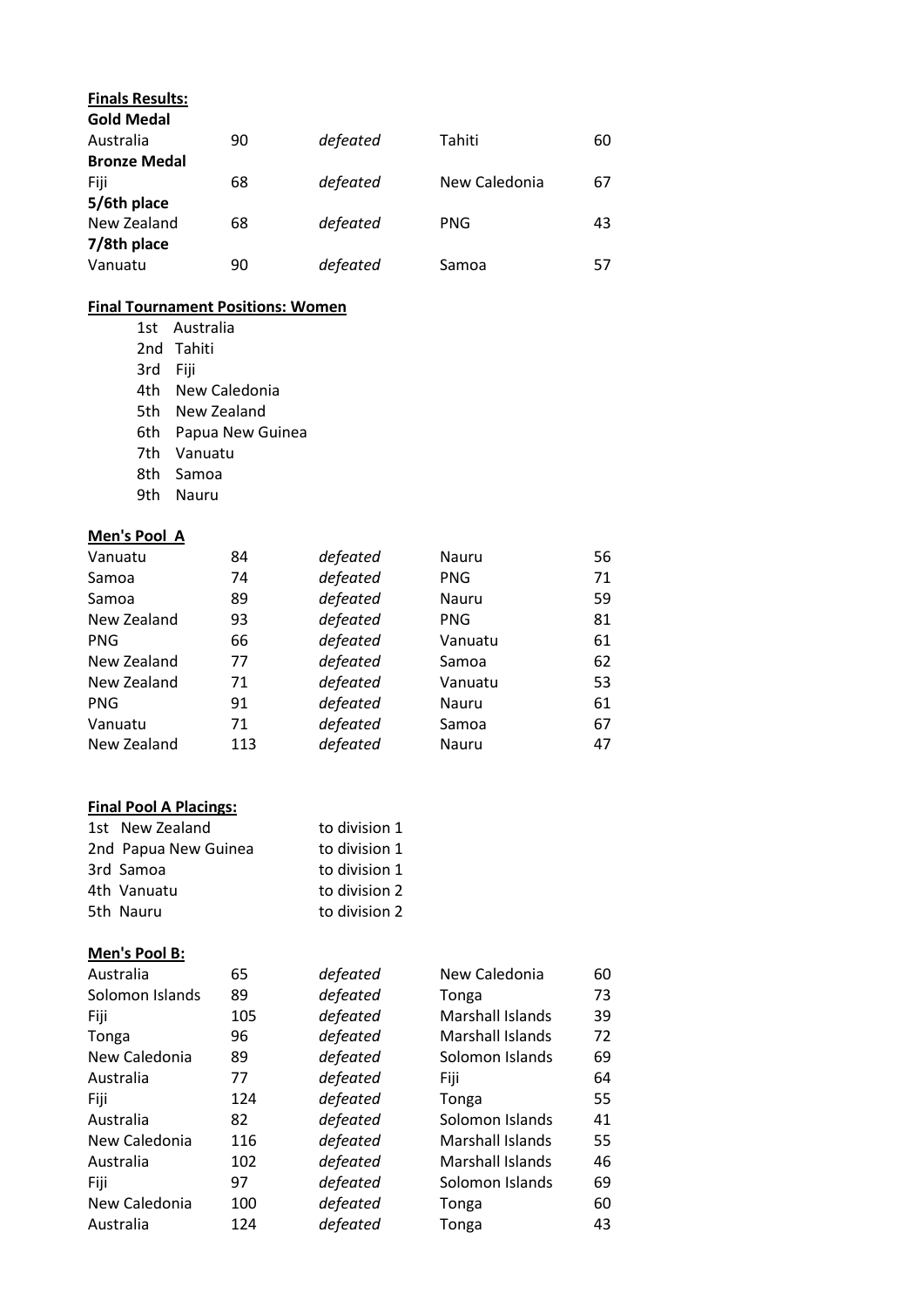| New Caledonia   |     | defeated | Fiji             | 86 |
|-----------------|-----|----------|------------------|----|
| Solomon Islands | 102 | defeated | Marshall Islands | 71 |

#### **Final Pool B Placings:**

| to division 1 |
|---------------|
| to division 1 |
| to division 1 |
| to division 2 |
| to division 2 |
| to division 2 |
|               |

#### **Men's Division 1: Al Ramsay Trophy**

### **Participating Teams**: (Top 3 teams from pool A and pool B)

- 1. New Zealand 4. Papua New Guinea
- 2. Samoa 5. Australia<br>3. Fii:
- 3. Fiji 6. New Caledonia

| Australia<br>New Caledonia | 113<br>79 | defeated<br>defeated | <b>PNG</b><br>New Zealand 60 | 44 |
|----------------------------|-----------|----------------------|------------------------------|----|
| Fiji                       | 104       | defeated             | Samoa                        | 67 |
| Samoa                      | 93        | defeated             | PNG                          | 91 |
| New Caledonia              | 100       | defeated             | Australia                    | 89 |
| Fiji                       | 89        | defeated             | New Zealand 74               |    |
| New Zealand                | 81        | defeated             | Samoa                        | 79 |
| New Caledonia              | 105       | defeated             | PNG                          | 79 |
| Fiji                       | 67        | defeated             | Australia                    | 65 |
| New Zealand                | 85        | defeated             | PNG                          | 53 |
| Australia                  | 94        | defeated             | Samoa                        | 52 |
| New Caledonia              | 83        | defeated             | Fiji                         | 74 |
| New Caledonia              | 83        | defeated             | Samoa                        | 61 |
| Australia                  | 76        | defeated             | New Zealand 47               |    |
| Fiji                       | 105       | defeated             | PNG                          | 86 |

#### **Finals Results:**

|              | <b>Gold Medal Game:</b><br>New Caledonia | 81 | defeated |             | Fiji           | 80 |  |
|--------------|------------------------------------------|----|----------|-------------|----------------|----|--|
|              | <b>Bronze Medal Game:</b>                |    |          |             |                |    |  |
| Australia    |                                          | 97 | defeated |             | New Zealand 66 |    |  |
| 5/6 Playoff: |                                          |    |          |             |                |    |  |
| Samoa        |                                          | 84 | defeated |             | <b>PNG</b>     | 71 |  |
|              |                                          |    |          |             |                |    |  |
|              | <b>Final Positions:</b>                  |    |          |             |                |    |  |
| 1st          | New Caledonia                            |    | 4th      | New Zealand |                |    |  |
| 2nd          | Fiji                                     |    | 5th      | Samoa       |                |    |  |

3rd Australia 6th Papua New Guinea

#### **Men's Division 2: Merv Emms Shield Participating Teams:**

## 1. Tonga

- 
- 2. Solomon Islands 3. Marshall Islands
- 
- 4. Nauru
- 5. Vanuatu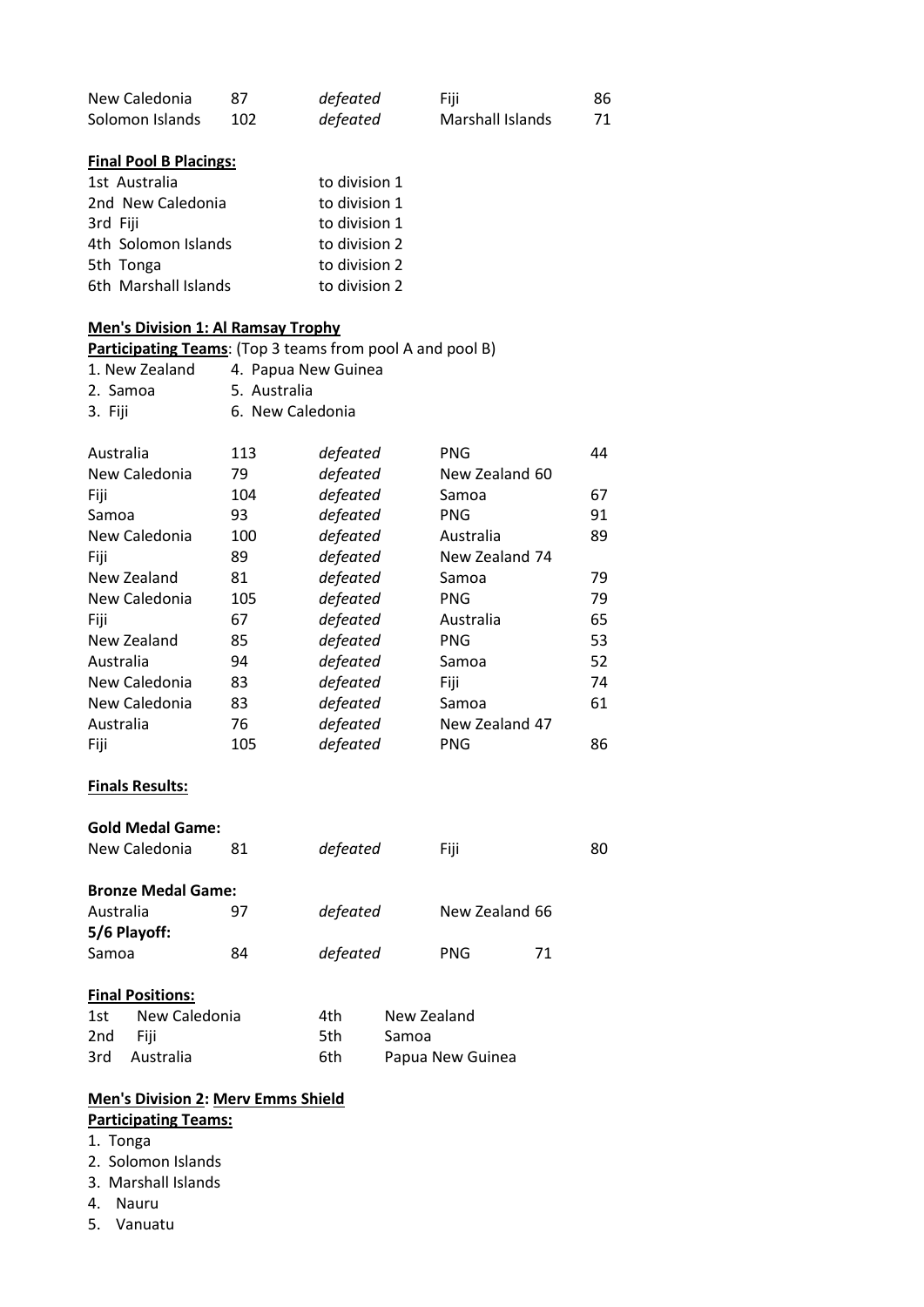| Tonga              | 76 | defeated | Nauru                   | 66 |
|--------------------|----|----------|-------------------------|----|
| Solomon Is         | 82 | defeated | Vanuatu                 | 58 |
| Tonga              | 71 | defeated | Marshall Islands        | 64 |
| Vanuatu            | 61 | defeated | Nauru                   | 57 |
| <b>Marshall Is</b> | 98 | defeated | Nauru                   | 84 |
| Solomon Is         | 77 | defeated | Tonga                   | 76 |
| Solomon Is         | 85 | defeated | <b>Marshall Islands</b> | 74 |
| Tonga              | 85 | defeated | Vanuatu                 | 64 |
| Solomon Is         | 86 | defeated | Nauru                   | 73 |
| Vanuatu            | 77 | defeated | Marshall Islands        | 65 |
|                    |    |          |                         |    |

### **Finals Results:**

| <b>Gold Medal Game:</b>   |     |          |                  |    |
|---------------------------|-----|----------|------------------|----|
| Vanuatu                   | 84  | defeated | Marshall Islands | 60 |
| <b>Bronze Medal Game:</b> |     |          |                  |    |
| Solomon Islands           | 82. | defeated | Tonga            | 67 |

#### **Final Placings:**

| 1st             | Vanuatu          |
|-----------------|------------------|
| 2 <sub>nd</sub> | Marshall Islands |
| 3rd             | Solomon Islands  |
| 4th             | Tonga            |
| 5th             | Nauru            |

#### **Final Tournament Placings: Men**

| 1st             | New Caledonia    |
|-----------------|------------------|
| 2 <sub>nd</sub> | Fiji             |
| 3rd             | Australia        |
| 4th             | New Zealand      |
| 5th             | Samoa            |
| 6th             | Papua New Guinea |
| 7th             | Vanuatu          |
| 8th             | Marshall Islands |
| 9th             | Solomon Islands  |
| 10th            | Tonga            |
| 11th            | Nauru            |

## **South Pacific Mini Games**

## **Koror, Palau 25th July – 3 rd August 2005**

#### **Women's Competition:**

| Fiji            | 69 | defeated | Guam            | 38 |
|-----------------|----|----------|-----------------|----|
| <b>PNG</b>      | 63 | defeated | New Caledonia   | 30 |
| Solomon Islands | 59 | defeated | Palau           | 14 |
| Fiji            | 81 | defeated | New Caledonia   | 19 |
| Guam            | 58 | defeated | <b>FSM</b>      | 41 |
| <b>PNG</b>      | 53 | defeated | Palau           | 48 |
| New Caledonia   | 61 | defeated | <b>FSM</b>      | 39 |
| <b>PNG</b>      | 65 | defeated | Solomon Islands | 28 |
| Fiji            | 71 | defeated | Palau           | 25 |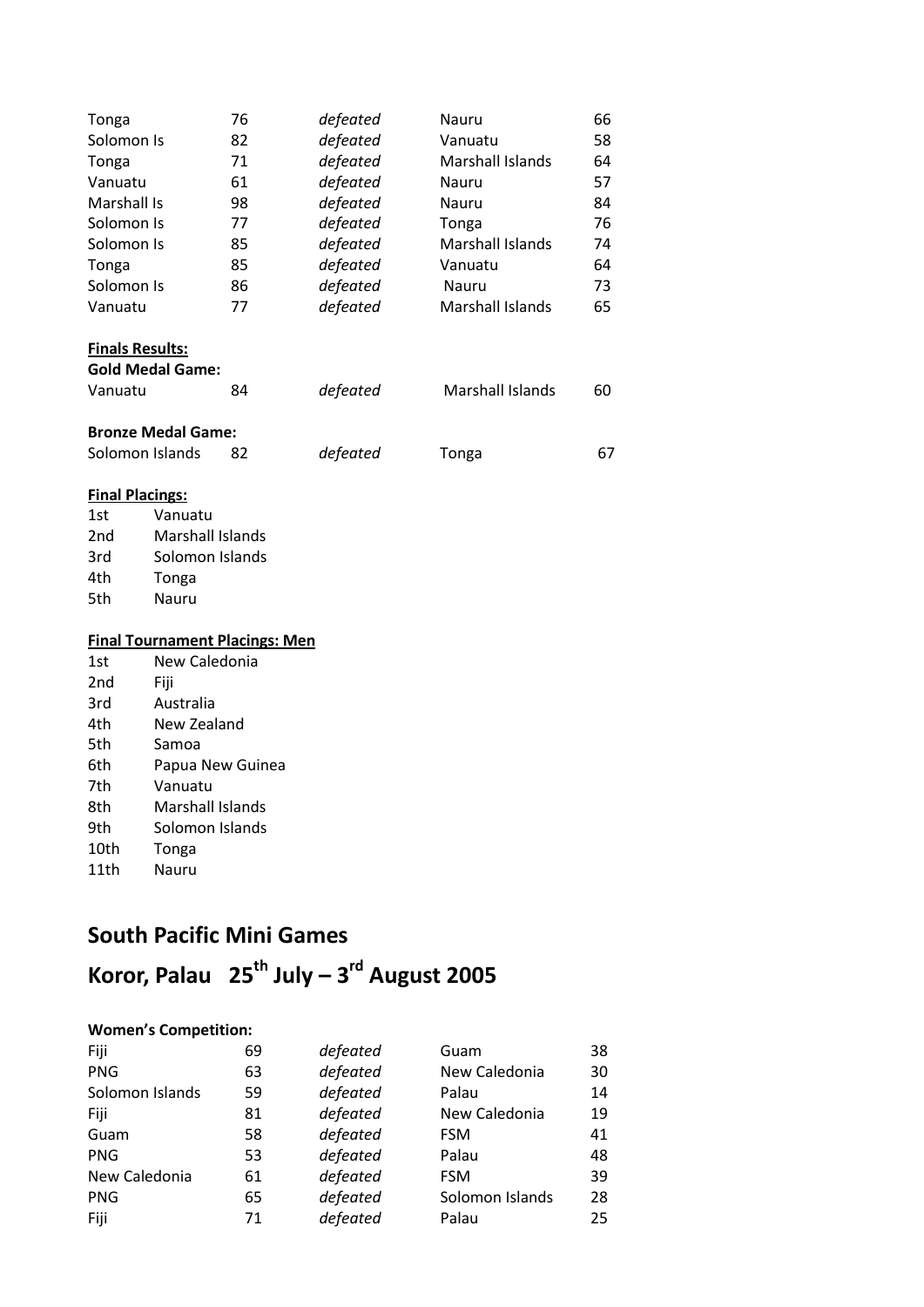| New Caledonia             | 59  | defeated | Solomon Islands | 35 |
|---------------------------|-----|----------|-----------------|----|
| Fiji                      | 91  | defeated | <b>FSM</b>      | 27 |
| <b>PNG</b>                | 54  | defeated | Guam            | 36 |
| Fiji                      | 77  | defeated | Solomon Islands | 31 |
| New Caledonia             | 58  | defeated | Guam            | 45 |
| Palau                     | 48  | defeated | <b>FSM</b>      | 31 |
| Fiji                      | 84  | defeated | <b>PNG</b>      | 56 |
| Solomon Islands           | 73  | defeated | <b>FSM</b>      | 30 |
| Palau                     | 59  | defeated | Guam            | 48 |
| Solomon Is                | 36  | defeated | Guam            | 27 |
| <b>PNG</b>                | 88  | defeated | <b>FSM</b>      | 36 |
| New Caledonia             | 54  | defeated | Palau           | 47 |
|                           |     |          |                 |    |
| <b>Semi Finals:</b>       |     |          |                 |    |
| Fiji                      | 76  | defeated | Solomon Is      | 29 |
| <b>PNG</b>                | 60  | defeated | New Caledonia   | 55 |
|                           |     |          |                 |    |
| <b>Bronze Medal Game:</b> |     |          |                 |    |
| New Caledonia             | 54  | defeated | Solomon Is      | 35 |
|                           |     |          |                 |    |
| <b>Gold Medal Game:</b>   |     |          |                 |    |
| Fiji                      | 101 | defeated | <b>PNG</b>      | 72 |
|                           |     |          |                 |    |

## **Final Tournament Placings:**

 $1<sup>st</sup> -$  Fiji 2<sup>nd</sup> – Papua New Guinea 3<sup>rd</sup> – New Caledonia 4<sup>th</sup> – Solomon Islands No play off games conducted – Equal 5<sup>th</sup> – Guam, Palau, FSM

#### **Men's Competition:**

| Fiji                              | 65 | defeated | <b>PNG</b>       | 40 |
|-----------------------------------|----|----------|------------------|----|
| Guam                              | 79 | defeated | <b>FSM</b>       | 74 |
| New Caledonia                     | 73 | defeated | Marshall Islands | 46 |
| Palau                             | 71 | defeated | Solomon Islands  | 63 |
| <b>PNG</b>                        | 96 | defeated | Marshall Islands | 72 |
| New Caledonia                     | 48 | defeated | Fiji             | 46 |
| Solomon Islands                   | 67 | defeated | <b>FSM</b>       | 63 |
| Guam                              | 65 | defeated | Palau            | 57 |
| Fiji                              | 78 | defeated | Marshall Islands | 37 |
| New Caledonia                     | 88 | defeated | <b>PNG</b>       | 56 |
| Solomon Islands                   | 60 | defeated | Guam             | 57 |
| Palau                             | 62 | defeated | <b>FSM</b>       | 54 |
| <b>Cross Over Quarter Finals:</b> |    |          |                  |    |
| Guam                              | 83 | defeated | Marshall Is      | 46 |
| New Cal                           | 72 | defeated | <b>FSM</b>       | 48 |
| Fiji                              | 71 | defeated | Solomon Is       | 47 |
| Palau                             | 80 | defeated | <b>PNG</b>       | 89 |
| PNG                               | 89 | defeated | Palau            | 80 |
| <b>Semi Finals:</b>               |    |          |                  |    |
| Guam                              | 72 | defeated | Fiji             | 56 |
|                                   |    |          |                  |    |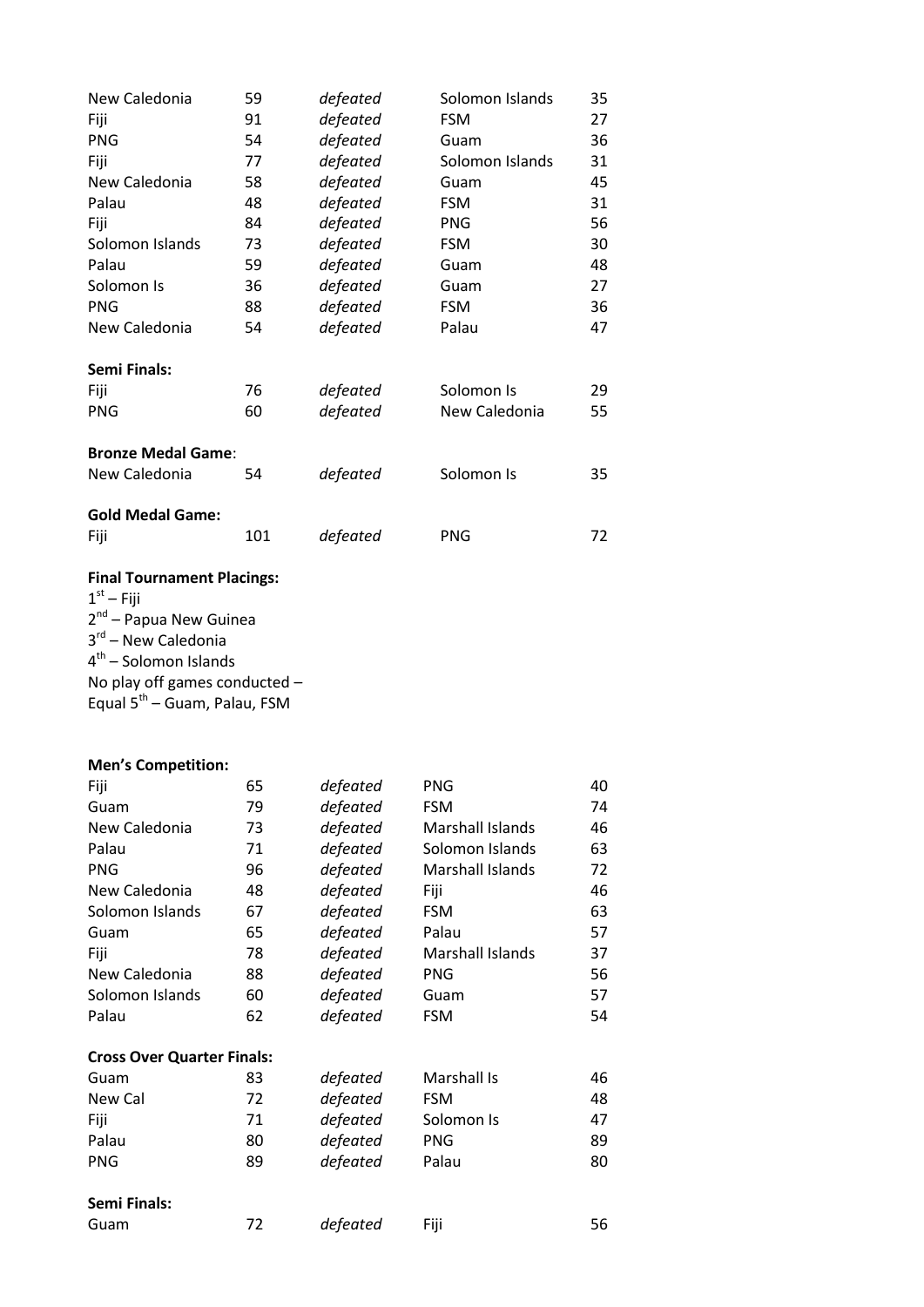| New Cal                                                                                                                                                                                                                                                    | 85 | defeated | <b>PNG</b>       | 52 |
|------------------------------------------------------------------------------------------------------------------------------------------------------------------------------------------------------------------------------------------------------------|----|----------|------------------|----|
| Play offs:<br>7/8 playoff:<br><b>FSM</b>                                                                                                                                                                                                                   | 89 | defeated | Marshall Islands | 69 |
| 5/6 playoff:<br>Palau                                                                                                                                                                                                                                      | 74 | defeated | Solomon Is       | 58 |
| <b>Bronze Medal Game:</b><br>Fiji                                                                                                                                                                                                                          | 85 | defeated | <b>PNG</b>       | 41 |
| <b>Gold Medal Game:</b><br>New Caledonia                                                                                                                                                                                                                   | 69 | defeated | Guam             | 57 |
| <b>Final Placings:</b><br>$1st$ – New Caledonia<br>$2^{nd}$ – Guam<br>$3^{rd}$ – Fiji<br>4 <sup>th</sup> – Papua New Guinea<br>$5^{th}$ – Palau<br>$6th$ – Solomon Islands<br>7 <sup>th</sup> – Federated States of Micronesia<br>$8th$ – Marshall Islands |    |          |                  |    |

## **6th Oceania Tournament**

## **21st – 27th June 2009 Saipan, Northern Mariana Islands**

#### **2009 Oceania Tournament Men**

| Australia (57)      | defeated | Guam (42)          |
|---------------------|----------|--------------------|
| New Zealand (93)    | defeated | <b>CNMI</b> (56)   |
| Australia (60)      | defeated | New Caledonia (57) |
| Guam (101)          | defeated | <b>CNMI</b> (64)   |
| Australia (69)      | defeated | New Zealand (47)   |
| New Caledonia (80)  | defeated | Guam (68)          |
| Australia (107)     | defeated | CNMI (41)          |
| New Caledonia (61)  | defeated | New Zealand (52)   |
| New Caledonia (89)  | defeated | <b>CNMI</b> (56)   |
| Guam (71)           | defeated | New Zealand (48)   |
|                     |          |                    |
| Semi Finals         |          |                    |
| Australia (78)      | defeated | New Zealand (49)   |
| New Caledonia (78)  | defeated | Guam (47)          |
|                     |          |                    |
| <b>Bronze Medal</b> |          |                    |
| Guam (70)           | defeated | New Zealand (55)   |
| <b>Gold Medal</b>   |          |                    |
| Australia (62)      | defeated | New Caledonia (44) |
|                     |          |                    |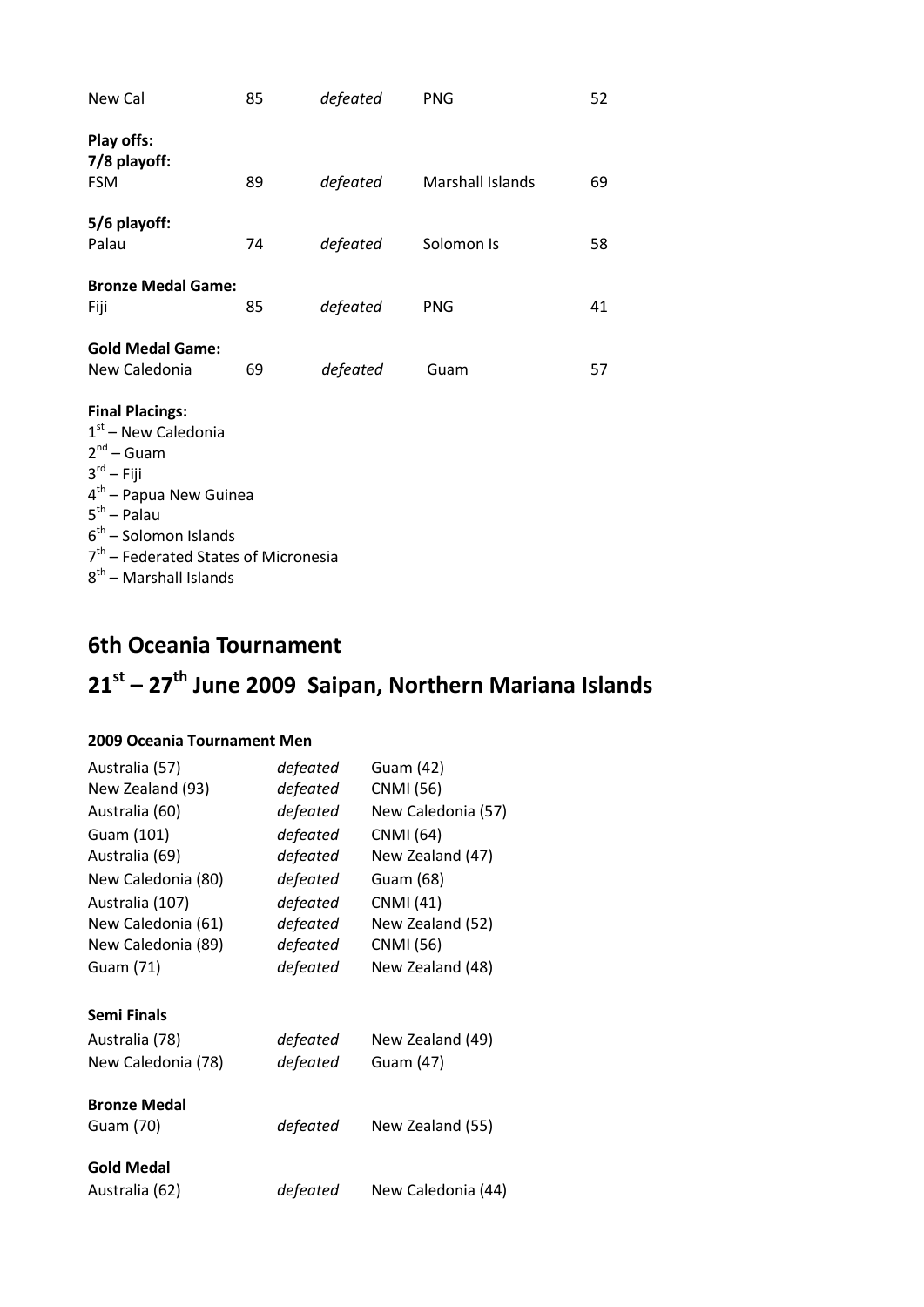#### **Final Placing Men**

- **Title of Documental Regular 12**<br> **1.** Australia
- 2. New Caledonia
- 3. Guam
- 4. New Zealand
- **Title of Document in Arial Regular 12pt**  5. CNMI

#### **2009 Oceania Tournament Women**

| Australia (77)     | defeated | New Caledonia (19) |
|--------------------|----------|--------------------|
| Guam (70)          | defeated | <b>CNMI</b> (47)   |
| New Caledonia (85) | defeated | <b>CNMI</b> (48)   |
| New Zealand (92)   | defeated | Guam (27)          |
| Australia (92)     | defeated | Guam (12)          |
| New Zealand (139)  | defeated | <b>CNMI</b> (27)   |
| Australia (77)     | defeated | New Zealand (62)   |
| New Caledonia (47) | defeated | Guam (31)          |
| Australia (97)     | defeated | <b>CNMI</b> (24)   |
| New Zealand (101)  | defeated | New Caledonia (43) |

#### **Semi Finals**

| Australia (68)      | defeated | Guam (33)          |
|---------------------|----------|--------------------|
| New Zealand (71)    | defeated | New Caledonia (39) |
|                     |          |                    |
| <b>Bronze Medal</b> |          |                    |
|                     |          |                    |
| Guam (61)           | defeated | New Caledonia (59) |
|                     |          |                    |

#### **Gold Medal**

Australia (68) *defeated* New Zealand (45)

#### **Final Placing Women**

- 1. Australia
- 2. New Zealand
- 3. Guam
- 4. New Caledonia
- 5. CNMI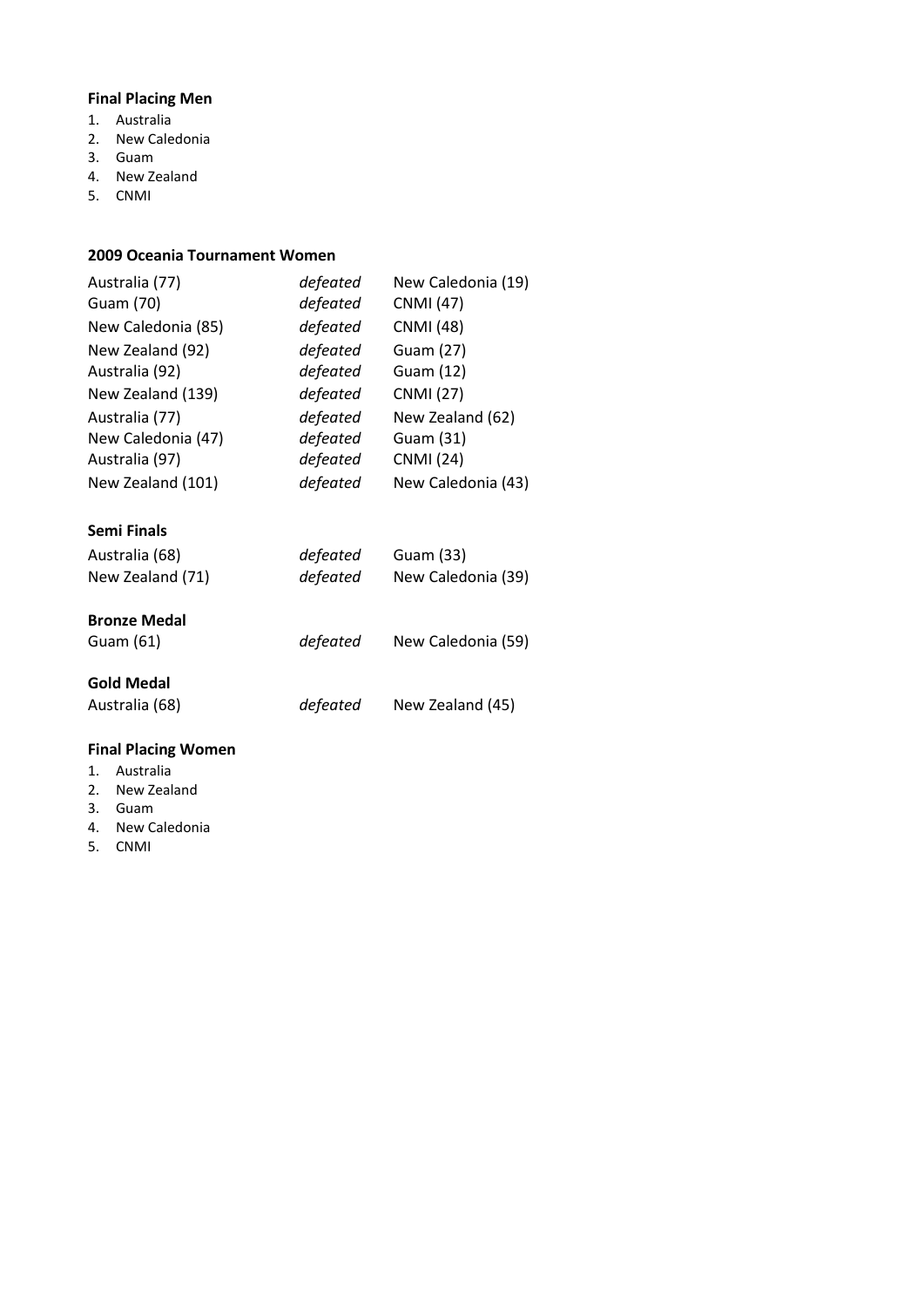## **Title of Document in Arial Regular 12pt SOUTH PACIFIC GAMES**

were originally held at 3 year intervals but later were changed to a 4 year cycle and are held one year before **The South Pacific Games are a modified Olympic Games conducted for all island countries in the Pacific. Many sports are played and basketball is undoubtedly the most popular team sport included. These events the World Olympics.**

## **1st SOUTH PACIFIC GAMES**

#### **FIJI 1963**

#### **MEN**

| French Polynesia | def | Western Samoa    | $83 - 32$ |
|------------------|-----|------------------|-----------|
| Nauru            | def | Papua New Guinea | $70 - 45$ |
| American Samoa   | def | Fiji             | $54 - 37$ |
| American Samoa   | def | Western Samoa    | $56 - 26$ |
| Papua New Guinea | def | Fiji             | $42 - 40$ |
| Nauru            | def | New Caledonia    | 45 - 39   |
| French Polynesia | def | American Samoa   | 79 - 45   |
| Papua New Guinea | def | New Caledonia    | $42 - 40$ |
| French Polynesia | def | Fiji             | $82 - 32$ |
| American Samoa   | def | Nauru            | 45 - 40   |
| New Caledonia    | def | Western Samoa    | $55 - 49$ |
| Fiji             | def | Nauru            | $59 - 46$ |
| French Polynesia | def | New Caledonia    | $61 - 42$ |
| American Samoa   | def | Papua New Guinea | $65 - 46$ |
| Fiji             | def | Western Samoa    | $45 - 36$ |
| American Samoa   | def | New Caledonia    | 58 - 44   |
| French Polynesia | def | Nauru            | $85 - 50$ |
| Papua New Guinea | def | Western Samoa    | $59 - 51$ |
| New Caledonia    | def | Fiji             | $54 - 46$ |
| Nauru            | def | Western Samoa    | $59 - 36$ |
| French Polynesia | def | Papua New Guinea | 75 - 39   |
| Nauru            | def | Papua New Guinea | $61 - 54$ |

- **FINAL PLACINGS:** 1. French Polynesia
	- 2. American Samoa
	- 3. Papua New Guinea
	- 4. Nauru
	- 5. New Caledonia
	- 6. Fiji
	- 7. Western Samoa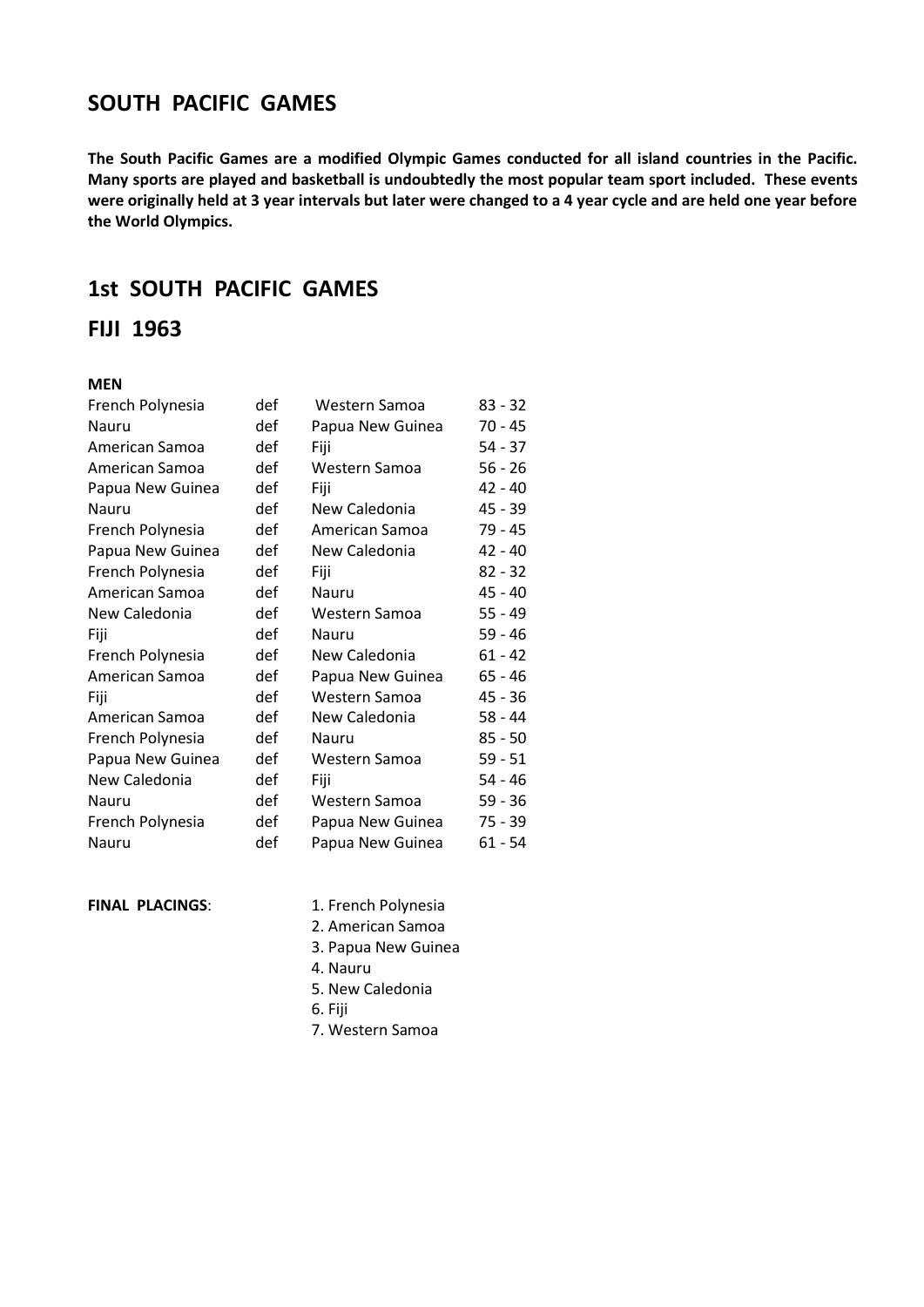## **2nd SOUTH PACIFIC GAMES**

## **NEW CALEDONIA 1966**

#### **Title of Document in Arial Regular 12pt MEN**

| French Polynesia          | def | Fiji                              | 77 - 35    |
|---------------------------|-----|-----------------------------------|------------|
| Papua New Guinea          | def | <b>Gilbert and Ellice</b>         | $59 - 50$  |
| New Caledonia             | def | Nauru                             | $71 - 52$  |
| Guam                      | def | American Samoa                    | 64 - 38    |
| French Polynesia          | def | <b>Gilbert and Ellice</b>         | $72 - 27$  |
| Fiji                      | def | <b>New Hebrides</b>               | $118 - 27$ |
| New Caledonia             | def | Guam                              | $45 - 33$  |
| American Samoa            | def | Nauru                             | $55 - 50$  |
| Papua New Guinea          | def | <b>New Hebrides</b>               | $67 - 12$  |
| <b>Gilbert and Ellice</b> | def | Fiji                              | $44 - 41$  |
| New Caledonia             | def | American Samoa                    | 64 - 34    |
| Guam                      | def | Nauru                             | $62 - 37$  |
| French Polynesia          | def | Papua New Guinea                  | $91 - 51$  |
| <b>Gilbert and Ellice</b> | def | <b>New Hebrides</b>               | $92 - 27$  |
| French Polynesia          | def | <b>New Hebrides</b>               | $2 - 0$    |
| Papua New Guinea          | def | Fiji                              | $60 - 28$  |
|                           |     |                                   |            |
| <b>SEMI FINALS</b>        |     |                                   |            |
| Fiji                      | def | American Samoa                    | $72 - 65$  |
| New Caledonia             | def | Papua New Guinea                  | 47 - 36    |
| French Polynesia          | def | Guam                              | $58 - 42$  |
|                           |     |                                   |            |
| <b>FINALS</b>             |     |                                   |            |
| Guam                      | def | Papua New Guinea                  | $63 - 47$  |
| French Polynesia          | def | New Caledonia                     | $42 - 23$  |
|                           |     |                                   |            |
| <b>FINAL PLACINGS</b>     |     | 1. French Polynesia               |            |
|                           |     | 2. New Caledonia                  |            |
|                           |     | 3. Guam                           |            |
|                           |     | 4. Papua New Guinea               |            |
|                           |     | 5. Fiji                           |            |
|                           |     | 6. American Samoa                 |            |
|                           |     | 7 & 8. Gilbert & Ellice and Nauru |            |
|                           |     | 9. New Hebrides                   |            |
|                           |     |                                   |            |
| <b>WOMEN:</b>             |     |                                   |            |
| French Polynesia          | def | New Hebrides                      | $51 - 10$  |
| Papua New Guinea          | def | French Polynesia                  | $30 - 21$  |
| Fiji                      | def | New Caledonia                     | $45 - 33$  |
| Papua New Guinea          | def | <b>New Hebrides</b>               | $69 - 17$  |
|                           |     |                                   |            |
| <b>SEMI FINALS</b>        |     |                                   |            |
| Papua New Guinea          | def | New Caledonia                     | 40 - 19    |
| French Polynesia          | def | Fiji                              | $53 - 47$  |
|                           |     |                                   |            |
| <b>FINALS</b>             |     | New Caledonia                     |            |
| Fiji                      | def |                                   | 42 - 30    |
| French Polynesia          | def | Papua New Guinea                  | $35 - 31$  |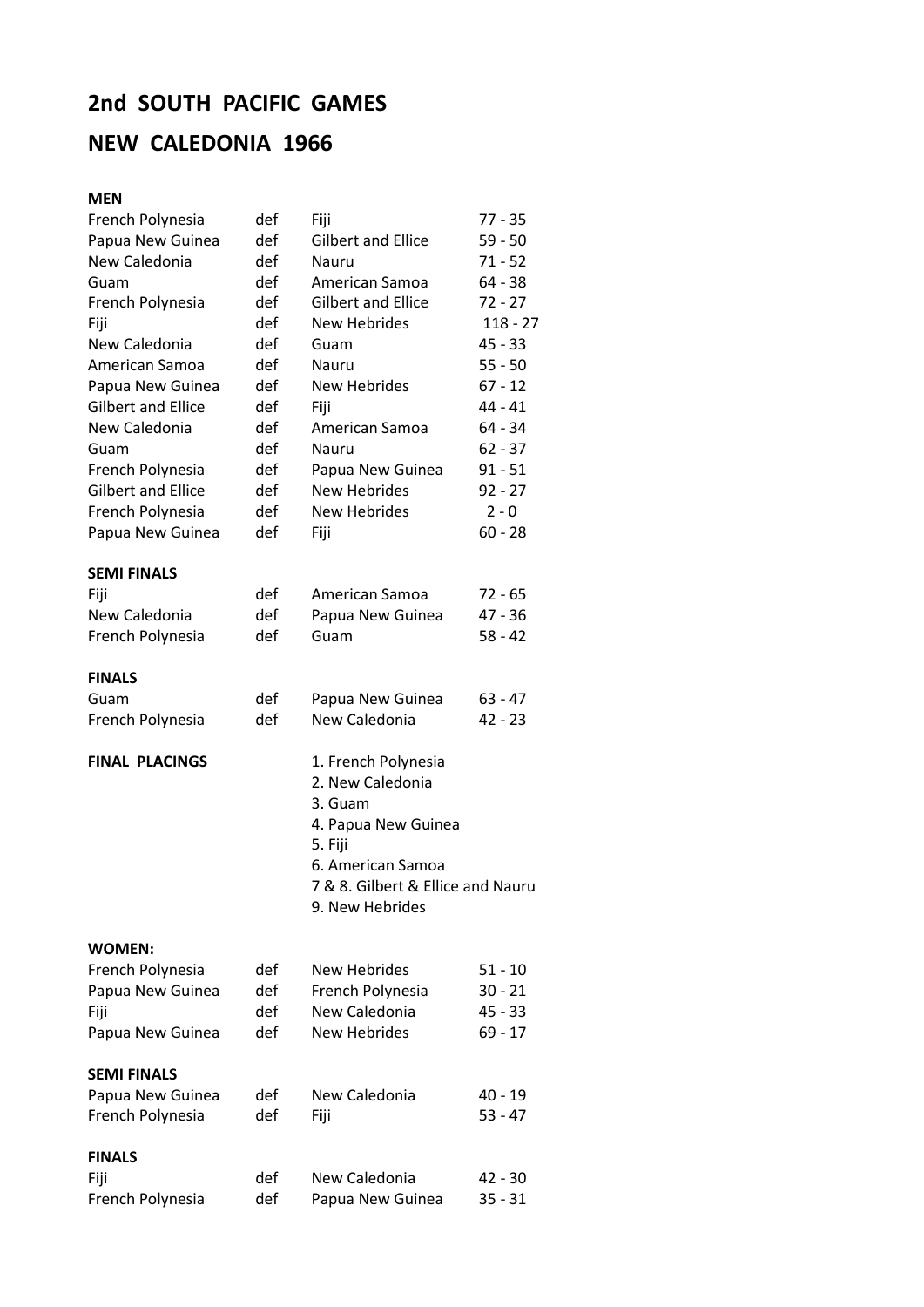- **FINAL PLACINGS** 1. French Polynesia
- **Title of Document in Arial Regular 12pt**  2. Papua New Guinea
	- 3. Fiji
	- 4. New Caledonia
- **Title of Document in Arial Regular 12pt**  5. New Hebrides

## **3rd SOUTH PACIFIC GAMES**

## **PORT MORESBY, NEW GUINEA, 1969**

#### **MEN**

| Guam                  | def     | Solomon Islands     | $109 - 42$                             |
|-----------------------|---------|---------------------|----------------------------------------|
| French Polynesia      | def     | Fiji                | $73 - 45$                              |
| American Samoa        | def     | Nauru               | $56 - 54$                              |
| New Caledonia         | def     | Papua New Guinea    | 44 - 35                                |
| Fiji                  | def     | American Samoa      | $54 - 53$                              |
| New Caledonia         | def     | Solomon Islands     | $105 - 34$                             |
| Papua New Guinea      | def     | Nauru               | $66 - 28$                              |
| French Polynesia      | def     | Guam                | $79 - 38$                              |
| New Caledonia         | def     | Nauru               | $100 - 49$                             |
| French Polynesia      | def     | American Samoa      | $63 - 47$                              |
| Papua New Guinea      | def     | Solomon Islands     | $83 - 15$                              |
| Guam                  | def     | Fiji                | $85 - 59$                              |
| Guam                  | def     | American Samoa      | $85 - 60$                              |
| French Polynesia      | def     | Papua New Guinea    | $43 - 40$                              |
| New Caledonia         | def     | Fiji                | $88 - 80$                              |
| Nauru                 | def     | Solomon Islands     | $86 - 41$                              |
| French Polynesia      | def     | New Caledonia       | $67 - 47$                              |
| Fiji                  | def     | Solomon Islands     | $111 - 54$                             |
| Guam                  | def     | Nauru               | $108 - 63$                             |
| Papua New Guinea      | def     | American Samoa      | $67 - 32$                              |
| New Caledonia         | def     | Guam                | $72 - 64$                              |
| French Polynesia      | def     | Papua New Guinea    | $56 - 39$                              |
| Papua New Guinea      | def     | Guam                | $54 - 44$                              |
| Nauru                 | def     | Fiji                | $81 - 72$                              |
| French Polynesia      | def     | Solomon Islands     | $107 - 23$                             |
| New Caledonia         | def     | American Samoa      | $51 - 36$                              |
| Papua New Guinea      | def     | Fiji                | $71 - 42$                              |
| Guam                  | def     | New Caledonia       | 75 - 64                                |
| American Samoa        | def     | Solomon Islands     | $90 - 41$                              |
| French Polynesia      | def     | Nauru               | $101 - 29$                             |
| <b>FINAL PLACINGS</b> |         | 1. French Polynesia | 5. Nauru                               |
|                       |         | 2. Papua New Guinea | 6. American Samoa                      |
|                       |         | 3. New Caledonia    | 7. Fiji                                |
|                       | 4. Guam |                     | 8. British Solomon Island Protectorate |

#### **WOMEN:**

| Papua New Guinea | def | French Polynesia | $23 - 17$ |
|------------------|-----|------------------|-----------|
| New Caledonia    | def | Fiii             | $43 - 34$ |
| New Caledonia    | def | Guam             | $64 - 42$ |
| Fiii             | def | Guam             | 117 - 14  |
| Papua New Guinea | def | New Caledonia    | $51 - 26$ |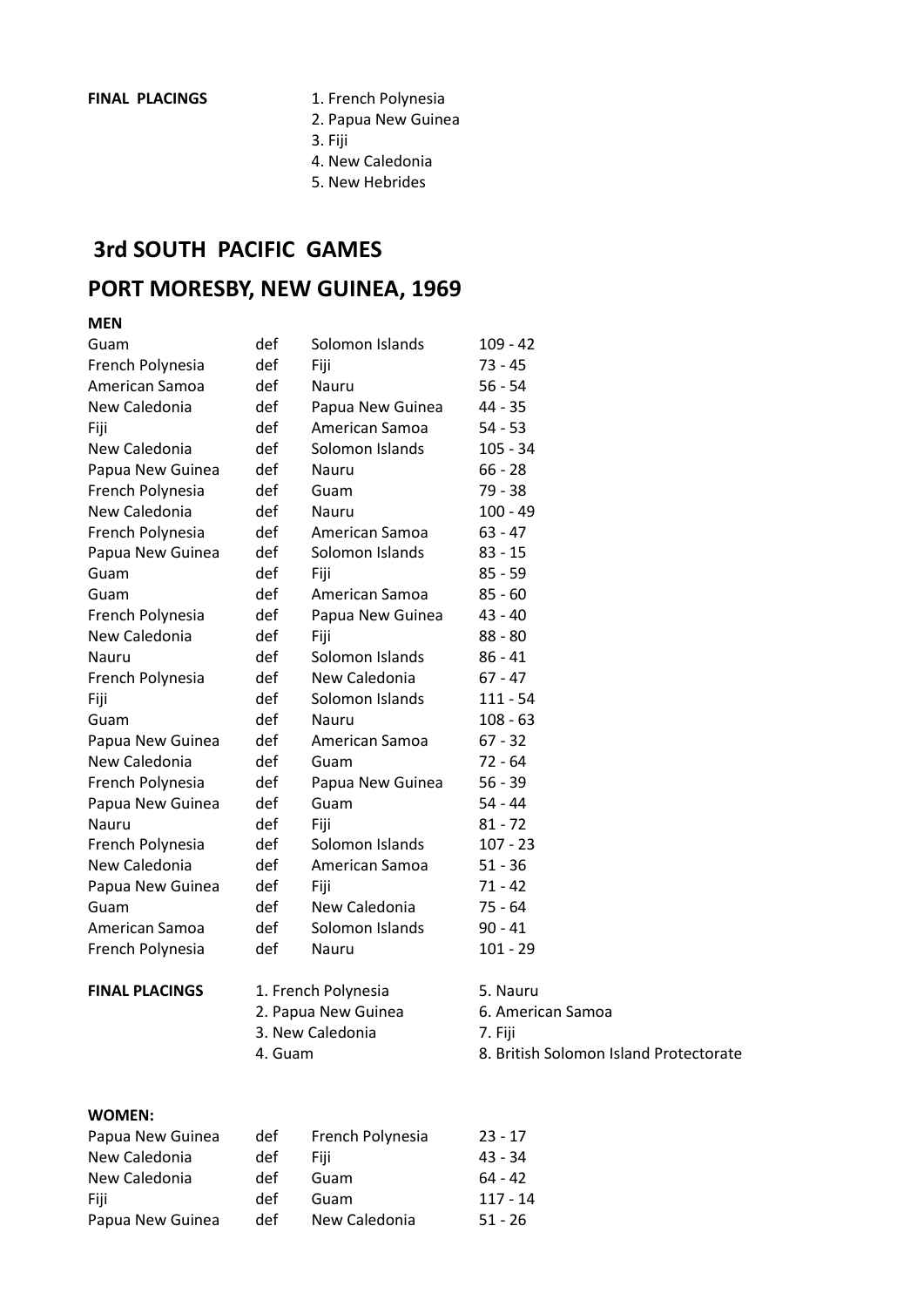| French Polynesia | def | Guam             | $82 - 16$ |
|------------------|-----|------------------|-----------|
| French Polynesia | def | New Caledonia    | $55 - 49$ |
| Papua New Guinea | def | Guam             | $108 - 9$ |
| French Polynesia | def | Fiii             | $49 - 32$ |
| Fiji             | def | Papua New Guinea | $58 - 45$ |
| Fiji             | def | New Caledonia    | $50 - 28$ |
| Papua New Guinea | def | French Polynesia | $35 - 33$ |

#### FINAL PLACINGS 1. Papua New Guinea

- **Title of Document in Arial Regular 12pt**  2. French Polynesia
	- 3. Fiji
	- 4. New Caledonia
	- 5. Guam

## **4th SOUTH PACIFIC GAMES**

## **SUVA, FIJI 1971**

## **MEN**

| Papua New Guinea      | def                | Fiji                                                                                                                            | $67 - 53$  |
|-----------------------|--------------------|---------------------------------------------------------------------------------------------------------------------------------|------------|
| Guam                  | def                | <b>New Hebrides</b>                                                                                                             | $102 - 46$ |
| French Polynesia      | def                | American Samoa                                                                                                                  | $86 - 68$  |
| New Caledonia         | def                | <b>Wallis and Fortuna</b>                                                                                                       | $70 - 54$  |
| French Polynesia      | def                | <b>Wallis and Fortuna</b>                                                                                                       | $101 - 46$ |
| New Caledonia         | def                | American Samoa                                                                                                                  | $61 - 84$  |
| French Polynesia      | def                | New Caledonia                                                                                                                   | $92 - 62$  |
| Papua New Guinea      | def                | Guam                                                                                                                            | $81 - 74$  |
| American Samoa        | def                | <b>Wallis and Fortuna</b>                                                                                                       | $97 - 49$  |
| Fiji                  | def                | <b>New Hebrides</b>                                                                                                             | $94 - 60$  |
| Papua New Guinea      | def                | New Hebrides                                                                                                                    | 73 - 47    |
| <b>SEMI FINALS</b>    |                    |                                                                                                                                 |            |
| French Polynesia      | def                | Guam                                                                                                                            | $103 - 70$ |
| American Samoa        | def                | Papua New Guinea                                                                                                                | 78 - 77    |
| <b>FINALS</b>         |                    |                                                                                                                                 |            |
| Papua New Guinea      | def                | Guam                                                                                                                            | $70 - 60$  |
| French Polynesia      | def                | American Samoa                                                                                                                  | 84 - 73    |
| <b>FINAL PLACINGS</b> | 4. Guam<br>5. Fiji | 1. French Polynesia<br>2. American Samoa<br>3. Papua New Guinea<br>6. New Caledonia<br>7. Wallis and Fortuna<br>8. New Hebrides |            |
| <b>WOMEN</b>          |                    |                                                                                                                                 |            |
| Papua New Guinea      | def                | <b>New Hebrides</b>                                                                                                             | $57 - 22$  |
| Fiji                  | def                | <b>New Hebrides</b>                                                                                                             | 49 - 37    |
| French Polynesia      | def                | New Caledonia                                                                                                                   | $51 - 39$  |
| French Polynesia      | def                | Cook Islands                                                                                                                    | $53 - 45$  |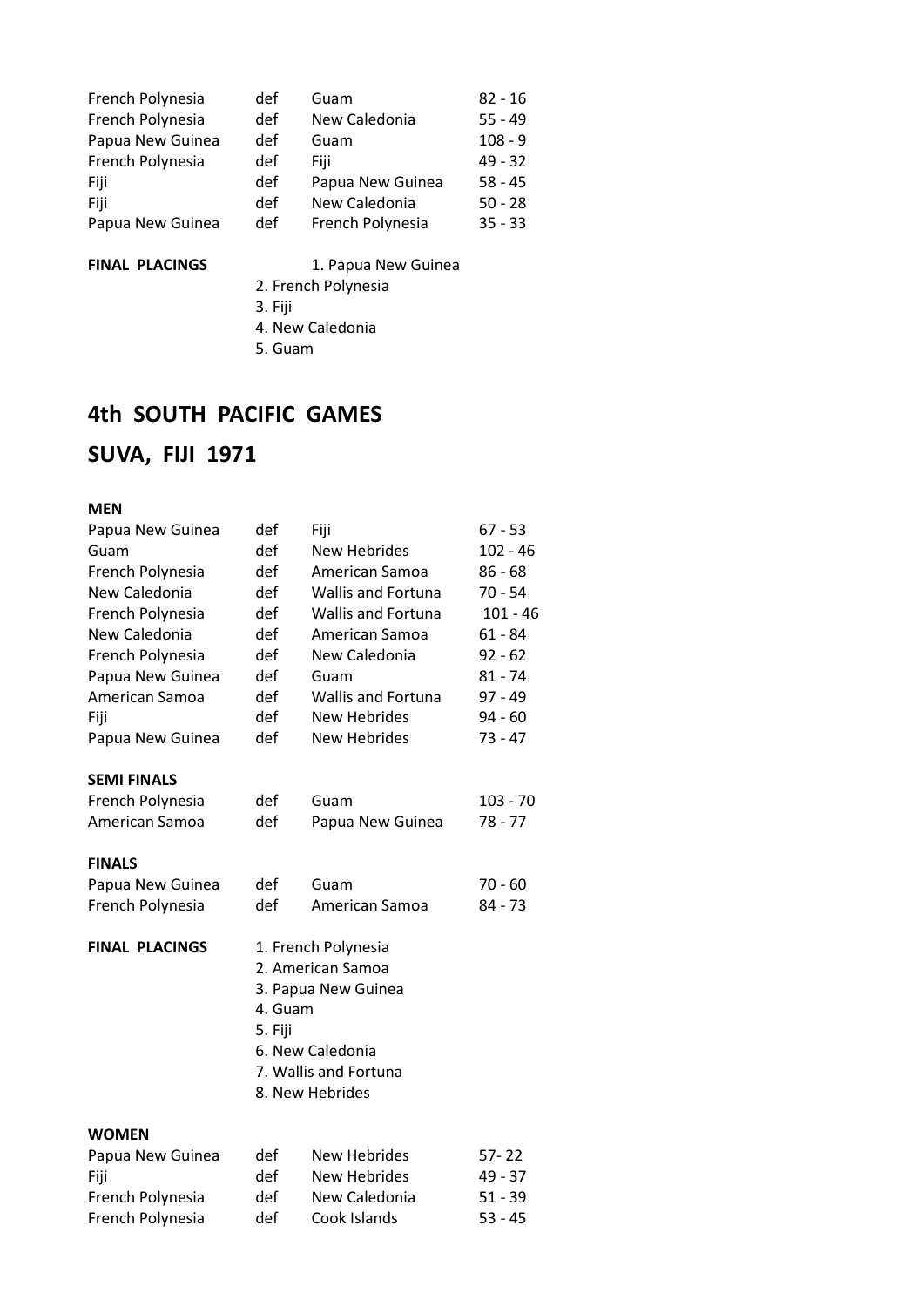| Fiji                  | def     | New Hebrides        | $51 - 47$ |
|-----------------------|---------|---------------------|-----------|
| French Polynesia      | def     | New Caledonia       | $50 - 48$ |
| French Polynesia      | def     | Cook Islands        | 96 - 24   |
| New Caledonia         | def     | Cook Islands        | $60 - 44$ |
| Papua New Guinea      | def     | Fiji                | 70 - 33   |
| Papua New Guinea      | def     | New Hebrides        | $23 - 67$ |
| New Caledonia         | def     | Cook Islands        | $63 - 52$ |
| <b>FINALS</b>         |         |                     |           |
| Papua New Guinea      | def     | French Polynesia    | $58 - 41$ |
|                       |         |                     |           |
| <b>FINAL PLACINGS</b> |         | 1. Papua New Guinea |           |
|                       |         | 2. French Polynesia |           |
|                       |         | 3. New Caledonia    |           |
|                       | 4. Fiji |                     |           |
|                       |         | 5. Cook Islands     |           |
|                       |         |                     |           |

6. New Hebrides

## **5th SOUTH PACIFIC GAMES**

## **GUAM 1975**

#### **MEN**

**GROUP A:**

| French Polynesia       | def        | Papua New Guinea     | $65 - 59$  |
|------------------------|------------|----------------------|------------|
| New Caledonia          | def        | New Hebrides         | $73 - 60$  |
| French Polynesia       | def        | <b>New Hebrides</b>  | $67 - 51$  |
| Papua New Guinea       | def        | New Hebrides         | $75 - 56$  |
| French Polynesia       | def        | New Caledonia        | $93 - 60$  |
| New Caledonia          | def        | Papua New Guinea     | 74 - 64    |
| <b>Classification:</b> |            | (1) French Polynesia |            |
|                        |            | (2) New Caledonia    |            |
|                        |            | (3) Papua New Guinea |            |
|                        |            | (4) New Hebrides     |            |
| <b>GROUP B:</b>        |            |                      |            |
| Guam                   | def        | American Samoa       | $100 - 84$ |
| Micronesia             | def        | Nauru                | 88 - 70    |
| American Samoa         | def        | Nauru                | $118 - 77$ |
| American Samoa         | def        | Micronesia           | $97 - 71$  |
| Guam                   | def        | Nauru                | $171 - 54$ |
| Guam                   | def        | Micronesia           | $101 - 48$ |
| <b>Classification:</b> | $(1)$ Guam |                      |            |
|                        |            | (2) American Samoa   |            |
|                        |            | (3) Micronesia       |            |
|                        | (4) Nauru  |                      |            |
| <b>SEMI FINALS</b>     |            |                      |            |
| Papua New Guinea       | def        | Nauru                | $112 - 54$ |
| <b>New Hebrides</b>    | def        | Micronesia           | 63 - 60    |
| Guam                   | def        | New Caledonia        | $101 - 62$ |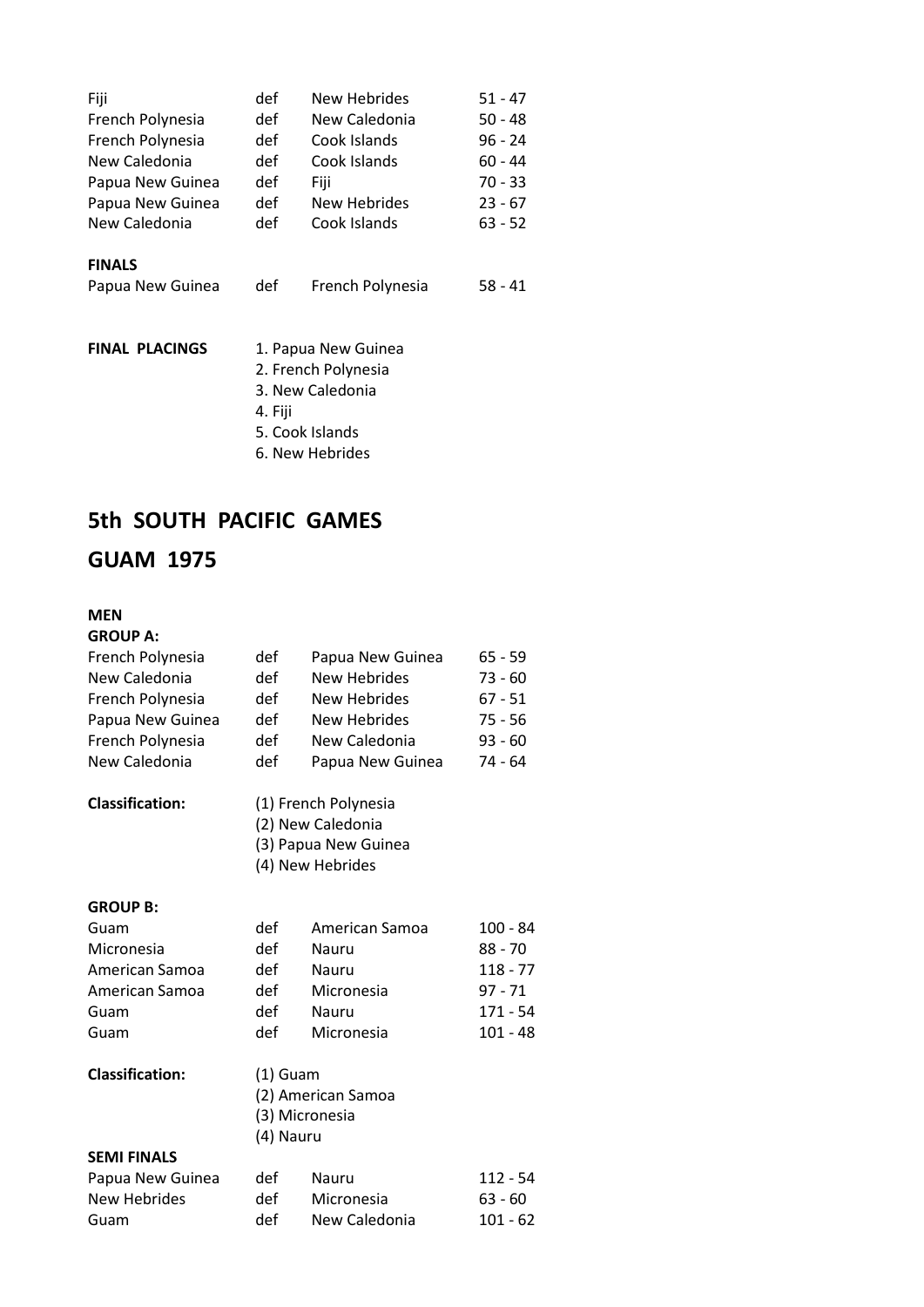| Micronesia            | def               | Nauru               | 86 - 79 |  |
|-----------------------|-------------------|---------------------|---------|--|
| <b>FINALS</b>         |                   |                     |         |  |
| Papua New Guinea      | def               | New Hebrides        | 75 - 52 |  |
| American Samoa        | def               | French Polynesia    | 71 - 61 |  |
| New Hebrides          | def               | French Polynesia    | 77 - 74 |  |
| Guam                  | def               | American Samoa      | 97 - 73 |  |
| <b>FINAL PLACINGS</b> | 1. Guam           |                     |         |  |
|                       | 2. American Samoa |                     |         |  |
|                       | 3. New Caledonia  |                     |         |  |
|                       |                   | 4. French Polynesia |         |  |
|                       |                   | 5. Papua New Guinea |         |  |
|                       |                   | 6. New Hebrides     |         |  |
|                       |                   | 7. Micronesia       |         |  |
|                       | 8. Nauru          |                     |         |  |
|                       |                   |                     |         |  |
|                       |                   |                     |         |  |

#### **WOMEN:**

| def |                  | $68 - 61$     |
|-----|------------------|---------------|
| def | Guam             | $104 - 31$    |
| def | French Polynesia | $66 - 56$     |
| def | Guam             | $105 - 50$    |
| def | Guam             | $120 - 35$    |
| def | Papua New Guinea | $65 - 56$     |
|     |                  | New Caledonia |

#### **Classification:** (1) Papua New Guinea

(2) French Polynesia (3) New Caledonia (4) Guam

#### **FINALS**

| New Caledonia    | def | Guam             | 78 - 55   |
|------------------|-----|------------------|-----------|
| French Polynesia | def | Papua New Guinea | $37 - 33$ |

#### **FINAL PLACINGS**

- 1. French Polynesia
- 2. Papua New Guinea
- 3. New Caledonia
- 4. Guam

## **6th SOUTH PACIFIC GAMES**

## **SUVA, FIJI 1979**

#### **MEN: GROUP A:**

| American Samoa   | def | Papua New Guinea | 76 - 67    |
|------------------|-----|------------------|------------|
| Solomon Islands  | def | New Hebrides     | $86 - 63$  |
| Fiji             | def | Nauru            | $122 - 66$ |
| Papua New Guinea | def | New Hebrides     | $123 - 57$ |
| Fiji             | def | Solomon Islands  | $100 - 72$ |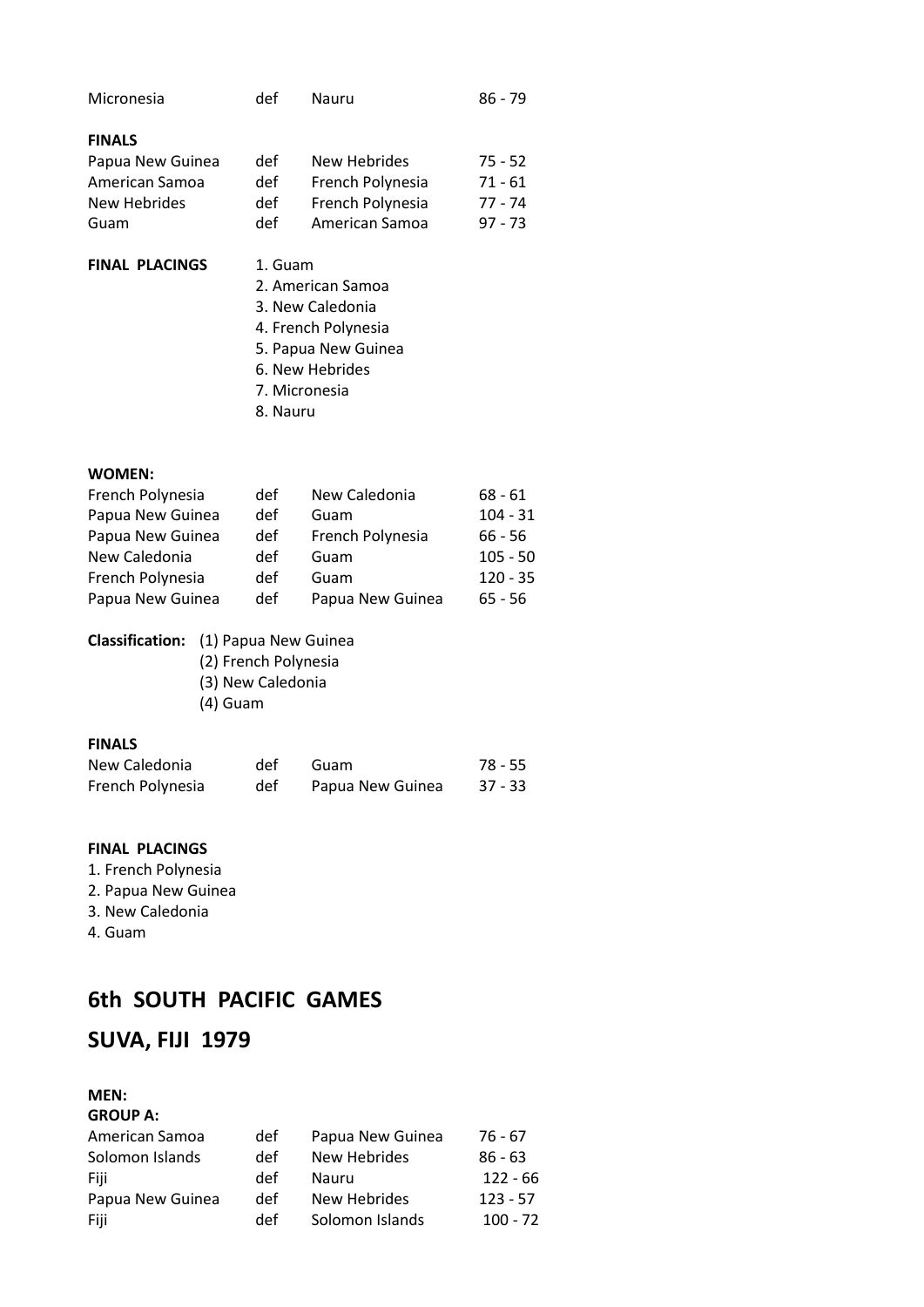| Solomon Islands<br>$116 - 68$          |
|----------------------------------------|
| $132 - 47$<br>Nauru                    |
| <b>New Hebrides</b><br>$102 - 55$      |
| <b>New Hebrides</b><br>77 - 69         |
| $102 - 74$<br>Nauru                    |
| $98 - 82$                              |
| 84 - 66<br>Nauru                       |
| Solomon Islands<br>$86 - 69$           |
| 126 - 100                              |
|                                        |
|                                        |
|                                        |
| Northern Marianas<br>$165 - 70$        |
| New Caledonia<br>$102 - 89$            |
| New Caledonia<br>$114 - 62$            |
| French Polynesia<br>118 - 107          |
| <b>Northern Marianas</b><br>155 - 65   |
| <b>Northern Marianas</b><br>$104 - 70$ |
| Western Samoa<br>$118 - 81$            |
| Western Samoa<br>139 - 69              |
| <b>Northern Marianas</b><br>$102 - 93$ |
|                                        |

#### **SEMIS AND FINALS:**

| Guam             | def | Papua New Guinea | $89 - 73$   |
|------------------|-----|------------------|-------------|
| French Polynesia | def | American Samoa   | $98 - 89$   |
| Guam             | def | French Polynesia | $113 - 106$ |
| American Samoa   | def | Papua New Guinea | $103 - 101$ |

#### **CLASSIFICATION ROUND:**

| Fiji          | def | Western Samoa         | $92 - 62$ |
|---------------|-----|-----------------------|-----------|
| New Caledonia | def | Solomon Islands       | $72 - 66$ |
| Nauru         | def | <b>North Marianas</b> | $98 - 85$ |
| Western Samoa | def | Solomon Islands       | $89 - 53$ |
| New Caledonia | def | Fiii                  | $79 - 72$ |
| New Hebrides  | def | Nauru                 | $87 - 77$ |

#### **FINAL PLACINGS:**

| 1. Guam             | 7. Western Samoa   |
|---------------------|--------------------|
| 2. French Polynesia | 8. Solomon Islands |
| 3. American Samoa   | 9. New Hebrides    |
| 4. Papua New Guinea | 10. Nauru          |
| 5. New Caledonia    | 11. North Marianas |
| 6. Fiji             |                    |

### **WOMEN:**

## **GROUP A:**

| Fiji             | def | New Hebrides    | 101 - 69   |
|------------------|-----|-----------------|------------|
| Papua New Guinea | def | Solomon Islands | $122 - 32$ |
| Fiji             | def | Solomon Islands | 97 - 36    |
| Papua New Guinea | def | New Hebrides    | $148 - 30$ |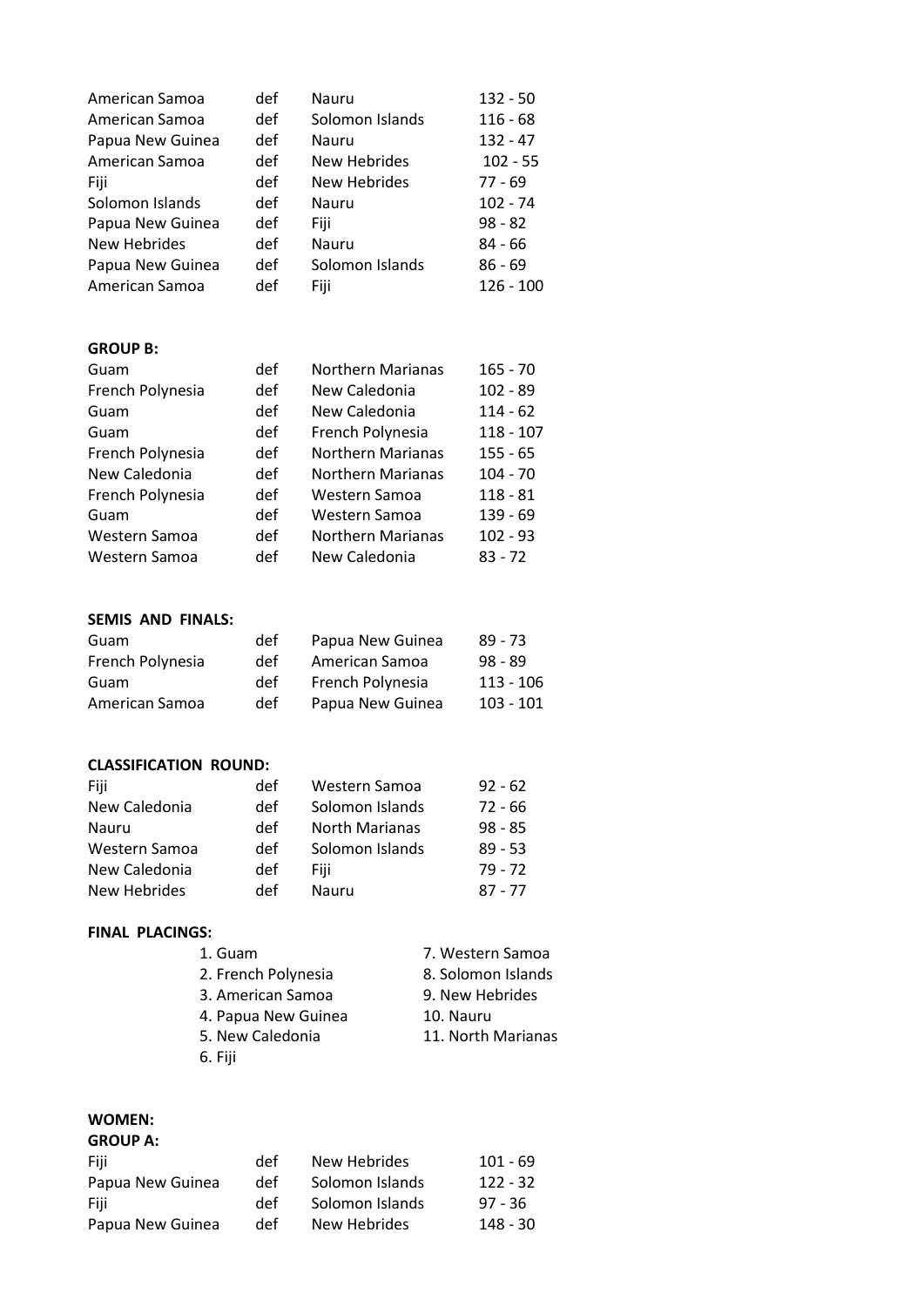| Fiji                    | def          | Papua New Guinea | $88 - 91$  |
|-------------------------|--------------|------------------|------------|
| New Hebrides            | def          | Solomon Islands  | $50 - 48$  |
|                         |              |                  |            |
| <b>GROUP B:</b>         |              |                  |            |
| French Polynesia        | def          | Guam             | 132 - 25   |
| New Caledonia           | def          | Nauru            | $102 - 58$ |
| French Polynesia        | def          | Nauru            | $131 - 40$ |
| New Caledonia           | def          | Guam             | 68 - 42    |
| French Polynesia        | def          | New Caledonia    | $104 - 55$ |
| Guam                    | def          | Nauru            | $90 - 59$  |
| SEMI FINALS AND FINALS: |              |                  |            |
|                         |              |                  |            |
| Fiji                    | def          | French Polynesia | 74 - 72    |
|                         | $\mathbf{r}$ |                  |            |

| Papua New Guinea | def | New Caledonia | 128 - 51 |
|------------------|-----|---------------|----------|
| French Polynesia | def | New Caledonia | 80 - 47  |
| Papua New Guinea | def | Fiii.         | 75 - 68  |

#### **CLASSIFICATION ROUND:**

| Solomon Islands | def | Guam            | $84 - 63$ |
|-----------------|-----|-----------------|-----------|
| New Hebrides    | det | Nauru           | 107 - 67  |
| Nauru           | def | Guam            | $98 - 85$ |
| New Hebrides    | def | Solomon Islands | $54 - 47$ |

#### **FINAL PLACINGS:**

| 1. Papua New Guinea | 5. New Hebrides    |
|---------------------|--------------------|
| 2. Fiji             | 6. Solomon Islands |
| 3. French Polynesia | 7. Guam            |
| 4. New Caledonia    | 8. Nauru           |

## **7th SOUTH PACIFIC GAMES**

## **WESTERN SAMOA 1983**

**MEN:**

| <b>POOL A:</b> |
|----------------|
|----------------|

| Fiji             | def | French Polynesia         | $66 - 52$  |
|------------------|-----|--------------------------|------------|
| New Caledonia    | def | Nauru                    | $95 - 62$  |
| Western Samoa    | def | Nauru                    | $121 - 48$ |
| French Polynesia | def | New Caledonia            | $66 - 39$  |
| Fiji             | def | New Caledonia            | $56 - 53$  |
| Western Samoa    | def | New Caledonia            | $91 - 66$  |
| French Polynesia | def | Nauru                    | $106 - 60$ |
| Fiji             | def | Western Samoa            | $92 - 78$  |
| Western Samoa    | def | French Polynesia         | $85 - 61$  |
| Fiji             | def | Nauru                    | $106 - 69$ |
| POOL B:          |     |                          |            |
| Guam             | def | Vanuatu                  | $106 - 47$ |
| American Samoa   | def | <b>Northern Marianas</b> | $112 - 48$ |
| Papua New Guinea | def | Solomon Islands          | $83 - 54$  |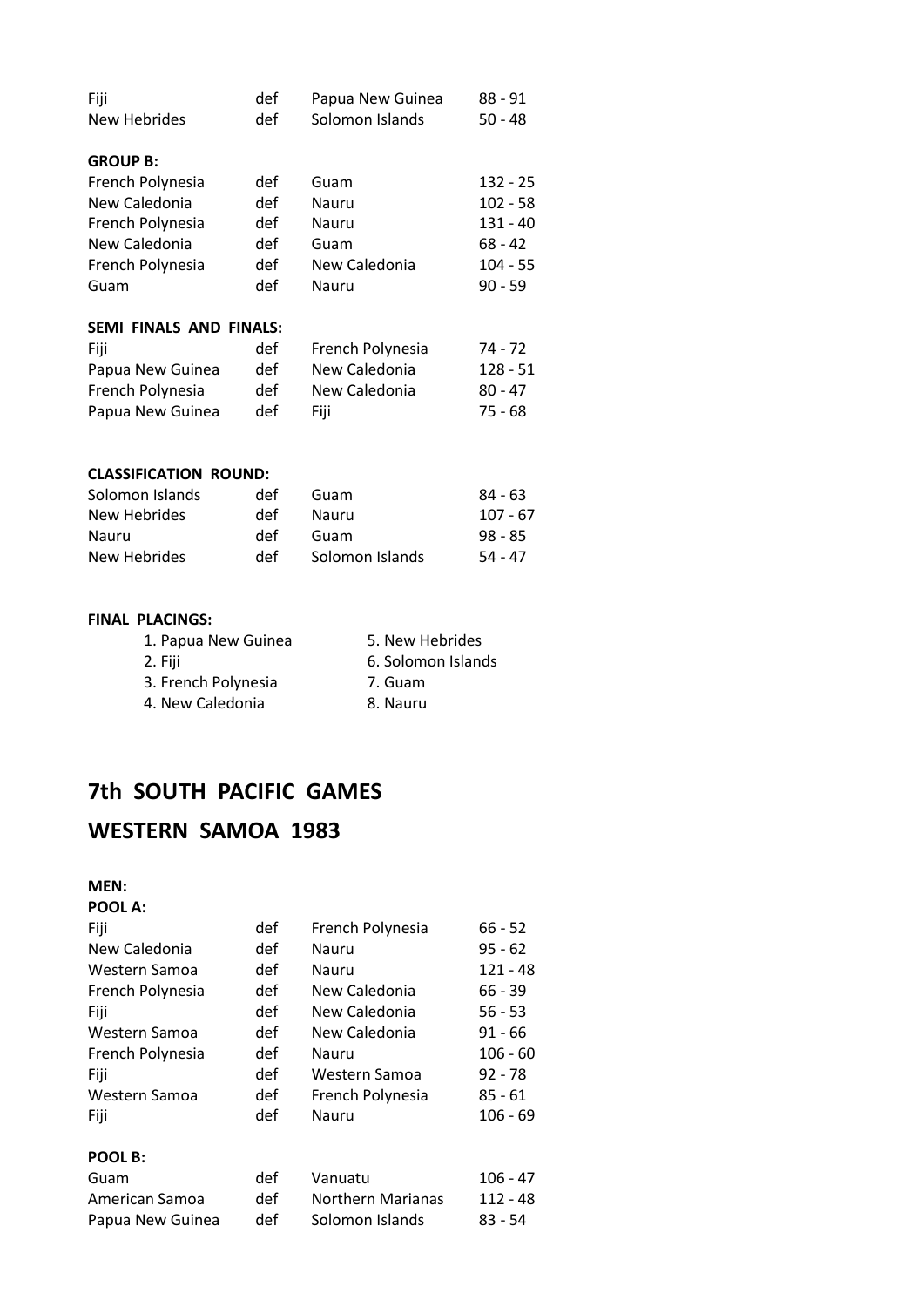| Guam                | def | Northern Marianas        | 132 - 62   |
|---------------------|-----|--------------------------|------------|
| American Samoa      | def | Papua New Guinea         | $58 - 56$  |
| Vanuatu             | def | Solomon Islands          | $71 - 58$  |
| Papua New Guinea    | def | <b>Northern Marianas</b> | 100 - 69   |
| Guam                | def | Solomon Islands          | 116 - 76   |
| American Samoa      | def | Vanuatu                  | 102 - 34   |
| Guam                | def | Papua New Guinea         | 78 - 76    |
| Vanuatu             | def | <b>Northern Marianas</b> | $69 - 75$  |
| American Samoa      | def | Solomon Islands          | 131 - 58   |
| Papua New Guinea    | def | Vanuatu                  | $96 - 42$  |
| Solomon Islands     | def | <b>Northern Marianas</b> | $93 - 91$  |
| American Samoa      | def | Guam                     | $98 - 87$  |
| <b>SEMI FINALS:</b> |     |                          |            |
| American Samoa      | def | Western Samoa            | $83 - 77$  |
| Guam                | def | Fiji                     | $103 - 71$ |
| <b>FINALS:</b>      |     |                          |            |
| American Samoa      | def | Guam                     | $86 - 77$  |
| Western Samoa       | def | Fiji                     | 109 - 79   |

#### **CLASSIFICATION ROUND:**

| French Polynesia | def | Papua New Guinea | $87 - 57$  |
|------------------|-----|------------------|------------|
| New Caledonia    | def | Vanuatu          | 78 - 52    |
| Solomon Islands  | def | Nauru            | $100 - 71$ |
| New Caledonia    | def | Vanuatu          | 78 - 52    |

#### **FINAL PLACINGS:**

| 1. American Samoa   | 7. New Caledonia      |
|---------------------|-----------------------|
| 2. Guam             | 8. Vanuatu            |
| 3. Western Samoa    | 9. Solomon Islands    |
| 4. Fiji             | 10. Nauru             |
| 5. Papua New Guinea | 11. Northern Marianas |
| 6. French Polynesia |                       |
|                     |                       |

#### **WOMEN:**

#### **POOL A:**

| French Polynesia | def | Western Samoa    | 49 - 27    |
|------------------|-----|------------------|------------|
| New Caledonia    | def | Guam             | 50 - 43    |
| French Polynesia | def | Guam             | $83 - 27$  |
| American Samoa   | def | New Caledonia    | 78 - 42    |
| Western Samoa    | def | Guam             | $91 - 28$  |
| American Samoa   | def | Guam             | $83 - 43$  |
| American Samoa   | def | Western Samoa    | 65 - 57    |
| French Polynesia | def | New Caledonia    | 80 - 39    |
| American Samoa   | def | French Polynesia | 65 - 58    |
| Western Samoa    | def | New Caledonia    | $60 - 41$  |
| POOL B:          |     |                  |            |
| Papua New Guinea | def | Nauru            | $123 - 32$ |
| Fiji             | def | Vanuatu          | $116 - 26$ |
| Fiji             | def | Nauru            | $107 - 14$ |
|                  |     |                  |            |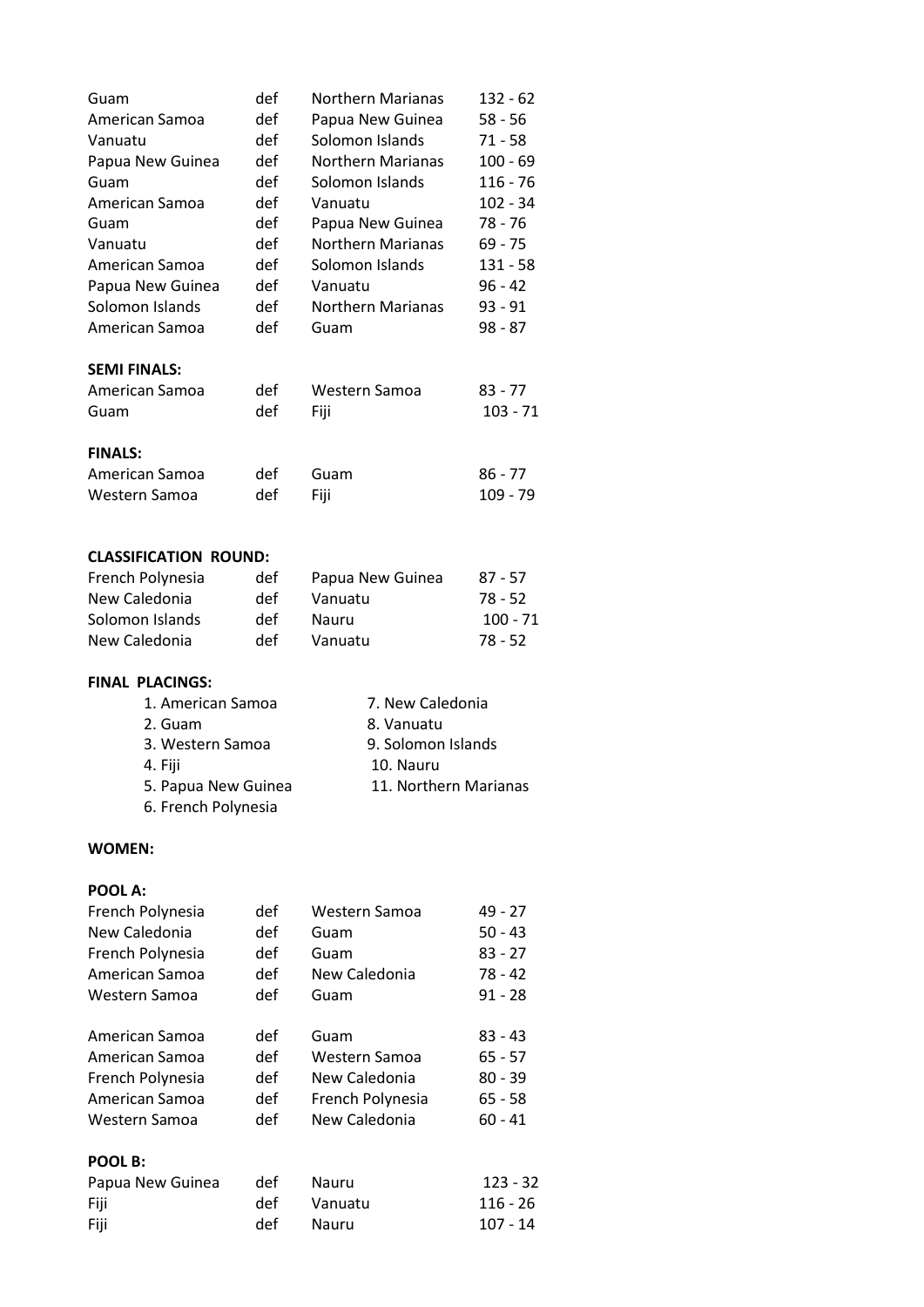| Papua New Guinea             | def | Vanuatu          | 79 - 38    |
|------------------------------|-----|------------------|------------|
| Fiji                         | def | Papua New Guinea | $68 - 57$  |
| Vanuatu                      | def | Nauru            | 79 - 45    |
| <b>SEMI FINALS:</b>          |     |                  |            |
| Fiji                         | def | French Polynesia | $62 - 60$  |
| Papua New Guinea             | def | American Samoa   | $72 - 56$  |
| <b>FINALS:</b>               |     |                  |            |
| Fiji                         | def | Papua New Guinea | $58 - 48$  |
| American Samoa               | def | French Polynesia | 94 - 70    |
| <b>CLASSIFICATION ROUND:</b> |     |                  |            |
| Western Samoa                | def | Nauru            | $100 - 51$ |

| Western Samoa | def | Nauru         | $100 - 51$ |
|---------------|-----|---------------|------------|
| New Caledonia | def | Vanuatu       | $43 - 37$  |
| Vanuatu       | def | Nauru         | $75 - 53$  |
| Western Samoa | def | New Caledonia | 68 - 56    |

#### **FINAL PLACINGS:**

| 1. Fiji             | 6. New Caledonia |
|---------------------|------------------|
| 2. Papua New Guinea | 7. Vanuatu       |
| 3. American Samoa   | 8. Nauru         |
| 4. French Polynesia | 9. Guam          |
| 5. Western Samoa    |                  |
|                     |                  |

## **8th SOUTH PACIFIC GAMES**

## **NEW CALEDONIA 1987**

#### **MEN:**

| New Caledonia    | def | <b>Northern Marianas</b> | 118 - 55   |
|------------------|-----|--------------------------|------------|
| Fiji             | def | Papua New Guinea         | $101 - 69$ |
| Guam             | def | French Polynesia         | 86 - 64    |
| New Caledonia    | def | Papua New Guinea         | 74 - 72    |
| Fiji             | def | French Polynesia         | $69 - 58$  |
| American Samoa   | def | <b>Northern Marianas</b> | $150 - 54$ |
| New Caledonia    | def | French Polynesia         | 66 - 64    |
| American Samoa   | def | Papua New Guinea         | 103 - 71   |
| Guam             | def | <b>Northern Marianas</b> | 157 - 84   |
| American Samoa   | def | Guam                     | 133 - 76   |
| Papua New Guinea | def | <b>Northern Marianas</b> | 156 - 72   |
| Guam             | def | New Caledonia            | $85 - 76$  |
| American Samoa   | def | Fiji                     | $85 - 68$  |
| French Polynesia | def | <b>Northern Marianas</b> | 137 - 82   |
| Fiji             | def | <b>Northern Marianas</b> | 158 - 81   |
| American Samoa   | def | French Polynesia         | $70 - 62$  |
| Guam             | def | Papua New Guinea         | 78 - 67    |
| French Polynesia | def | Papua New Guinea         | 63 - 59    |
| American Samoa   | def | New Caledonia            | $82 - 67$  |
| Fiji             | def | Guam                     | $81 - 75$  |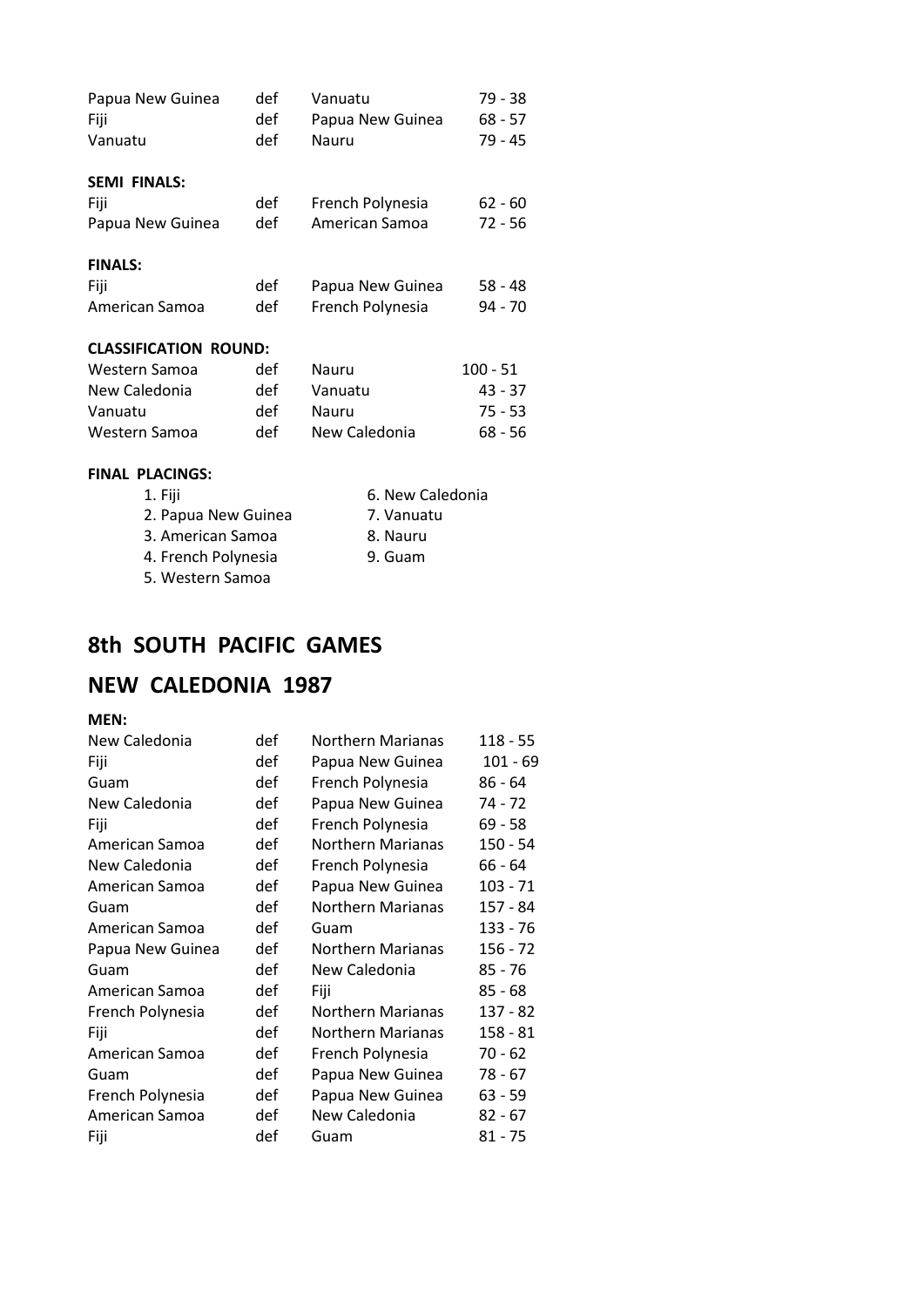| <b>FINALS:</b><br>3rd & 4th Position: |     |                      |                    |
|---------------------------------------|-----|----------------------|--------------------|
| Guam                                  | def | New Caledonia        | 101 - 87 (80 - 80) |
| 1st & 2nd Position:<br>American Samoa | def |                      | $91 - 63$          |
|                                       |     | Fiji                 |                    |
| <b>FINAL PLACINGS:</b>                |     |                      |                    |
| 1. American Samoa                     |     | 5. French Polynesia  |                    |
| 2. Fiji                               |     | 6. Papua New Guinea  |                    |
| 3. Guam                               |     | 7. Northern Marianas |                    |
| 4. New Caledonia                      |     |                      |                    |
| <b>WOMEN:</b>                         |     |                      |                    |
| Guam                                  | def | New Caledonia        | $68 - 41$          |
| Fiji                                  | def | French Polynesia     | $57 - 48$          |
| Papua New Guinea                      | def | Guam                 | $72 - 61$          |
| French Polynesia                      | def | New Caledonia        | $77 - 40$          |
| French Polynesia                      | def | Guam                 | $95 - 59$          |
| Fiji                                  | def | Papua New Guinea     | $68 - 54$          |
| Fiji                                  | def | Guam                 | $90 - 56$          |
| Papua New Guinea                      | def | New Caledonia        | 72 - 40            |
| French Polynesia                      | def | Papua New Guinea     | $65 - 49$          |
| Fiji                                  | def | New Caledonia        | $69 - 35$          |
| <b>FINALS:</b>                        |     |                      |                    |
| 3rd & 4th Position:                   |     |                      |                    |
| Papua New Guinea                      | def | Guam                 | 95 - 37            |
|                                       |     |                      |                    |
| 1st & 2nd Position:                   |     |                      |                    |
| Fiji                                  | def | French Polynesia     | 59 - 46            |
| <b>FINAL PLACINGS:</b>                |     |                      |                    |
| 1. Fiji                               |     | 4. Guam              |                    |
| 2. French Polynesia                   |     | 5. New Caledonia     |                    |
| 3. Papua New Guinea                   |     |                      |                    |

## **9th SOUTH PACIFIC GAMES**

## **PAPUA NEW GUINEA 1991**

## **MEN:**

| Papua New Guinea | def | Solomon Islands  | $110 - 61$ |
|------------------|-----|------------------|------------|
| American Samoa   | def | Western Samoa    | $92 - 80$  |
| French Polynesia | def | New Caledonia    | $96 - 69$  |
| Guam             | def | Solomon Islands  | $102 - 52$ |
| French Polynesia | def | Papua New Guinea | $79 - 61$  |
| American Samoa   | def | Fiji             | $87 - 59$  |
| Guam             | def | French Polynesia | $90 - 82$  |
| Western Samoa    | def | Nauru            | $125 - 73$ |
| Papua New Guinea | def | New Caledonia    | $93 - 59$  |
| Western Samoa    | def | Fiji             | $84 - 75$  |
| Guam             | def | New Caledonia    | $116 - 84$ |
| French Polynesia | def | Solomon Islands  | $77 - 50$  |
|                  |     |                  |            |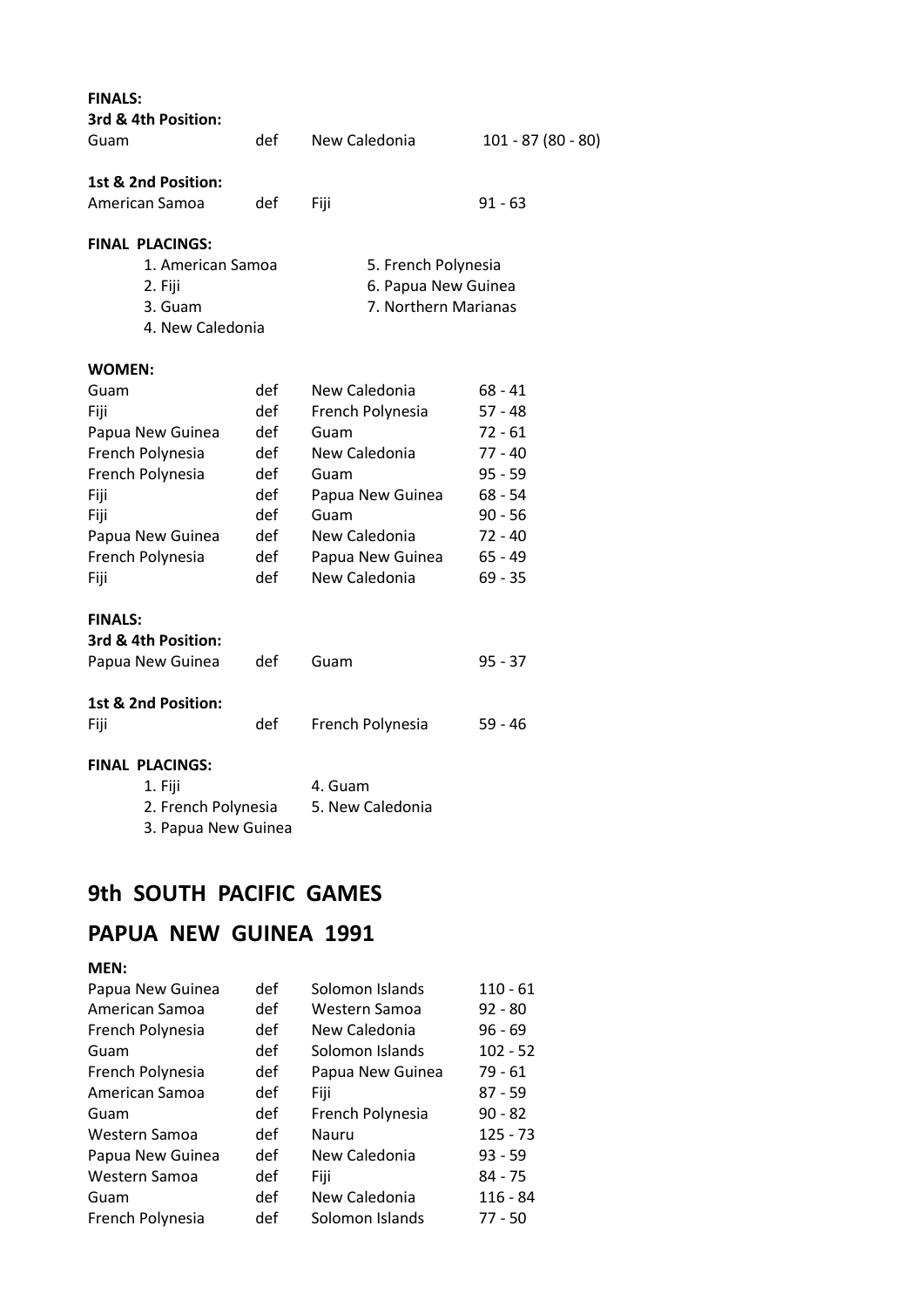| American Samoa   | def | Nauru            | $133 - 60$ |
|------------------|-----|------------------|------------|
| New Caledonia    | def | Solomon Islands  | $70 - 51$  |
| Fiji             | def | Nauru            | $114 - 36$ |
| Guam             | def | Papua New Guinea | $104 - 91$ |
| Solomon Islands  | def | Nauru            | $98 - 52$  |
| Fiji             | def | New Caledonia    | $87 - 75$  |
| Papua New Guinea | def | Solomon Islands  | $99 - 67$  |
| Western Samoa    | def | Guam             | $105 - 92$ |
| American Samoa   | def | French Polynesia | $88 - 85$  |
| Solomon Islands  | def | New Caledonia    | $75 - 63$  |
| Fiji             | def | Papua New Guinea | $76 - 61$  |
| American Samoa   | def | Guam             | $117 - 97$ |

#### **Title of Document in Arial Regular 12pt FINAL PLACINGS:**

- 1. American Samoa 5. Papua New Guinea 2. Guam 6. Solomon Islands 3. French Polynesia 7. New Caledonia 4. Fiji 8. Nauru
- \* Western Samoa disqualified for playing an ineligible player.

#### **WOMEN:**

| Papua New Guinea | def | Vanuatu          | $88 - 36$  |
|------------------|-----|------------------|------------|
| Fiji             | def | Guam             | $59 - 46$  |
| New Caledonia    | def | Nauru            | $51 - 47$  |
| French Polynesia | def | Western Samoa    | $63 - 36$  |
| Nauru            | def | Vanuatu          | $40 - 36$  |
| Western Samoa    | def | Guam             | $60 - 42$  |
| Papua New Guinea | def | New Caledonia    | $109 - 46$ |
| French Polynesia | def | Fiji             | $55 - 51$  |
| New Caledonia    | def | Vanuatu          | 62 - 49    |
| Fiji             | def | Western Samoa    | $63 - 53$  |
| French Polynesia | def | Guam             | $81 - 40$  |
| Papua New Guinea | def | Nauru            | 114 - 34   |
| Western Samoa    | def | Vanuatu          | $68 - 60$  |
| Guam             | def | Nauru            | 73 - 59    |
| Vanuatu          | def | Nauru            | $80 - 48$  |
| Papua New Guinea | def | Fiji             | $76 - 62$  |
| French Polynesia | def | New Caledonia    | $61 - 45$  |
| Western Samoa    | def | Guam             | $67 - 65$  |
| Fiji             | def | New Caledonia    | $64 - 53$  |
| Papua New Guinea | def | French Polynesia | $90 - 65$  |

#### **FINAL PLACINGS:**

| 1. Papua New Guinea | 5. Western Samoa |
|---------------------|------------------|
| 2. French Polynesia | 6. Guam          |
| 3. Fiji             | 7. Vanuatu       |
| 4. New Caledonia    | 8. Nauru         |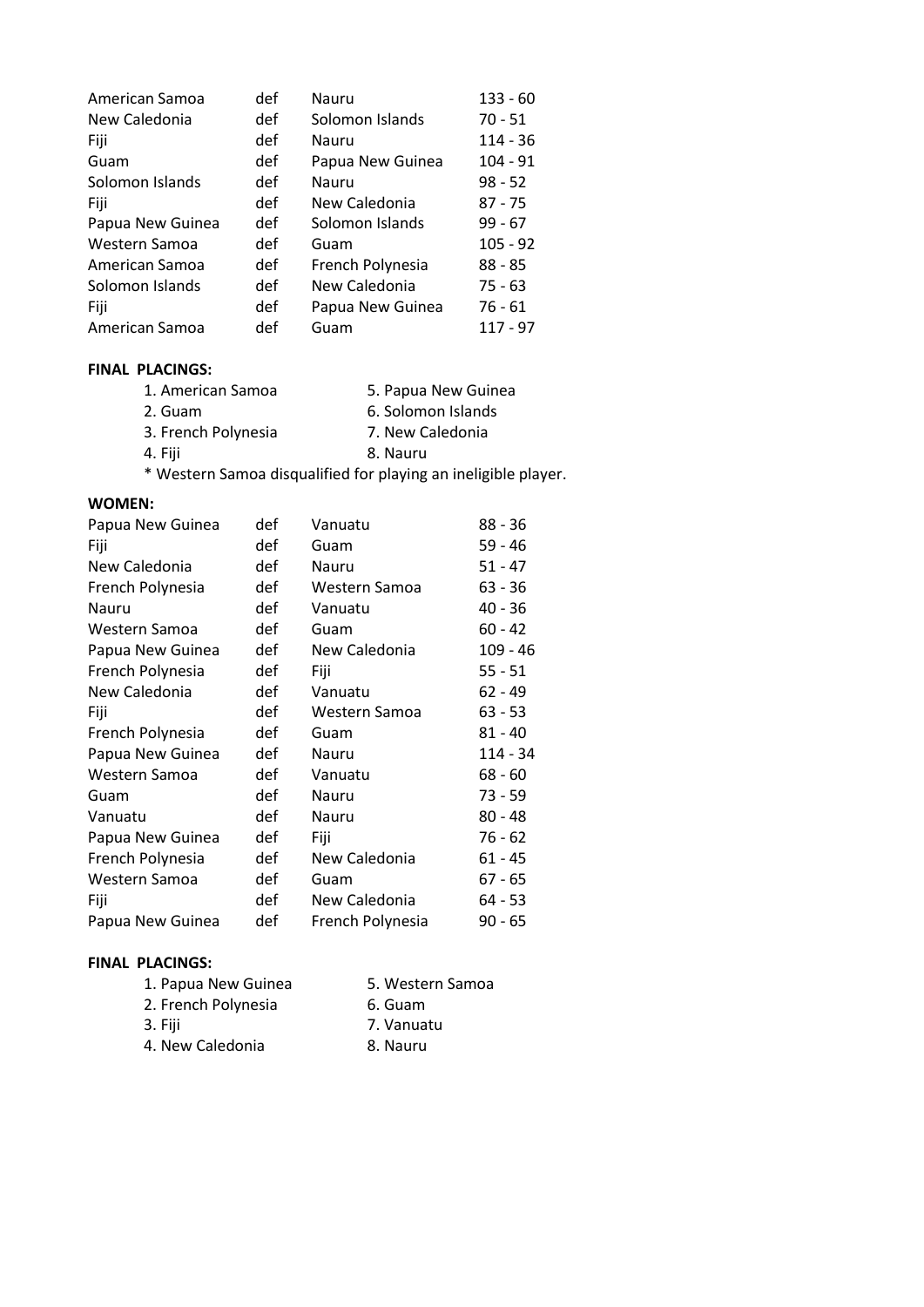## **10th SOUTH PACIFIC GAMES**

## **TAHITI 1995**

#### **MEN:**

| New Caledonia                                  | def        | <b>Northern Marianas</b>        | $116 - 53$  |  |
|------------------------------------------------|------------|---------------------------------|-------------|--|
| Tahiti                                         | def        | Vanuatu                         | $93 - 59$   |  |
| Guam                                           | def        | Fiji<br>$101 - 99$              |             |  |
| Vanuatu                                        | def        | Solomon Islands                 | 79 - 72     |  |
| New Caledonia                                  | def        | Guam                            | $100 - 94$  |  |
| <b>Northern Marianas</b>                       | def        | Solomon Islands                 | $96 - 92$   |  |
| Tahiti                                         | def        | Fiji                            | $66 - 50$   |  |
| New Caledonia                                  | def        | Fiji                            | $82 - 49$   |  |
| Tahiti                                         | def        | Northern Marianas               | $111 - 65$  |  |
| Guam                                           | def        | Vanuatu                         | 139 - 78    |  |
| New Caledonia                                  | def        | Solomon Islands                 | $121 - 67$  |  |
| Fiji                                           | def        | <b>Northern Marianas</b>        | $104 - 87$  |  |
| Guam                                           | def        | <b>Northern Marianas</b>        | $125 - 100$ |  |
| Tahiti                                         | def        | Solomon Islands                 | $108 - 55$  |  |
| Fiji                                           | def        | Vanuatu                         | $121 - 71$  |  |
| Guam                                           | def        | Solomon Islands                 | $124 - 90$  |  |
| New Caledonia                                  | def        | Tahiti                          | $80 - 64$   |  |
| New Caledonia                                  | def        | Vanuatu                         | $94 - 61$   |  |
| Tahiti                                         | def        | Guam                            | $81 - 63$   |  |
| Fiji                                           | def        | Solomon Islands                 | $81 - 61$   |  |
| <b>Northern Marianas</b>                       | def        | Vanuatu                         | $90 - 84$   |  |
| <b>PLAY OFF GAMES: 5th &amp; 6th Position:</b> |            |                                 |             |  |
| Vanuatu                                        |            | def<br><b>Northern Marianas</b> | 78 - 75     |  |
|                                                |            |                                 |             |  |
| 3rd & 4th Position:                            |            |                                 |             |  |
| Fiji                                           | def        | Guam                            | $89 - 86$   |  |
| <b>Gold Medal Game:</b>                        |            |                                 |             |  |
| Tahiti                                         | def        | New Caledonia                   | $95 - 68$   |  |
|                                                |            |                                 |             |  |
| <b>FINAL PLACINGS:</b>                         |            |                                 |             |  |
| 1.<br>Tahiti                                   |            |                                 |             |  |
| 2.<br>New Caledonia                            |            |                                 |             |  |
| 3.<br>Fiji                                     |            |                                 |             |  |
| 4.<br>Guam                                     |            |                                 |             |  |
| 5.<br>Vanuatu                                  |            |                                 |             |  |
| 6. Northern Marianas                           |            |                                 |             |  |
| Solomon Islands<br>7.                          |            |                                 |             |  |
| <b>WOMEN:</b>                                  |            |                                 |             |  |
|                                                |            |                                 |             |  |
| Fiji<br>Tahiti                                 | def<br>def | Guam<br>New Caledonia           | $68 - 41$   |  |
|                                                |            |                                 | 86 - 54     |  |
| New Caledonia                                  | def        | Guam                            | 65 - 49     |  |
| Tahiti                                         | def        | Solomon Islands                 | $104 - 58$  |  |
| Fiji                                           | def        | New Caledonia                   | $81 - 56$   |  |
| Guam                                           | def        | Solomon Islands                 | $75 - 71$   |  |
| Fiji                                           | def        | Solomon Islands                 | $96 - 41$   |  |

Fiji def Solomon Islands

Tahiti def Guam 76 - 36 New Caledonia def Solomon Islands 84 - 54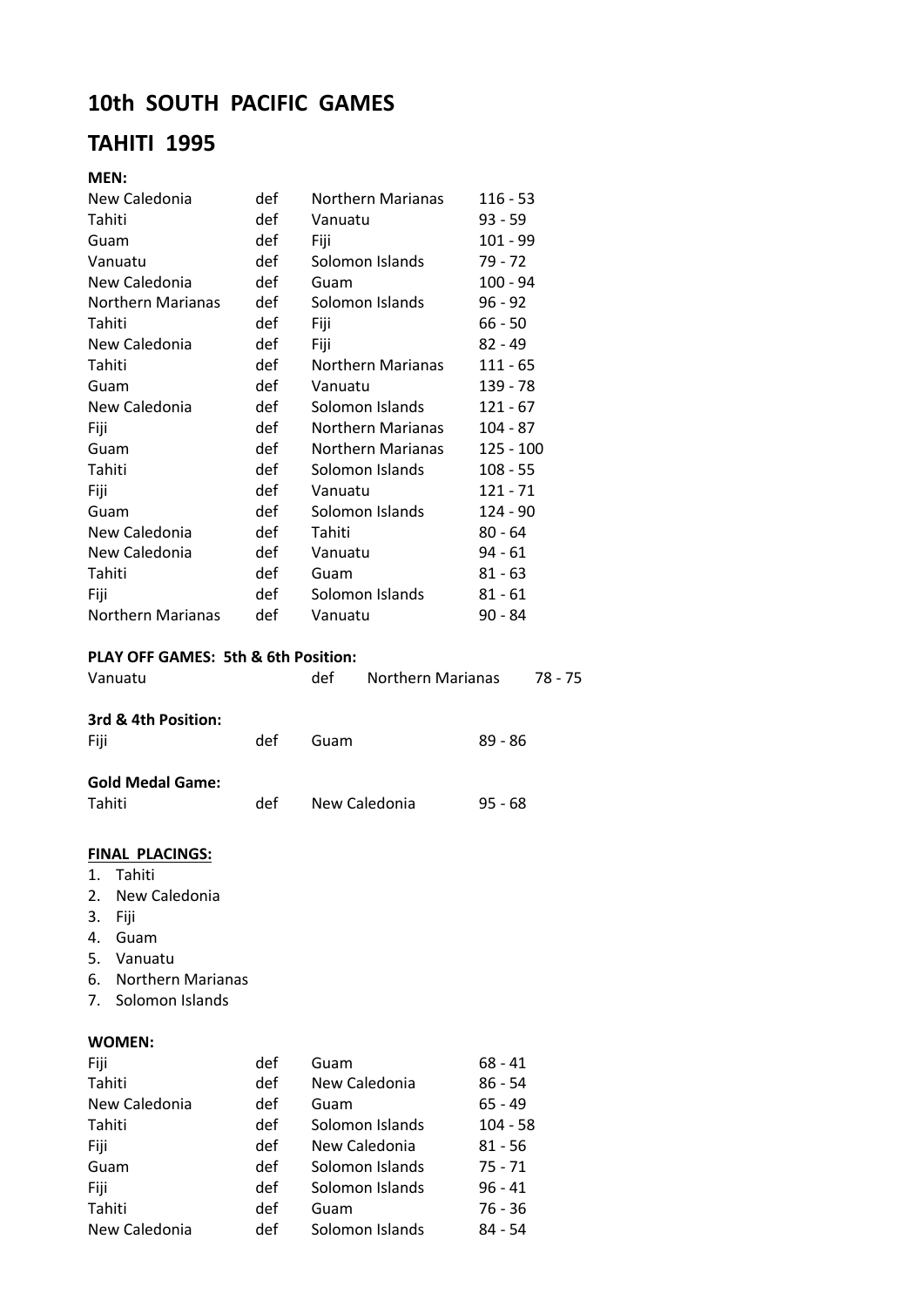| Fiji                                 | def              | Tahiti             | 64 - 61   |  |  |  |
|--------------------------------------|------------------|--------------------|-----------|--|--|--|
| 3rd & 4th Position:<br>New Caledonia | def              | Guam               | $63 - 55$ |  |  |  |
| <b>Gold Medal Game:</b><br>Tahiti    | def              | Fiji               | 64 - 44   |  |  |  |
| <b>FINAL PLACINGS:</b>               |                  |                    |           |  |  |  |
|                                      | 1. Tahiti        |                    | 4. Guam   |  |  |  |
|                                      | 2. Fiji          | 5. Solomon Islands |           |  |  |  |
|                                      | 3. New Caledonia |                    |           |  |  |  |

## **11th SOUTH PACIFIC GAMES**

## **GUAM 1999**

#### **Women's Games**

| Fiji                 | 92(44) | def | Palau                | 41(22) |
|----------------------|--------|-----|----------------------|--------|
| Solomon Is.          | 74(34) | def | <b>CNMI</b>          | 39(19) |
| Am. Samoa            | 63(24) | def | Vanuatu              | 54(30) |
| Guam                 | 58(27) | def | Cook Is.             | 44(21) |
| Tahiti               | 44(29) | def | New Caledonia 42(18) |        |
| Am. Samoa            | 63(24) | def | New Caledonia 56(28) |        |
| Vanuatu              | 69(35) | def | <b>CNMI</b>          | 24(13) |
| Fiji                 | 88(31) | def | Cook Is.             | 40(17) |
| <b>PNG</b>           | 72(28) | def | Palau                | 68(31) |
| Tahiti               | 56(25) | def | Solomon Is.          | 18(7)  |
| Vanuatu              | 53(29) | def | Solomon Is.          | 39(22) |
| New Caledonia 67(24) |        | def | <b>CNMI</b>          | 19(8)  |
| Cook Is.             | 60(34) | def | <b>PNG</b>           | 57(28) |
| Fiji                 | 53(31) | def | Guam                 | 47(22) |
| Tahiti               | 66(29) | def | Am. Samoa            | 43(20) |
| Am. Samoa            | 73(35) | def | <b>CNMI</b>          | 39(24) |
| Tahiti               | 50(32) | def | Vanuatu              | 28(12) |
| New Caledonia 55(27) |        | def | Solomon Is.          | 50(19) |
| Guam                 | 83(38) | def | Palau                | 53(22) |
| Fiji                 | 71(28) | def | <b>PNG</b>           | 42(17) |
| New Caledonia 65(38) |        | def | Vanuatu              | 37(18) |
| Guam                 | 82(35) | def | <b>PNG</b>           | 60(33) |
| Tahiti               | 97(49) | def | <b>CNMI</b>          | 26(13) |
| Am Samoa             | 61(29) | def | Solomon Is.          | 58(23) |
| Palau                | 71(40) | def | Cook Is.             | 59(31) |
| Tahiti               | 64(32) | def | <b>PNG</b>           | 51(27) |
| Am. Samoa            | 79(27) | def | Palau                | 55(35) |
| Fiji                 | 74(37) | def | Vanuatu              | 50(15) |
| Guam                 | 56(27) | def | N. Caledonia         | 54(29) |
| Cook Islands         | 72(32) | def | <b>CNMI</b>          | 36(18) |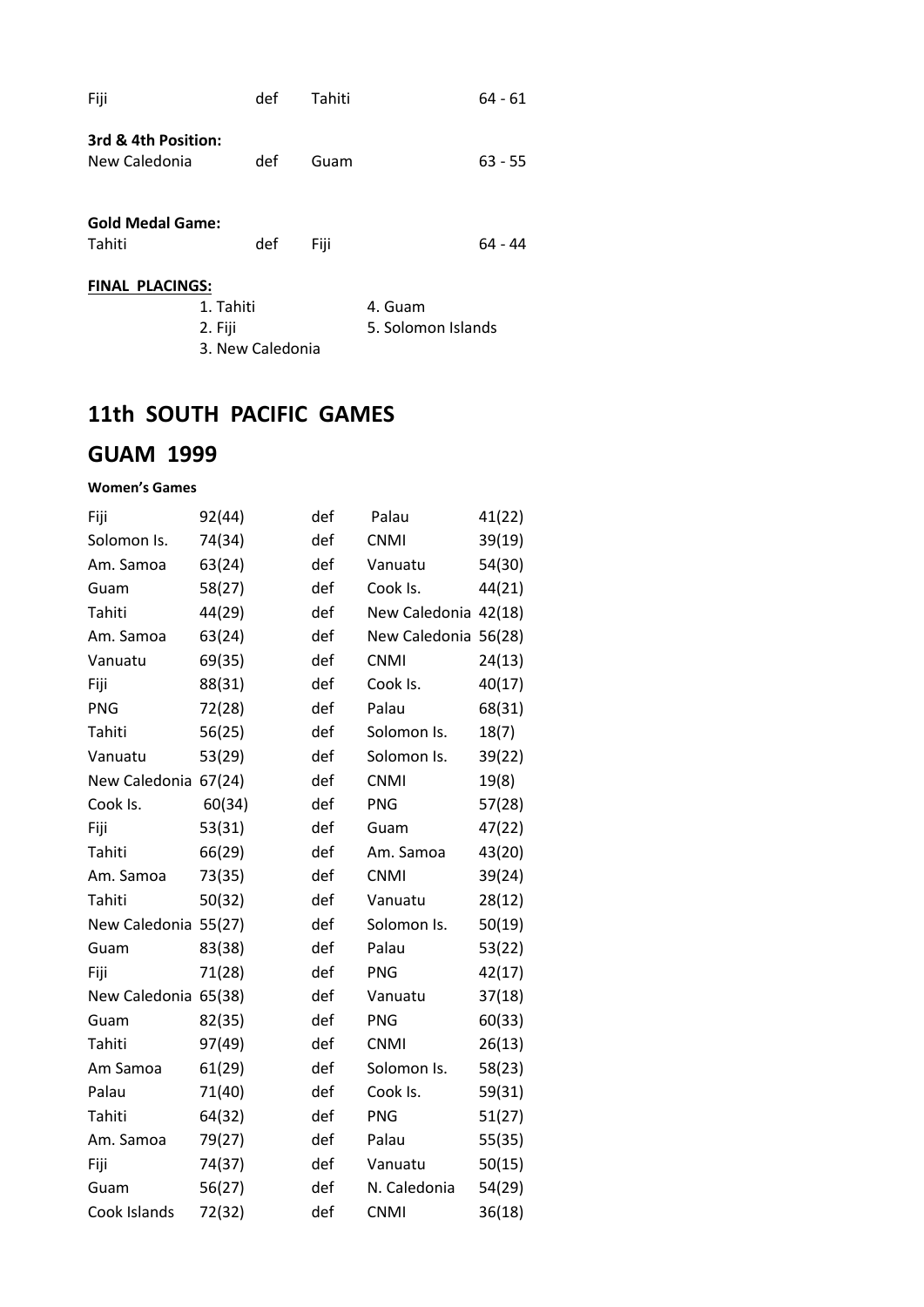| Tahiti               | 49(15) | def | Guam        | 39(20) |
|----------------------|--------|-----|-------------|--------|
| New Caledonia 71(33) |        | def | <b>PNG</b>  | 66(22) |
| Fiji                 | 88(35) | def | Am. Samoa   | 46(17) |
| Palau                | 64(27) | def | Vanuatu     | 55(27) |
| Cook Islands         | 62(33) | def | Solomon Is. | 57(23) |
| <b>PNG</b>           | 97(43) | def | Vanuatu     | 66(44) |
| New Caledonia 76(34) |        | def | Palau       | 43(18) |

#### **Title of Documental Regular 12 Women's 3rd/4th Playoff:**

| Guam 70(33) | def | Am. Samoa 55(24) |  |
|-------------|-----|------------------|--|
|-------------|-----|------------------|--|

| <b>Gold Medal Game:</b> |     |             |
|-------------------------|-----|-------------|
| Tahiti 58(31)           | def | Fiji 42(19) |

#### **FINAL PLACINGS:**

- 1. Tahiti
- 2. Fiji
- 3. Guam
- 4. Am. Samoa
- 5. New Caledonia
- 6. Palau
- 7. Papua New Guinea
- 8. Vanuatu
- 9. Cook Islands
- 10. Solomon Islands
- 11. Commonwealth of Northern Marianas Is.

#### **Men's Games**

| Palau         | 86(33)  | def | <b>FSM</b>   | 76(33) |
|---------------|---------|-----|--------------|--------|
| Solomon Is.   | 104(49) | def | Nauru        | 38(24) |
| Tahiti        | 56(24)  | def | <b>PNG</b>   | 43(20) |
| Guam          | 101(49) | def | Marshall Is. | 60(29) |
| Am Samoa      | 110(54) | def | <b>CNMI</b>  | 61(37) |
| New Caledonia | 91(42)  | def | Solomon Is.  | 64(26) |
| <b>FSM</b>    | 78(35)  | def | <b>PNG</b>   | 76(43) |
| Samoa         | 69(43)  | def | Tahiti       | 45(25) |
| Am. Samoa     | 117(53) | def | Nauru        | 29(19) |
| Guam          | 97(56)  | def | Cook Is.     | 50(24) |
| Fiji          | 96(35)  | def | Marshall Is. | 59(29) |
| New Caledonia | 102(46) | def | <b>CNMI</b>  | 51(17) |
| Samoa         | 93(46)  | def | <b>FSM</b>   | 54(20) |
| Am. Samoa     | 80(35)  | def | Solomon Is.  | 65(43) |
| <b>PNG</b>    | 80(33)  | def | Palau        | 72(30) |
| Solomon Is.   | 86(36)  | def | <b>CNMI</b>  | 74(43) |
| Marshall Is.  | 66(32)  | def | Cook Is.     | 55(33) |
| Tahiti        | 102(44) | def | Palau        | 51(27) |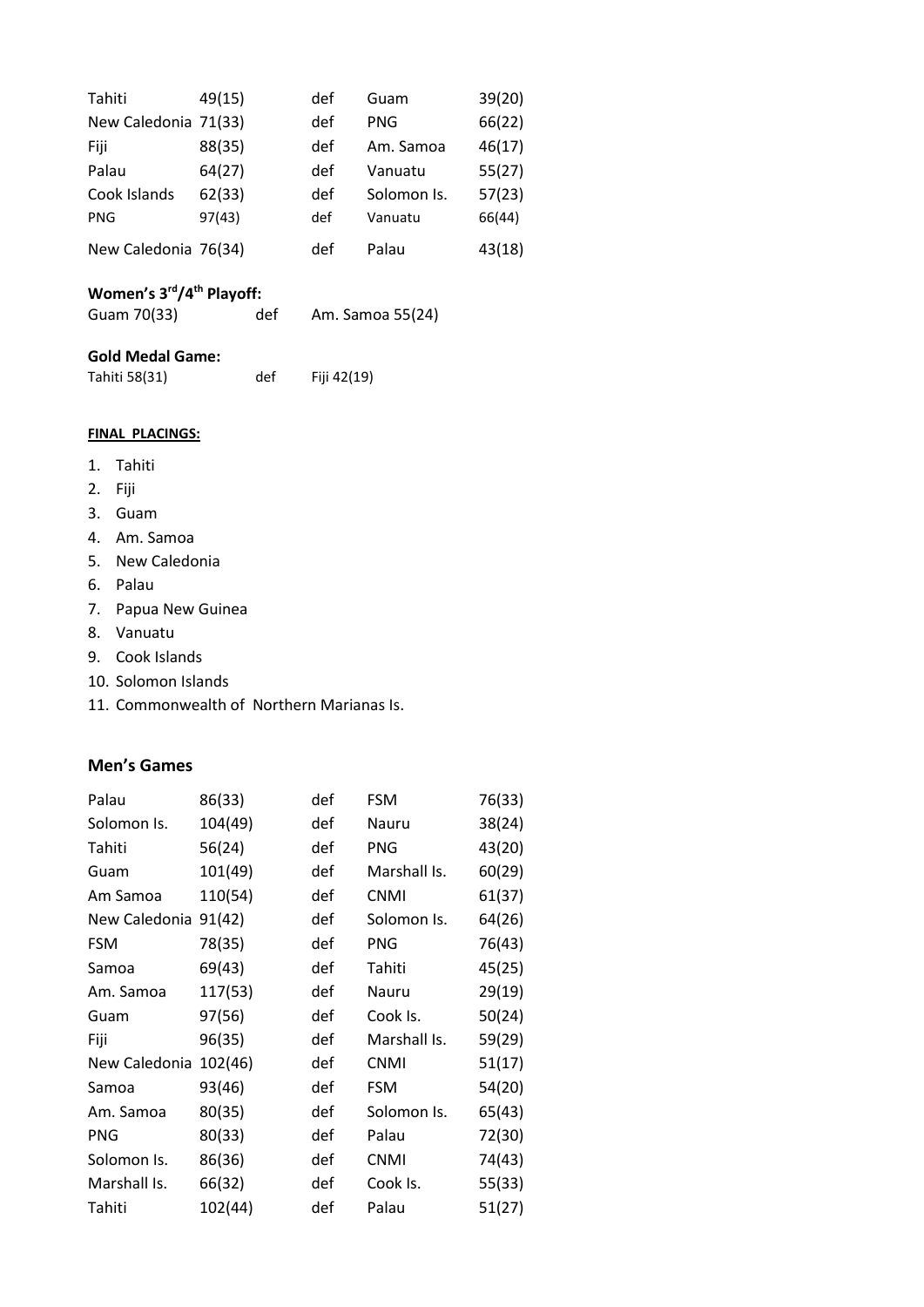| New Caledonia 79(40)        |            | def | Nauru                | 39(22)     |                                    |
|-----------------------------|------------|-----|----------------------|------------|------------------------------------|
| Samoa                       | 91(38)     | def | PNG                  | 46(19)     |                                    |
| Guam                        | 91(51)     | def | Fiji                 | 69(35)     |                                    |
| <b>CNMI</b>                 | 101(49)    | def | Nauru                | 57(34)     |                                    |
| Fiji                        | 85(41)     | def | Cook Is.             | 46(27)     |                                    |
| Samoa                       | 93(51)     | def | Palau                | 43(22)     |                                    |
| New Caledonia 79(43)        |            | def | Am. Samoa            | 54(18)     |                                    |
| Tahiti                      | 91(47)     | def | <b>FSM</b>           | 59(32)     |                                    |
| New Caledonia 64(26)        |            | def | Fiji                 | 47(28)     |                                    |
| Guam                        | 82(31)     | def | Tahiti               | 74(36)     |                                    |
| Samoa                       | 80(43)     | def | Am. Samoa            | 65(23)     |                                    |
| Marshall Is.                | 76(27)     | def | Palau                | 65(31)     |                                    |
| <b>PNG</b>                  | 98(49)     | def | <b>CNMI</b>          | 81(39)     |                                    |
| Solomon Is.                 | 68(28)     | def | Cook Is.             | 57(20)     |                                    |
| Samoa                       | 72(36)     | def | Fiji                 | 45(19)     |                                    |
| Guam                        | 77(40)     | def | New Caledonia 71(37) |            |                                    |
| Tahiti                      | 80(43)     | def | Am. Samoa            | 57(20)     |                                    |
| Palau                       | 83(45)     | def | Cook Is.             | 72(30)     |                                    |
| <b>CNMI</b>                 | 96(41)     | def | Marshall Is.         | 87(44)     |                                    |
| <b>PNG</b>                  | 87[73](36) | def | Solomon Is.          | 82[73](42) |                                    |
| Fiji                        | 77(44)     | def | Tahiti               | 59(27)     |                                    |
| Samoa                       | 77(32)     | def | New Caledonia 43(21) |            |                                    |
| Guam                        | 95(56)     | def | Am. Samoa            | 84(34)     |                                    |
| <b>FSM</b>                  | 112(66)    | def | Nauru                | 60(23)     |                                    |
| Palau                       | 67(36)     | def | Solomon Is.          | 63(39)     |                                    |
| Tahiti                      | 68(29)     | def | New Caledonia 66(38) |            |                                    |
| <b>CNMI</b>                 | 96(46)     | def | Cook Is.             | 66(37)     |                                    |
| Fiji                        | 86(48)     | def | Am. Samoa            | 71(29)     |                                    |
| Guam                        | 78[70](39) | def | Samoa                | 75[70](35) |                                    |
| <b>PNG</b>                  | 76(30)     | def | Marshall Is.         | 57(33)     |                                    |
| Palau                       | 97(40)     | def | <b>CNMI</b>          | 90(41)     |                                    |
| <b>PNG</b>                  | 79(42)     | def | Cook Is.             | 61(26)     |                                    |
| Solomon Is.                 | 87(48)     | def | Marshall Is.         | 78(44)     |                                    |
| 3rd/4 <sup>th</sup> Playoff |            |     |                      |            |                                    |
| New Caledonia 80(37)        |            | def | Fiji                 | 72(32)     |                                    |
| <b>Gold Medal Game:</b>     |            |     |                      |            |                                    |
| Samoa 66(30)                | def        |     | Guam 63(25)          |            |                                    |
| <b>FINAL PLACINGS:</b>      |            |     |                      |            |                                    |
|                             |            |     |                      |            |                                    |
| Samoa<br>1.                 |            |     | 7. Papua New Guinea  |            | 13. Federated States of Micronesia |
| Guam<br>2.                  |            |     | 8. Palau             |            | 14. Nauru                          |

- 
- 3. New Caledonia 9. Solomon Islands
- 
- 
- 6. American Samoa 12. Cook Islands
- 4. Fiji 10. Commonwealth of Northern Marianas Is.<br>
5. Tahiti 11. Marshall Islands 11. Marshall Islands
	-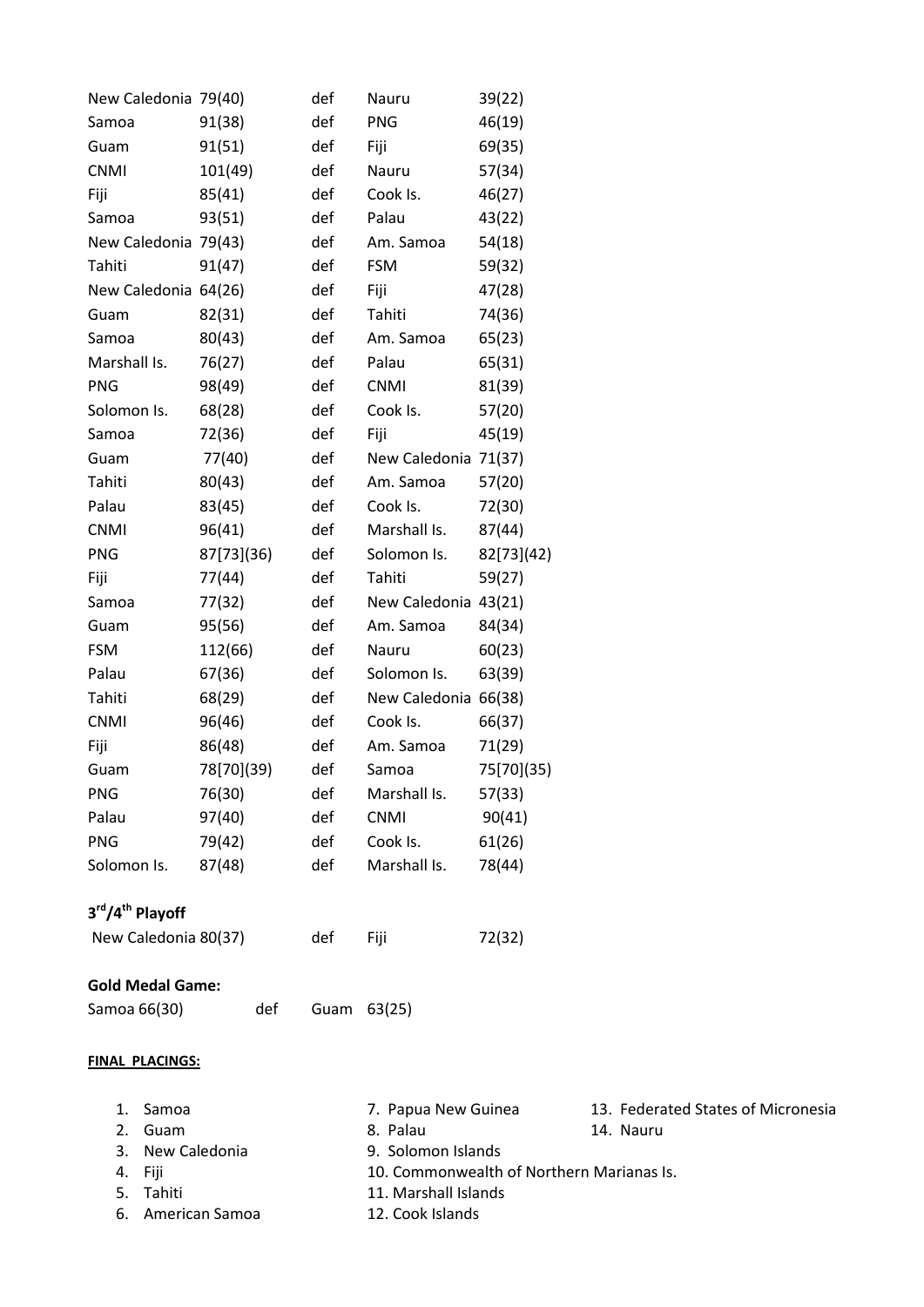## **Title of Document in Arial Regular 12pt 12th SOUTH PACIFIC GAMES**

## **Suva, Fiji 2003.**

#### **Women's Results**

| Women                        | Half        | Full        | <b>Defeated</b> |               | Half        | Full        |
|------------------------------|-------------|-------------|-----------------|---------------|-------------|-------------|
|                              | <b>Time</b> | <b>Time</b> |                 |               | <b>Time</b> | <b>Time</b> |
| New Caledonia                | 40          | 84          | def             | Palau         | 26          | 42          |
| Guam                         | 30          | 69          | def             | Palau         | 32          | 66          |
| <b>PNG</b>                   | 30          | 86          | def             | Palau         | 25          | 54          |
| Fiji                         | 57          | 99          | def             | Guam          | 17          | 48          |
| Samoa                        | 34          | 54          | def             | Tahiti        | 27          | 51          |
| New Caledonia                | 30          | 57          | def             | <b>PNG</b>    | 30          | 53          |
| Samoa                        | 36          | 71          | def             | Palau         | 36          | 56          |
| Samoa                        | 37          | 66          | def             | <b>PNG</b>    | 25          | 55          |
| Fiji                         | 45          | 105         | def             | Palau         | 14          | 38          |
| Tahiti                       | 34          | 72          | def             | New Caledonia | 34          | 72          |
| <b>PNG</b>                   | 41          | 87          | def             | Guam          | 20          | 56          |
| Fiji                         | 43          | 83          | def             | Samoa         | 38          | 68          |
| New Caledonia                | 34          | 75          | def             | Guam          | 25          | 31          |
| Tahiti                       | 39          | 67          | def             | Palau         | 13          | 34          |
| Samoa                        | 23          | 62          | def             | New Caledonia | 27          | 47          |
| Fiji                         | 40          | 76          | def             | Tahiti        | 23          | 45          |
| Fiji                         | 40          | 95          | def             | <b>PNG</b>    | 38          | 68          |
| Samoa                        | 45          | 89          | def             | Guam          | 16          | 32          |
| Tahiti                       | 28          | 62          | def             | <b>PNG</b>    | 29          | 47          |
| Fiji                         | 34          | 78          | def             | New Caledonia | 22          | 52          |
| <b>Bronze Medal Playoff:</b> |             |             |                 |               |             |             |
| New Caledonia                | 38          | 68          | def             | Tahiti        | 29          | 52          |
| <b>Gold Medal Playoff:</b>   |             |             |                 |               |             |             |
| Samoa                        | 25          | 47          | def             | Fiji          | 24          | 44          |
| <b>FINAL PLACINGS:</b>       |             |             |                 |               |             |             |

## **FINAL PLACINGS:**

- 1. Samoa
- 2. Fiji
- 3. New Caledonia
- 4. Tahiti
- 5. Papua New Guinea
- 6. Guam
- 7. Palau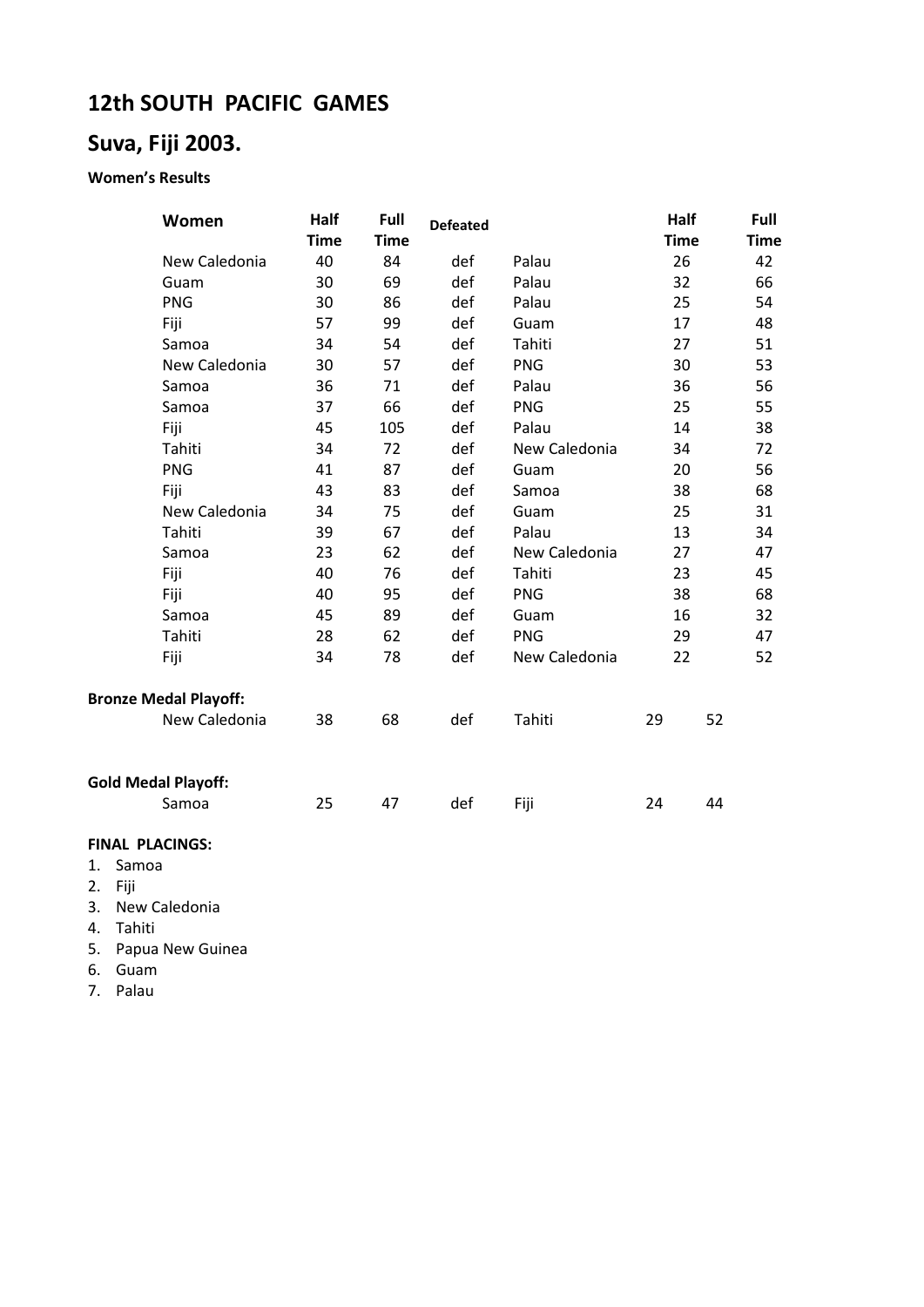## **Title of Document in Arial Regular 12pt MEN'S RESULTS:**

|                              | Half        | Full        | <b>Defeated</b> |               | Half        | Full        |
|------------------------------|-------------|-------------|-----------------|---------------|-------------|-------------|
|                              | <b>Time</b> | <b>Time</b> |                 |               | <b>Time</b> | <b>Time</b> |
| Samoa                        | 32          | 75          | def             | New Caledonia | 22          | 51          |
| Tahiti                       | 34          | 65          | def             | Vanuatu       | 25          | 56          |
| Fiji                         | 62          | 143         | def             | Kiribati      | 18          | 43          |
| New Caledonia                | 46          | 93          | def             | Vanuatu       | 27          | 41          |
| Fiji                         | 34          | 74          | def             | Guam          | 30          | 62          |
| New Caledonia                | 55          | 97          | def             | Tahiti        | 39          | 81          |
| Guam                         | 56          | 99          | def             | <b>PNG</b>    | 37          | 67          |
| <b>PNG</b>                   | 55          | 95          | def             | Kiribati      | 26          | 53          |
| Samoa                        | 44          | 95          | def             | Vanuatu       | 20          | 64          |
| Tahiti                       | 27          | 59          | def             | Samoa         | 30          | 57          |
| Fiji                         | 51          | 135         | def             | <b>PNG</b>    | 27          | 61          |
| Guam                         | 59          | 112         | def             | Kiribati      | 31          | 42          |
| * Guam                       | 47          | 91          | def             | Samoa         | 60          | 85          |
| New Caledonia                | 34          | 89          | def             | Fiji          | 36          | 69          |
| Tahiti                       | 41          | 72          | def             | <b>PNG</b>    | 27          | 70          |
| Vanuatu                      | 48          | 96          | def             | Kiribati      | 36          | 65          |
| <b>Bronze Medal Playoff:</b> |             |             |                 |               |             |             |
| Samoa                        | 37          | 76          | def             | Fiji          | 34          | 73          |
| <b>Gold Medal Playoff:</b>   |             |             |                 |               |             |             |
| New Caledonia                | 29          | 71          | def             | Guam          | 36          | 63          |

#### **FINAL PLACINGS:**

- 1. New Caledonia
- 2. Guam
- 3. Samoa
- 4. Fiji
- 5. Tahiti
- 6. Papua New Guinea
- 7. Vanuatu
- 8. Kiribati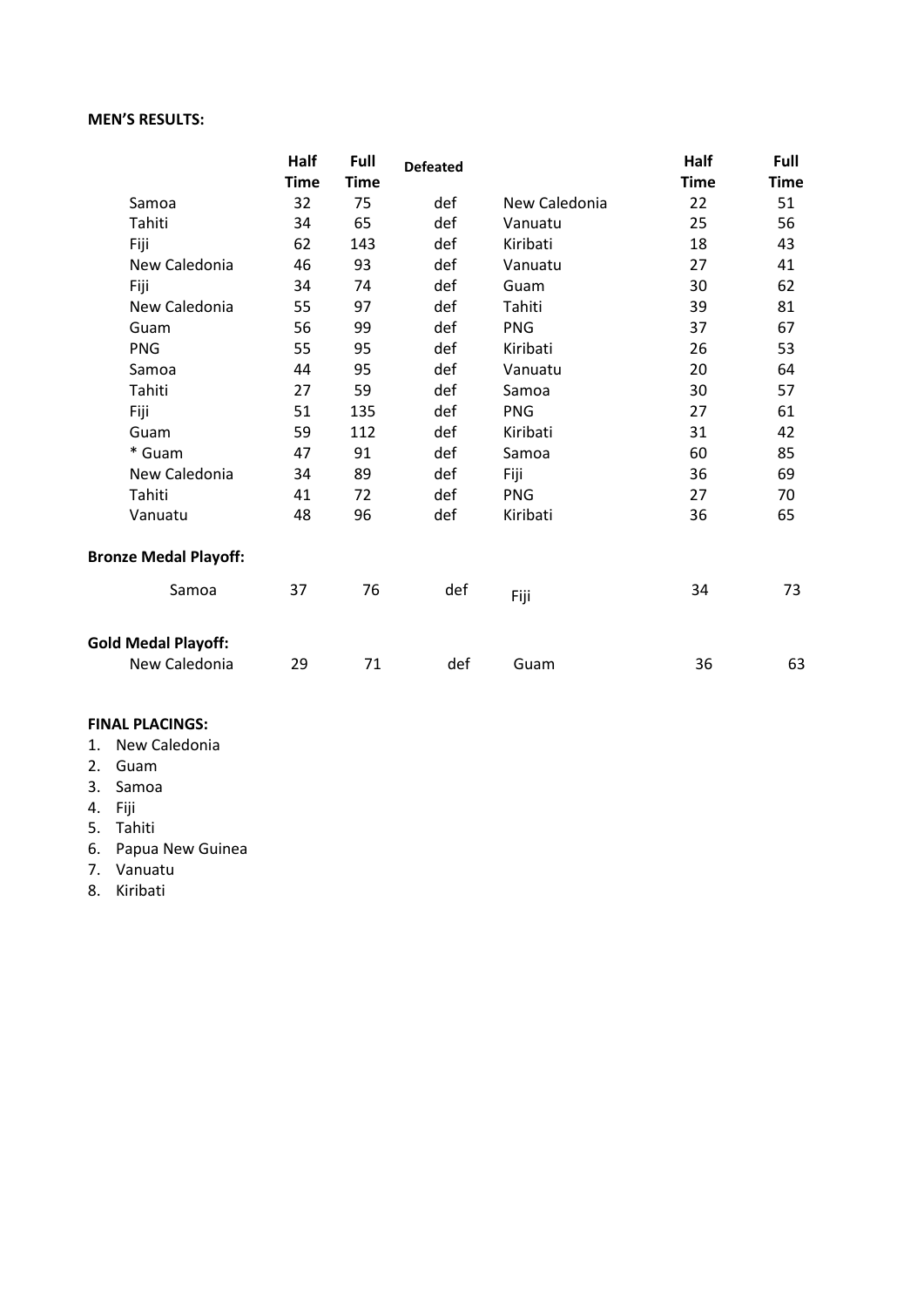## **13th South Pacific Games**

**POOL A RESULTS**

# **Title of Document in Arial Regular 12pt 29th August – 9 th September 2007 Apia, Samoa**

#### **Men's Results**

| Guam                  | def | Cook Islands    | 105-29    |
|-----------------------|-----|-----------------|-----------|
| Samoa                 | def | Solomon Islands | 91-48     |
| Tahiti                | def | Cook Islands    | $95 - 27$ |
| Guam                  | def | Solomon Islands | 90-56     |
| Solomon Islands       | def | Tahiti          | 54-51     |
| Guam                  | def | Samoa           | 76-73     |
| Guam                  | def | Tahiti          | 68-48     |
| Samoa                 | def | Cook Islands    | 99-32     |
| Solomon Islands       | def | Cook Islands    | 83-53     |
| Samoa                 | def | Tahiti          | 71-39     |
| <b>POOL B RESULTS</b> |     |                 |           |
| Fiji                  | def | Palau           | 117-53    |
| New Caledonia         | def | American Samoa  | 70-59     |
| Fiji                  | def | New Caledonia   | 73-70     |
| Fiji                  | def | American Samoa  | 88-61     |
| New Caledonia         | def | Palau           | 93-65     |
| American Samoa        | def | Palau           | 83-69     |
|                       |     |                 |           |

#### **CLASSIFICATION GAMES**

| Samoa Invitational | det  | Cook Islands       | 74-73  |
|--------------------|------|--------------------|--------|
| Tahiti             | def  | Palau              | 87-65  |
| Tahiti             | def  | Samoa Invitational | 83-43  |
| Tahiti             | det. | Cook Islands       | 112-41 |

| <b>MEDAL ROUND GAMES</b> |     |                 |       |
|--------------------------|-----|-----------------|-------|
| Solomon Islands          | def | American Samoa  | 61-56 |
| Samoa                    | def | New Caledonia   | 89-57 |
| Fiji                     | def | Guam            | 71-70 |
| Guam                     | def | New Caledonia   | 65-62 |
| Samoa                    | def | American Samoa  | 78-50 |
| Fiji                     | def | Solomon Islands | 91-54 |
| Fiji                     | def | Samoa           | 65-58 |
| New Caledonia            | def | Solomon Islands | 70-40 |
| Guam                     | def | American Samoa  | 97-79 |
| Gold                     |     |                 |       |
| Fiji                     | def | Guam            | 95-58 |
| <b>Bronze</b>            |     |                 |       |
| Samoa                    | def | New Caledonia   | 85-76 |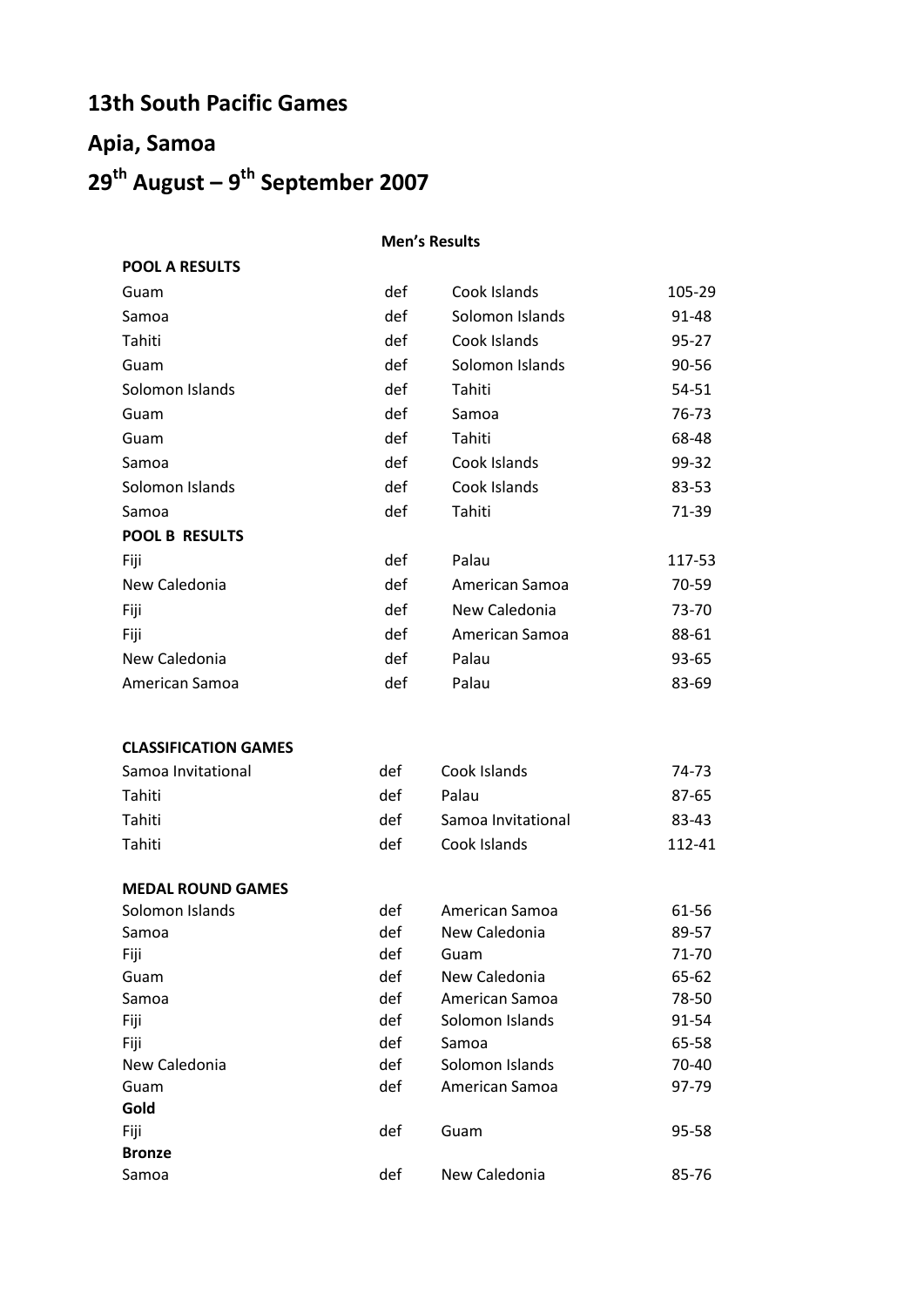#### **FINAL PLACINGS:**

| $1st - Fiji$            | $6th$ – American Samoa         |
|-------------------------|--------------------------------|
| $2^{nd}$ – Guam         | $7th$ – Tahiti                 |
| $3^{\text{rd}}$ – Samoa | $8^{th}$ - Palau               |
| $4th$ – New Caledonia   | $9th$ – Cook Islands           |
| $5th$ – Solomon Islands | $10^{th}$ – Samoa Invitational |
|                         |                                |

#### **Women's Results**

| Tahiti         | def | Solomon Islands | 93-38     |
|----------------|-----|-----------------|-----------|
| Samoa          | def | New Caledonia   | 76-43     |
| American Samoa | def | <b>PNG</b>      | 70-49     |
| Fiji           | def | <b>PNG</b>      | 96-46     |
| American Samoa | def | Tahiti          | 60-45     |
| Samoa          | def | Solomon Islands | 79-52     |
| American Samoa | def | Solomon Islands | 88-51     |
| <b>PNG</b>     | def | Samoa           | 60-59     |
| Fiji           | def | New Caledonia   | 87-59     |
| American Samoa | def | New Caledonia   | 66-50     |
| Tahiti         | def | <b>PNG</b>      | 53-40     |
| Fiji           | def | Samoa           | 88-67     |
| Fiji           | def | Solomon Islands | 101-45    |
| Tahiti         | def | Samoa           | $57 - 53$ |
| <b>PNG</b>     | def | New Caledonia   | 86-66     |
| New Caledonia  | def | Solomon Islands | 73-59     |
| American Samoa | def | Samoa           | 60-59     |
| Fiji           | def | Tahiti          | 81-58     |
| <b>PNG</b>     | def | Solomon Islands | 63-56     |
| Fiji           | def | American Samoa  | 80-62     |
| Tahiti         | def | New Caledonia   | 73-28     |
|                |     |                 |           |

| Gold          |     |                |       |
|---------------|-----|----------------|-------|
| Fiji          | def | American Samoa | 70-62 |
| <b>Bronze</b> |     |                |       |
| <b>PNG</b>    | def | Tahiti         | 70-59 |
| 5/6th         |     |                |       |
| Samoa         | def | New Caledonia  | 72-54 |

### **FINAL PLACINGS:**

- $1<sup>st</sup> -$  Fiji
- 2<sup>nd</sup> American Samoa
- 3<sup>rd</sup> Papua New Guinea
- 4<sup>th</sup> Tahiti
- 5<sup>th</sup> Samoa
- 6<sup>th</sup> New Caledonia
- 7<sup>th</sup> Solomon Islands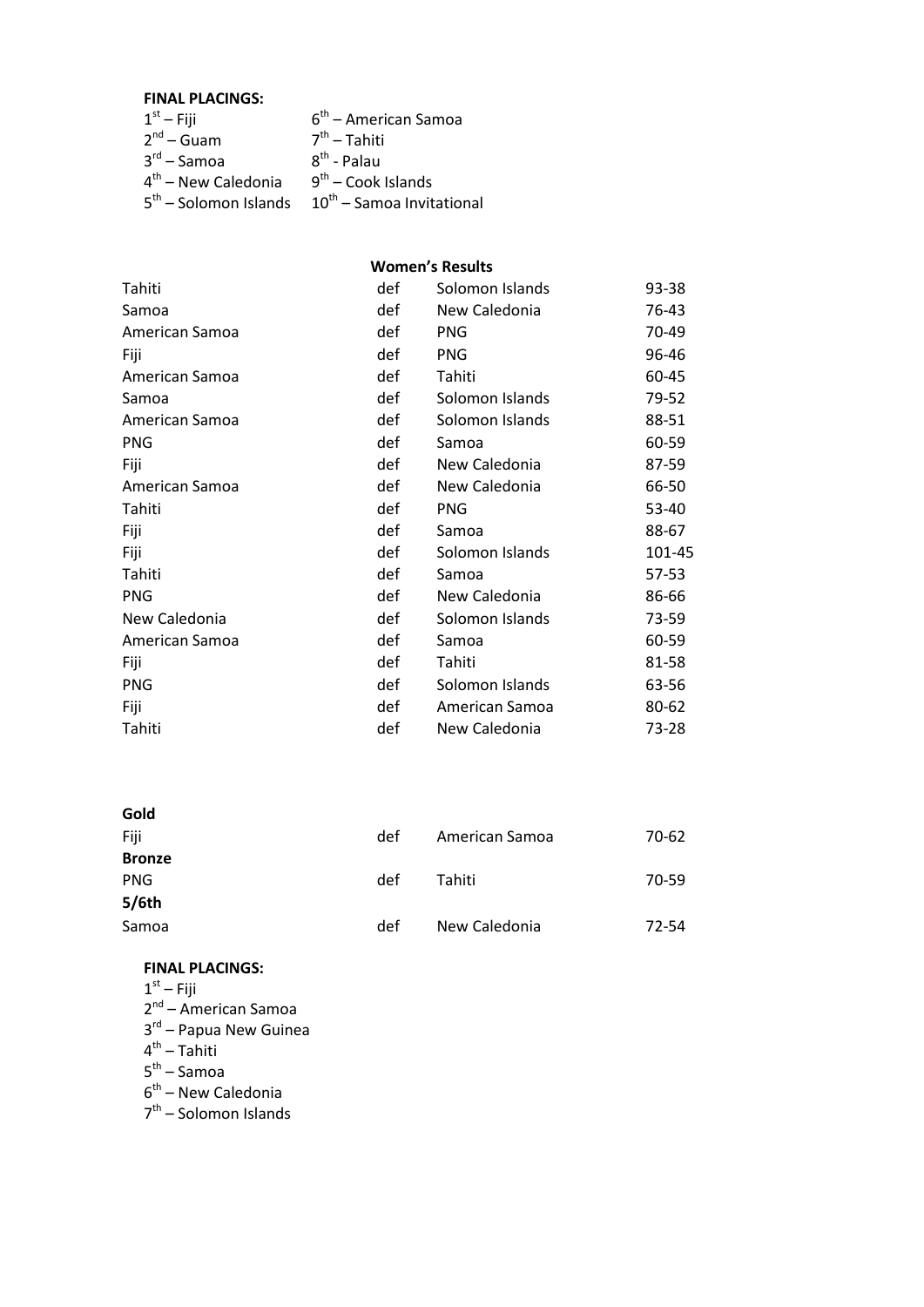## **Title of Document in Arial Regular 12pt 14th Pacific Games**

*(No longer called South Pacific Games)*

## **Noumea and Poindimie, New Caledonia**

# **Title of Document in Arial Regular 12pt 29th August – 9 th September 2011**

| <b>Men Pool 1</b> - New Caledonia, Guam, Solomons, Tahiti, FSM     |
|--------------------------------------------------------------------|
| <b>Men Pool 2</b> - Fiji, Samoa, American Samoa, PNG               |
| <b>Women Pool 1</b> - New Caledonia, American Samoa, Samoa, Tahiti |
| Women Pool 2 - Fiji, PNG, Guam, Vanuatu                            |

| <b>Women's Pool 1 Results:</b> |                              |     |              |                  |    |
|--------------------------------|------------------------------|-----|--------------|------------------|----|
| 29/08/2011                     | Samoa                        | 48  | $\mathsf{v}$ | Tahiti           | 66 |
| 29/08/2011                     | New Caledonia                | 69  | v            | American Samoa   | 40 |
| 31/08/2011                     | Tahiti                       | 72  | $\mathsf{v}$ | American Samoa   | 50 |
| 31/08/2011                     | New Caledonia                | 69  | $\mathsf{v}$ | Samoa            | 40 |
| 01/09/2011                     | American Samoa               | 63  | v            | Samoa            | 72 |
| 01/09/2011                     | New Caledonia                | 65  | $\mathsf{v}$ | Tahiti           | 80 |
| <b>Women's Pool 2 Results:</b> |                              |     |              |                  |    |
| 29/08/2011   Fiji              |                              | 53  | v            | Papua New Guinea | 56 |
| 29/08/2011                     | Guam                         | 61  | $\mathsf{v}$ | Vanuatu          | 50 |
| 31/08/2011                     | Fiji                         | 55  | $\mathsf{v}$ | Guam             | 47 |
| 01/09/2011                     | Fiji                         | 80  | $\mathsf{v}$ | Vanuatu          | 28 |
| 01/09/2011                     | Papua New Guinea             | 62  | $\mathsf{v}$ | Guam             | 63 |
| 31/08/2011                     | Vanuatu                      | 46  | $\mathsf{v}$ | Papua New Guinea | 73 |
|                                |                              |     |              |                  |    |
| <b>Men's Pool 1 Results:</b>   |                              |     |              |                  |    |
|                                | 29/08/2011   Solomon Islands | 44  | $\mathsf{v}$ | Tahiti           | 94 |
|                                | 29/08/2011   New Caledonia   | 62  | v            | Guam             | 57 |
| 30/08/2011                     | FSM                          | 56  | $\mathsf{v}$ | Guam             | 73 |
| 30/08/2011                     | New Caledonia                | 82  | $\mathsf{v}$ | Solomon Islands  | 47 |
| 31/08/2011                     | Tahiti                       | 52  | v            | Guam             | 74 |
| 31/08/2011                     | New Caledonia                | 98  | V            | <b>FSM</b>       | 54 |
| 01/09/2011                     | Tahiti                       | 98  | $\mathsf{v}$ | <b>FSM</b>       | 73 |
| 01/09/2011                     | Guam                         | 102 | $\mathsf{V}$ | Solomon Islands  | 44 |
| 02/09/2011                     | Solomon Islands              | 75  | V            | <b>FSM</b>       | 93 |
| 02/09/2011                     | New Caledonia                | 52  | $\mathsf{V}$ | Tahiti           | 51 |
| <b>Men's Pool 2 Results:</b>   |                              |     |              |                  |    |
| 29/08/2011                     | Fiji                         | 80  | $\mathsf{v}$ | Samoa            | 61 |
| 29/08/2011                     | American Samoa               | 75  | v            | Papua New Guinea | 88 |
| 30/08/2011                     | Papua New Guinea             | 86  | v            | Samoa            | 75 |
| 30/08/2011                     | Fiji                         | 76  | $\mathsf{V}$ | American Samoa   | 55 |
| 01/09/2011                     | Samoa                        | 61  | $\mathsf{V}$ | American Samoa   | 68 |
| 01/09/2011                     | Fiji                         | 87  | $\mathsf{v}$ | Papua New Guinea | 62 |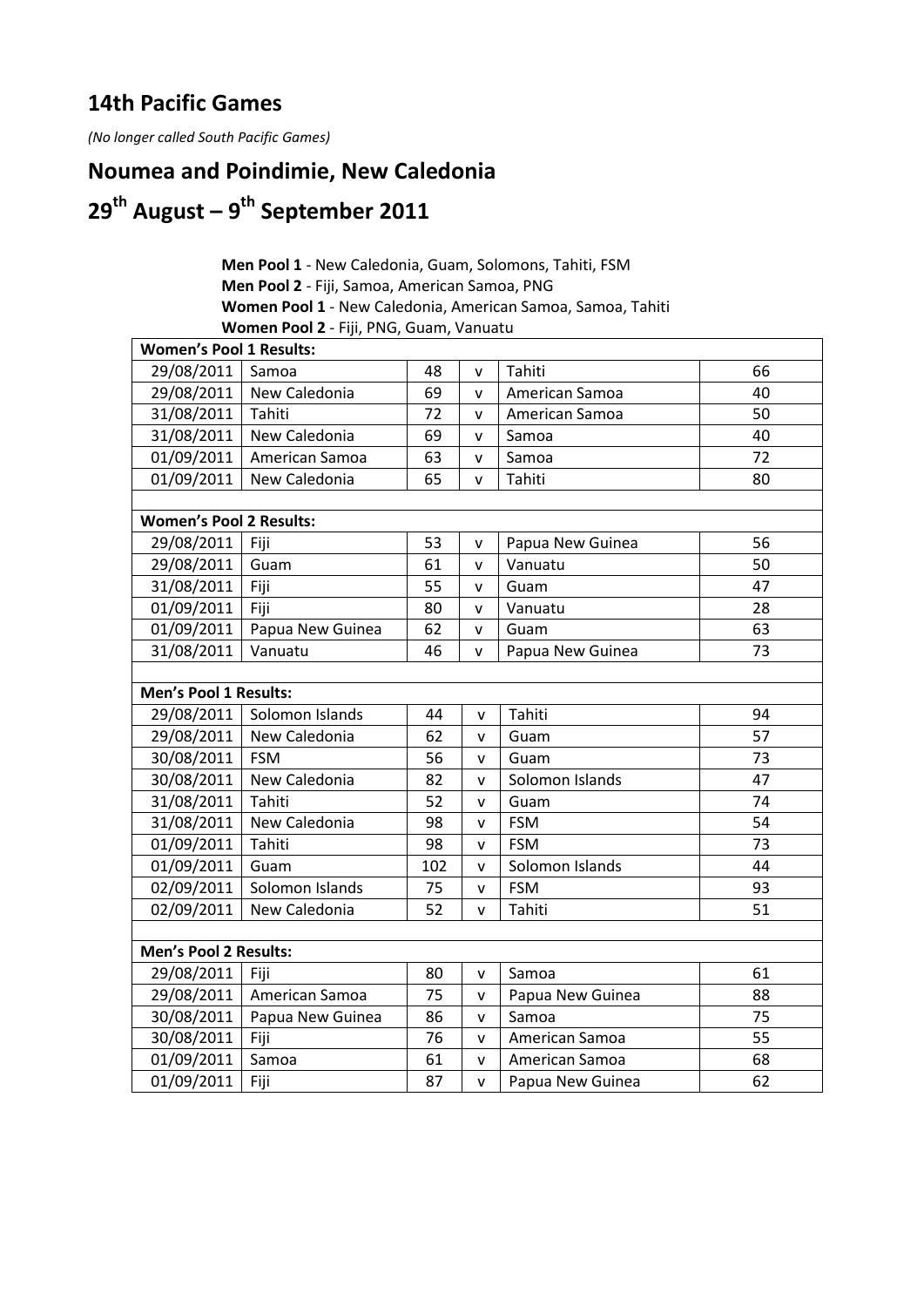| <b>FINAL POOL PLACINGS</b> |     |                |  |  |  |
|----------------------------|-----|----------------|--|--|--|
|                            |     |                |  |  |  |
| Men Pool 1                 | 1st | New Caledonia  |  |  |  |
|                            | 2nd | Guam           |  |  |  |
|                            | 3rd | Tahiti         |  |  |  |
|                            | 4th | <b>FSM</b>     |  |  |  |
| 5th<br>Solomon Islands     |     |                |  |  |  |
|                            |     |                |  |  |  |
| <b>Men Pool 2</b>          | 1st | Fiji           |  |  |  |
|                            | 2nd | <b>PNG</b>     |  |  |  |
|                            | 3rd | American Samoa |  |  |  |
|                            | 4th | Samoa          |  |  |  |
|                            |     |                |  |  |  |
| <b>Women Pool 1</b>        | 1st | Tahiti         |  |  |  |
|                            | 2nd | New Caledonia  |  |  |  |
|                            | 3rd | Samoa          |  |  |  |
|                            | 4th | American Samoa |  |  |  |
|                            |     |                |  |  |  |
| <b>Women Pool 2</b>        | 1st | Fiji           |  |  |  |
|                            | 2nd | <b>PNG</b>     |  |  |  |
|                            | 3rd | Guam           |  |  |  |
|                            | 4th | Vanuatu        |  |  |  |

| <b>Pool cross over Results:</b> |                |     |              |             |        |     |
|---------------------------------|----------------|-----|--------------|-------------|--------|-----|
| 02/09/2011                      | New Caledonia  | 55  | v            | Guam        | (WG3)  | 32  |
| 02/09/2011                      | Samoa          | 71  | v            | <b>PNG</b>  | (WG2)  | 42  |
| 02/09/2011                      | American Samoa | 25  | v            | Fiji        | (WG4)  | 60  |
| 02/09/2011                      | Tahiti         | 70  | v            | Vanuatu     | (WG1)  | 39  |
| 03/09/2011                      | Guam           | 84  | $\mathsf{v}$ | Am Samoa    | (MG15) | 46  |
| 03/09/2011                      | Tahiti         | 97  | v            | <b>PNG</b>  | (MG14) | 66  |
| 03/09/2011                      | <b>FSM</b>     | 48  | v            | Fiji        | (MG16) | 111 |
| 03/09/2011                      | New Caledonia  | 72  | v            | Samoa       | (MG13) | 47  |
|                                 |                |     |              |             |        |     |
| <b>Quarter Final Results:</b>   |                |     |              |             |        |     |
| 05/09/2011                      | Vanuatu        | 67  | $\mathsf{v}$ | <b>PNG</b>  | (WG7)  | 74  |
| 05/09/2011                      | Samoa          | 106 | v            | <b>PNG</b>  | (MG20) | 92  |
| 05/09/2011                      | Guam           | 50  | $\mathsf{v}$ | Samoa<br>Am | (WG8)  | 37  |
| 05/09/2011                      | American Samoa | 96  | v            | <b>FSM</b>  | (MG21) | 71  |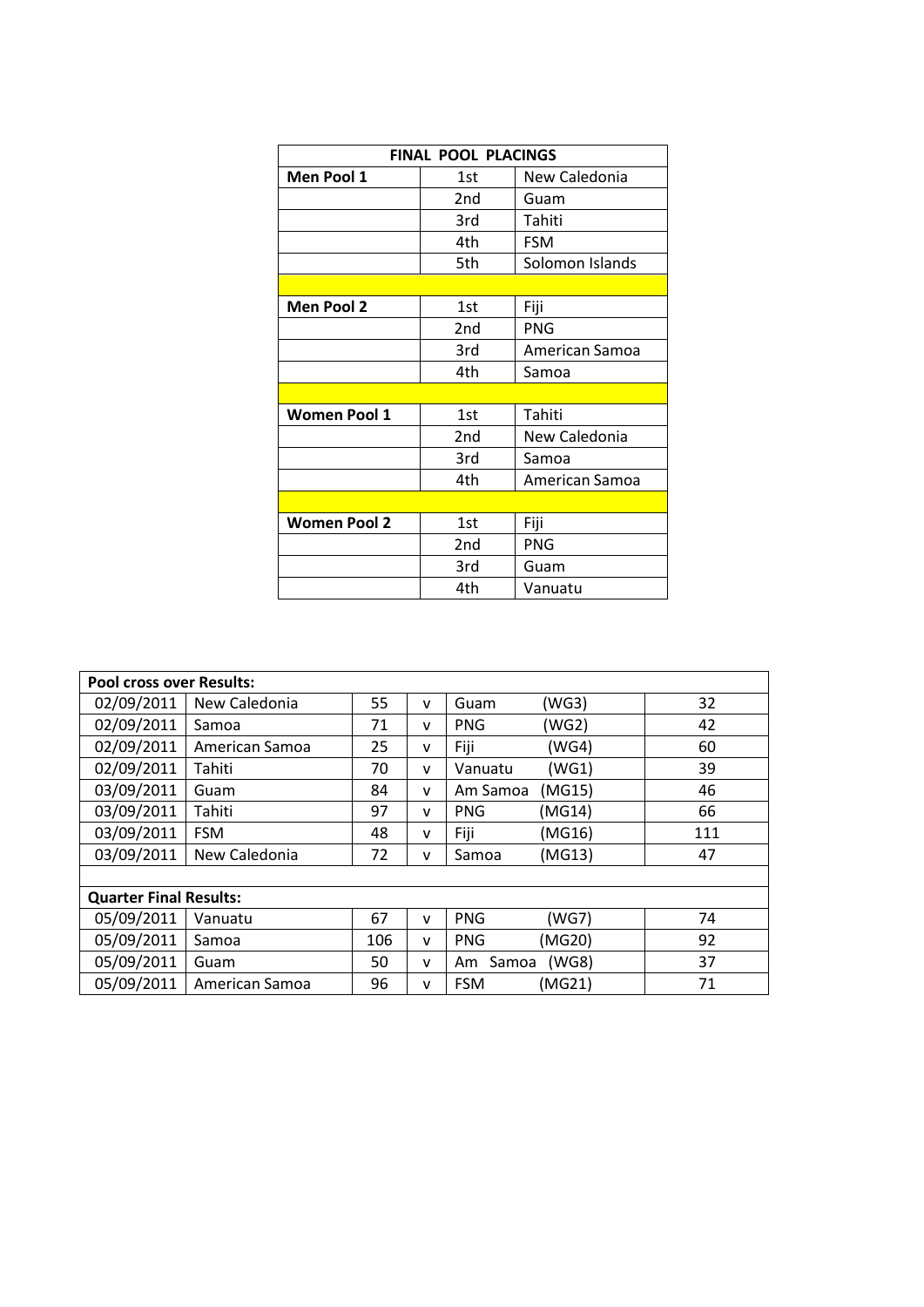| <b>Semi Final Results:</b>                        |               |  |               |            |    |       |               |              |      |               |  |    |
|---------------------------------------------------|---------------|--|---------------|------------|----|-------|---------------|--------------|------|---------------|--|----|
| 06/09/2011                                        | Tahiti        |  | 69            | v          |    | Samoa |               | (WG5)        |      | 45            |  |    |
| 06/09/2011                                        | Guam          |  |               |            | 57 | v     | Fiji          |              |      | (MG19)        |  | 51 |
| 06/09/2011                                        | New Caledonia |  |               |            | 56 | v     | Fiji          |              |      | (WG6)         |  | 50 |
| 06/09/2011                                        | New Caledonia |  |               |            | 63 | v     |               | Tahiti       |      | (MG18)        |  | 51 |
|                                                   |               |  |               |            |    |       |               |              |      |               |  |    |
| Playoff Games $5^{th} - 8^{th}$<br>place Results: |               |  |               |            |    |       |               |              |      |               |  |    |
|                                                   | 07/09/2011    |  | W 7/8th       | Vanuatu    |    | 70    |               | v            |      | Am Samoa      |  | 67 |
|                                                   | 07/09/2011    |  | M 7/8th       | <b>PNG</b> |    | 95    |               | v            |      | <b>FSM</b>    |  | 77 |
|                                                   | 07/09/2011    |  | W 5/6th       | <b>PNG</b> |    | 71    |               | v            |      | Guam          |  | 56 |
|                                                   | 07/09/2011    |  | M 5/6th       | Samoa      |    | 75    | Am Samoa<br>v |              |      | 77            |  |    |
|                                                   |               |  |               |            |    |       |               |              |      |               |  |    |
| <b>Medal Game Results:</b>                        |               |  |               |            |    |       |               |              |      |               |  |    |
| 08/09/2011                                        | W Bronze      |  | Samoa         |            |    | 51    |               | v            | Fiji |               |  | 64 |
| 08/09/2011                                        | M Bronze      |  | Tahiti        |            |    | 57    |               | v            | Fiji |               |  | 49 |
| 08/09/2011                                        | W Gold        |  | Tahiti        |            |    | 59    |               | $\mathsf{v}$ |      | New Caledonia |  | 47 |
| 08/09/2011                                        | M Gold        |  | New Caledonia |            |    | 50    |               | v            |      | Guam          |  | 43 |

| <b>FINAL PLACINGS</b> |                 |  |  |  |  |
|-----------------------|-----------------|--|--|--|--|
| Men Gold              | New Caledonia   |  |  |  |  |
| Men Silver            | Guam            |  |  |  |  |
| Men Bronze            | Tahiti          |  |  |  |  |
| Men 4th               | Fiji            |  |  |  |  |
| Men 5th               | American Samoa  |  |  |  |  |
| Men 6th               | Samoa           |  |  |  |  |
| Men 7th               | PNG             |  |  |  |  |
| Men 8th               | FSM             |  |  |  |  |
| Men 9th               | Solomon Islands |  |  |  |  |
|                       |                 |  |  |  |  |
| Women Gold            | Tahiti          |  |  |  |  |
| Women Silver          | New Caledonia   |  |  |  |  |
| Women Bronze          | Fiji            |  |  |  |  |
| Women 4th             | Samoa           |  |  |  |  |
| Women 5th             | PNG             |  |  |  |  |
| Women 6th             | Guam            |  |  |  |  |
| Women 7th             | Vanuatu         |  |  |  |  |
| Women 8th             | American Samoa  |  |  |  |  |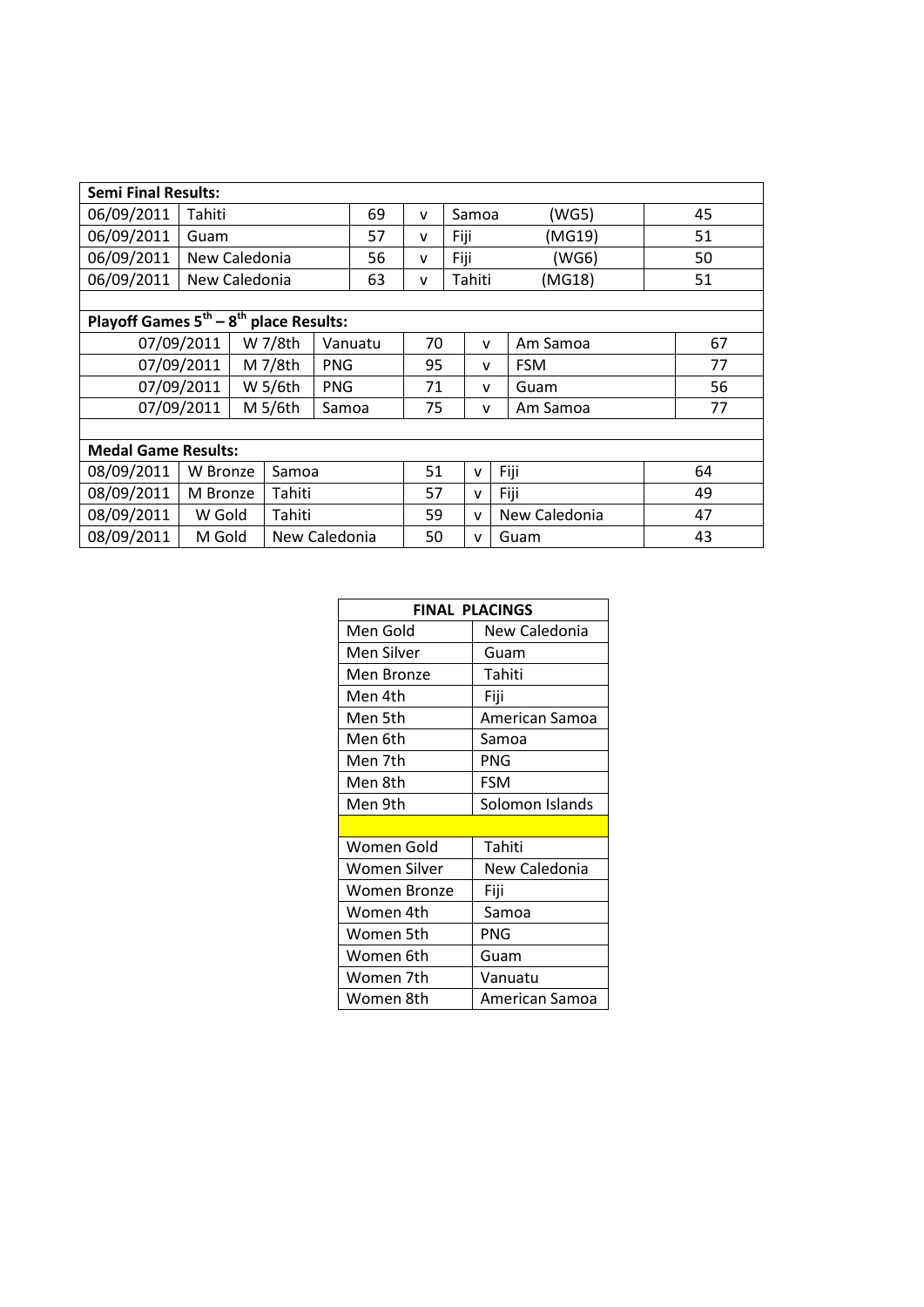## **OCEANIA YOUTH TOURNAMENTS**

The Youth Tournaments are held every 2 years, and was introduced to encourage the participation of younger players at an international event in the Pacific. All 21 federations are invited to participate.

## **1st OCEANIA 22 YEARS AND UNDER TOURNAMENT**

## **Title of Document in Arial Regular 12pt SUVA, FIJI 1997**

| MEN:                      |     |         |     |                          |    |
|---------------------------|-----|---------|-----|--------------------------|----|
| Fiji 1                    | def | Fiji 2  | 83  | $\overline{\phantom{0}}$ | 51 |
| Tahiti                    | def | Nauru   | 65  | $\qquad \qquad -$        | 63 |
| Vanuatu                   | def | Sanma   | 80  | $\overline{\phantom{0}}$ | 61 |
| Nauru                     | def | Fiji 2  | 68  | -                        | 58 |
| Sanma                     | def | Nauru   | 62  |                          | 54 |
| Fiji 2                    | def | Vanuatu | 70  |                          | 63 |
| Tahiti                    | def | Fiji    | 57  |                          | 48 |
| Tahiti                    | def | Sanma   | 63  |                          | 34 |
| Fiji                      | def | Vanuatu | 73  |                          | 47 |
| Fiji                      | def | Sanma   | 95  |                          | 48 |
| Nauru                     | def | Vanuatu | 72  | $\overline{a}$           | 60 |
| Tahiti                    | def | Fiji 2  | 56  | $\overline{\phantom{0}}$ | 52 |
| Tahiti                    | def | Vanuatu | 67  | $\overline{\phantom{0}}$ | 45 |
| Fiji 2                    | def | Sanma   | 50  | $\qquad \qquad -$        | 48 |
| Fiji                      | def | Nauru   | 75  |                          | 48 |
| Fiji 2                    | def | Sanma   | 77  |                          | 56 |
| <b>SEMI FINALS:</b>       |     |         |     |                          |    |
| Fiji                      | def | Nauru   | 102 |                          | 49 |
| Tahiti                    | def | Vanuatu | 77  |                          | 68 |
| Play-Off:                 |     |         |     |                          |    |
| <b>Bronze Medal Game:</b> |     |         |     |                          |    |
| Nauru                     | def | Vanuatu | 67  |                          | 60 |
| <b>FINAL:</b>             |     |         |     |                          |    |
| <b>Gold Medal Game:</b>   |     |         |     |                          |    |
| Fiji                      | def | Tahiti  | 57  |                          | 46 |

#### **Final Placings:**

1 Fiji

2 Tahiti

3 Nauru

4 Vanuatu

5 Fiji 2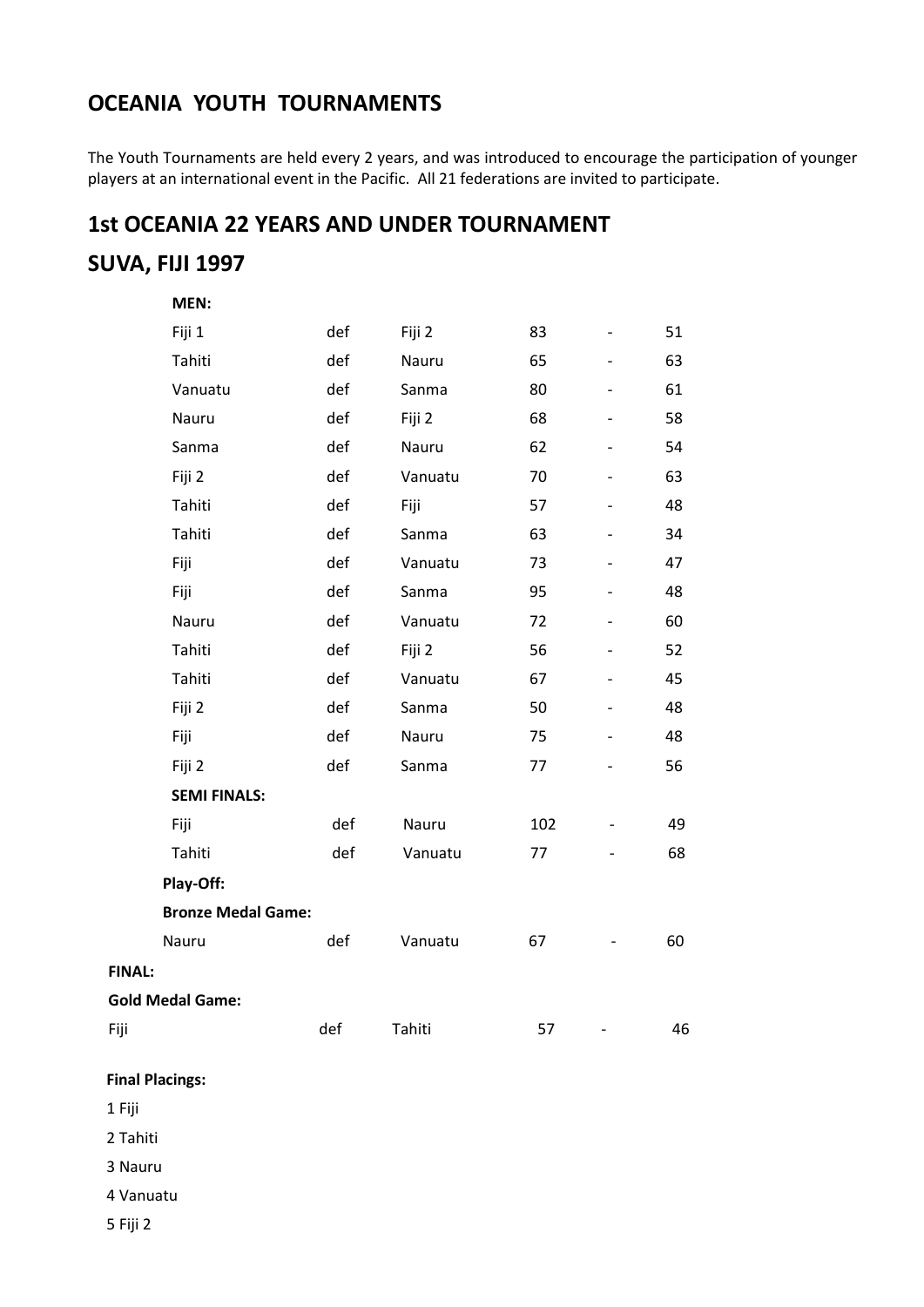## **Title of Document in Arial Regular 12pt**  6 Sanma

#### **WOMEN:**

| Fiji                  | def | Vanuatu  | 51 | $\overline{\phantom{a}}$ | 36 |
|-----------------------|-----|----------|----|--------------------------|----|
| Fiji                  | def | Tahiti   | 64 | $\overline{\phantom{a}}$ | 31 |
| Tahiti                | def | Vanuatu  | 49 | $\overline{\phantom{a}}$ | 40 |
| American Samoa        | def | Tahiti   | 63 | $\qquad \qquad -$        | 59 |
| (52 all at full time) |     |          |    |                          |    |
| Fiji                  | def | Am Samoa | 92 | $\qquad \qquad -$        | 64 |
| American Samoa        | def | Vanuatu  | 68 | $\overline{\phantom{0}}$ | 61 |
| Fiji                  | def | Tahiti   | 59 | $\qquad \qquad -$        | 28 |
| Vanuatu               | def | Am Samoa | 74 | $\overline{\phantom{a}}$ | 54 |
| Tahiti                | def | Vanuatu  | 47 | $\overline{\phantom{a}}$ | 42 |
| Fiji                  | def | Am Samoa | 84 | $\overline{\phantom{a}}$ | 37 |
| Fiji                  | def | Vanuatu  | 76 | $\overline{\phantom{a}}$ | 36 |
| Tahiti                | def | Am Samoa | 64 | $\overline{\phantom{a}}$ | 38 |

### **Final Placings:**

1 Fiji

2 Tahiti

3 American Samoa

4 Vanuatu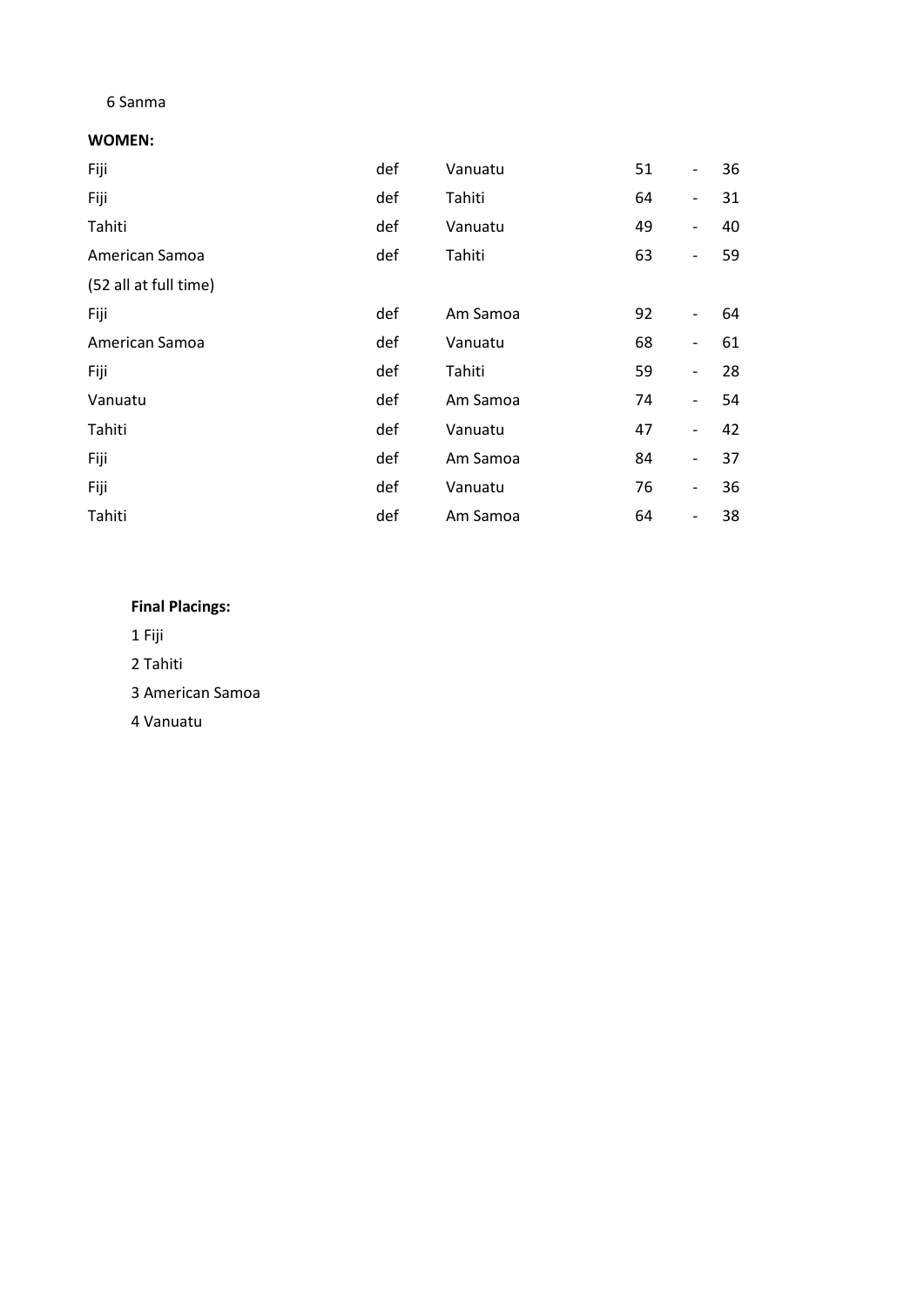## **2nd OCEANIA 22 YEARS AND UNDER TOURNAMENT**

## **Noumea and Poindimie, New Caledonia 1998**

#### **Title of Document in Arial Regular 12pt Men's competition:**

*Pool A teams: New Zealand, New Caledonia, Papua New Guinea, Vanuatu Pool B teams: Australia, Tahiti, New Zealand, American Samoa*

| New Zealand             |     |      | 100  | (58)       | def    | Papua New Guinea |    | 41   | (23) |
|-------------------------|-----|------|------|------------|--------|------------------|----|------|------|
| New Caledonia           |     |      | 104  | (46)       | def    | Vanuatu          |    | 35   | (21) |
| Australia               |     |      | 66   | (34)       | def    | Tahiti           |    | 43   | (21) |
| Fiji                    |     |      | 84   | (44)       | def    | American Samoa   |    | 53   | (24) |
| New Caledonia           |     |      | 69   | (27)       | def    | New Zealand      |    | 64   | (33) |
| Papua New Guinea        |     |      | 97   | (54)       | def    | Vanuatu          |    | 54   | (21) |
| Australia               |     |      | 76   | (34)       | def    | Fiji             |    | 39   | (22) |
| Tahiti                  |     |      | 82   | (43)       | def    | American Samoa   |    | 42   | (26) |
| New Caledonia           |     |      | 119  | (64)       | def    | Papua New Guinea |    | 63   | (39) |
| New Zealand             |     |      |      |            | def    | Vanuatu          |    | 32   | (19) |
| Tahiti                  |     |      | 68   | (37)       | def    | Fiji             |    | 66   | (38) |
| Australia               |     |      | 103  | (55)       | def    | American Samoa   |    | 39   | (22) |
| <b>Semis Finals:</b>    |     |      |      |            |        |                  |    |      |      |
| New Zealand             |     |      | 69   | (39)       | def    | Australia        |    | 59   | (35) |
| New Caledonia           |     |      | 81   | (31)       | def    | Tahiti           |    | 69   | (28) |
| Papua New Guinea        |     |      | 79   | (37)       | def    | American Samoa   |    | 50   | (24) |
| Fiji                    |     |      | 108  | (52)       | def    | Vanuatu          |    | 50   | (19) |
| 7th / 8th Play Off:     |     |      |      |            |        |                  |    |      |      |
| American Samoa          | 64  |      |      | $(29)$ def |        | Vanuatu          | 58 | (24) |      |
| 5th / 6th Play Off:     |     |      |      |            |        |                  |    |      |      |
| Fiji                    | 102 | (45) |      | def        |        | Papua New Guinea |    | 58   | (28) |
| 3rd / 4th Play Off:     |     |      |      |            |        |                  |    |      |      |
| Australia               | 72  | (34) |      | def        | Tahiti |                  |    | 29   | (9)  |
| <b>Gold Medal Game:</b> |     |      |      |            |        |                  |    |      |      |
| New Zealand             |     | 70   | (41) | def        |        | New Caledonia    |    | 58   | (29) |

**Men**

1 New Zealand

2 New Caledonia

3 Australia

4 Tahiti

5 Fiji

6 Papua New Guinea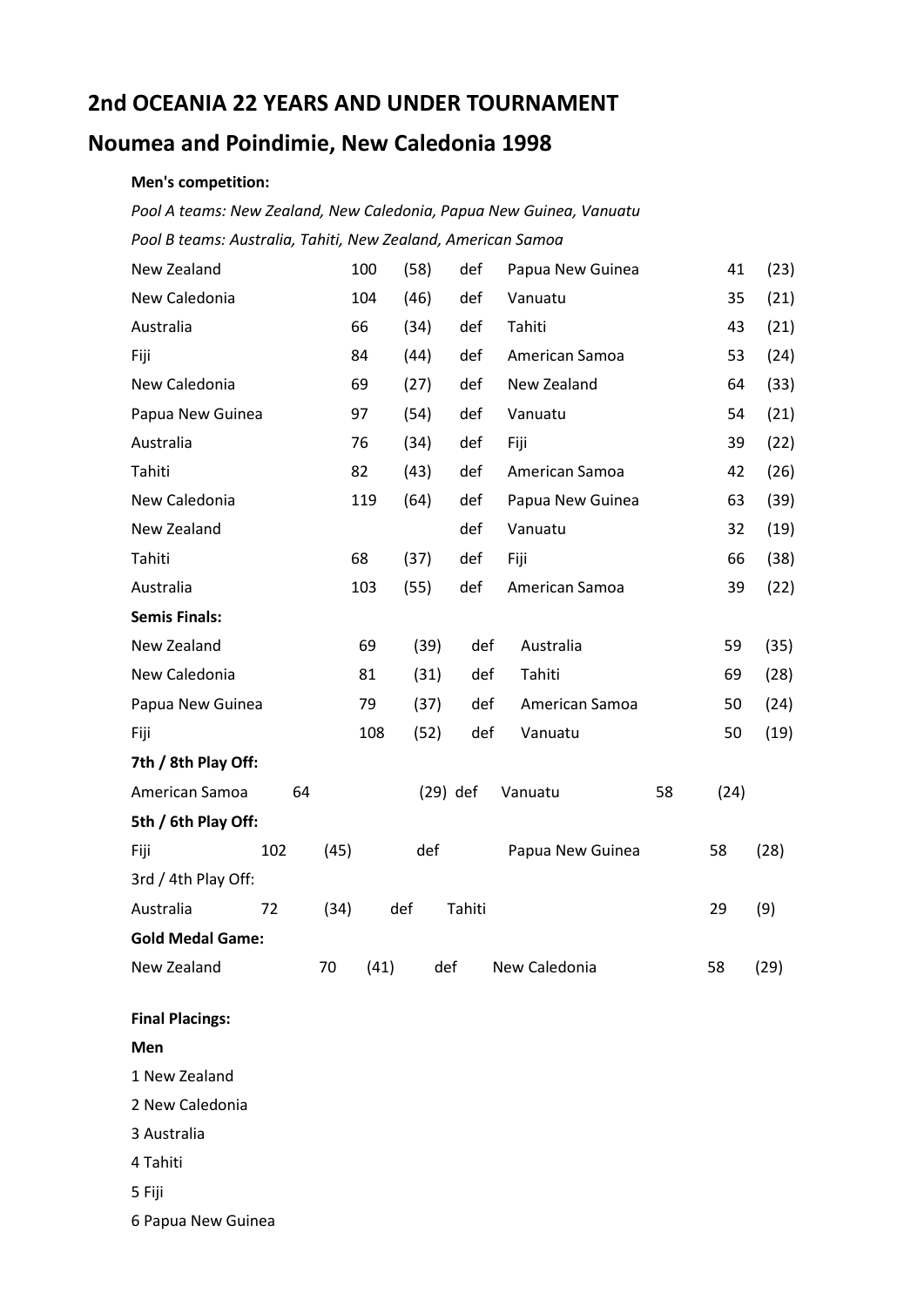## **Title of Document in Arial Regular 12pt**  7 American Samoa

8 Vanuatu

## **Women's competition:**

*Competing teams: New Caledonia, Vanuatu, Papua New Guinea, New Zealand, Nauru, Fiji.*

| Vanuatu                 | 43  | (17) | def      | New Caledonia        |    | 38      | (12) |
|-------------------------|-----|------|----------|----------------------|----|---------|------|
| New Zealand             | 84  | (39) | def      | Papua New Guinea     |    | 45      | (20) |
| Fiji                    | 76  | (34) | def      | Nauru                |    | 16      | (11) |
| New Zealand             | 106 | (54) | def      | Nauru                |    | 21      | (11) |
| Papua New Guinea        | 55  | (19) | def      | New Caledonia        |    | 44      | (12) |
| Fiji                    | 66  | (39) | def      | Vanuatu              |    | 46      | (26) |
| New Zealand             | 113 | (54) | def      | Fiji                 |    | 63      | (26) |
| New Caledonia           | 88  | (46) | def      | Nauru                |    | 24      | (16) |
| Papua New Guinea        | 67  | (34) | def      | Vanuatu              |    | 45      | (24) |
| Vanuatu                 | 66  | (30) | def      | Nauru                |    | 33      | (20) |
| New Zealand             | 72  | (37) | def      | New Caledonia        |    | 28      | (11) |
| Papua New Guinea        | 74  | (40) | def      | Fiji                 |    | 55      | (33) |
| New Zealand             | 104 | (51) | def      | Vanuatu              |    | 46      | (22) |
| Papua New Guinea        | 78  | (33) | def      | Nauru                |    | 31      | (12) |
| New Caledonia           | 75  | (32) | def      | Fiji                 |    | 64      | (34) |
| <b>Semi Finals:</b>     |     |      |          |                      |    |         |      |
| Papua New Guinea        | 72  | (36) | def      | Fiji                 |    | 56      | (23) |
| New Zealand             | 77  | (49) | def      | New Caledonia        |    | 26      | (14) |
| 5th / 6th Play Off:     |     |      |          |                      |    |         |      |
| Vanuatu                 | 57  | (23) | def      | Nauru                |    | 39 (24) |      |
| 3rd / 4th Play Off:     |     |      |          |                      |    |         |      |
| New Caledonia           | 56  | (29) | def Fiji |                      | 53 |         | (23) |
| <b>Gold Medal Game:</b> |     |      |          |                      |    |         |      |
| New Zealand             | 89  | (46) |          | def Papua New Guinea |    | 56      | (26) |

#### **Final Placings:**

**Women**

1 New Zealand

2 Papua New Guinea

3 New Caledonia

4 Fiji

5 Vanuatu

6 Nauru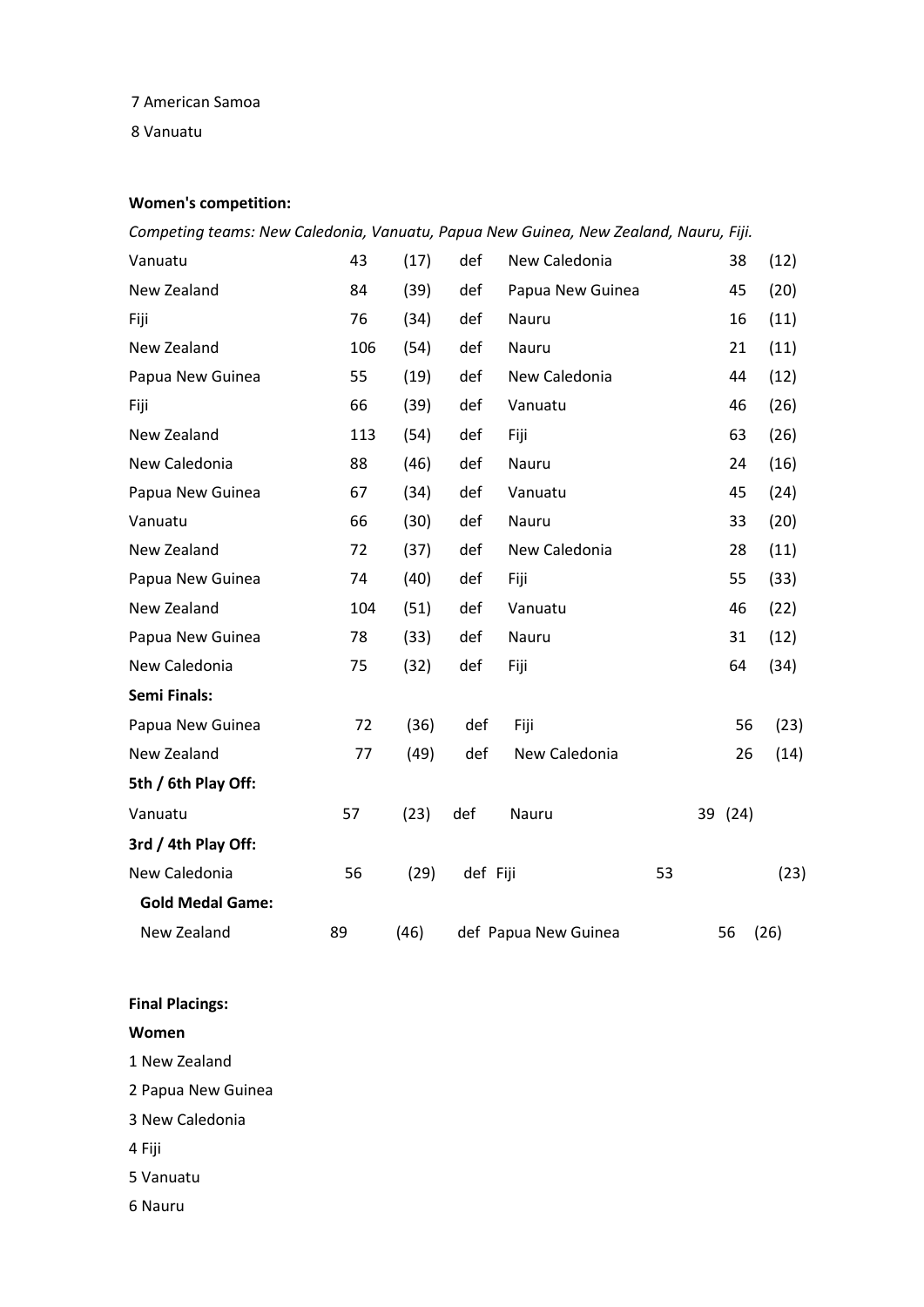## **Title of Document in Arial Regular 12pt 3rd OCEANIA 22 YEARS AND UNDER TOURNAMENT**

## **Port Vila, Vanuatu 2000**

#### **Men's competition:**

**Title of Document in Arial Regular 12pt**  *Australia, Fiji, New Caledonia, New Zealand, Samoa, Vanuatu.*

| Vanuatu                         | 73  | (26) | def | Samoa         |    | 68 | (32) |
|---------------------------------|-----|------|-----|---------------|----|----|------|
| New Caledonia                   | 74  | (36) | def | Samoa         |    | 68 | (32) |
| Australia                       | 72  | (45) | def | Fiji          |    | 62 | (36) |
| Fiji                            | 70  | (31) | def | Vanuatu       |    | 41 | (16) |
| Australia                       | 77  | (31) | def | Samoa         |    | 63 | (35) |
| New Caledonia                   | 75  | (34) | def | New Zealand   |    | 64 | (36) |
| Australia                       | 70  | (37) | def | New Caledonia |    | 54 | (27) |
| Australia                       | 70  | (33) | def | Vanuatu       |    | 59 | (31) |
| New Zealand                     | 89  | (51) | def | Samoa         |    | 62 | (22) |
| New Caledonia                   | 77  | (36) | def | Fiji          |    | 59 | (24) |
| New Zealand                     | 70  | (32) | def | Fiji          |    | 64 | (31) |
| New Zealand                     | 90  | (41) | def | Vanuatu       |    | 39 | (21) |
| New Caledonia                   | 115 | (53) | def | Vanuatu       |    | 54 | (18) |
| Fiji                            | 89  | (41) | def | Samoa         |    | 62 | (36) |
| New Zealand                     | 64  | (33) | def | Australia     |    | 61 | (30) |
| New Zealand                     | 81  | (44) | def | New Caledonia |    | 50 | (25) |
| Australia                       | 61  | (23) | def | Fiji          |    | 60 | (32) |
| Samoa                           | 76  | (36) | def | Vanuatu       |    | 53 | (19) |
| <b>Bronze Medal Game:</b>       |     |      |     |               |    |    |      |
| New Caledonia                   | 71  | (40) | def | Fiji          | 66 |    | (34) |
| <b>Gold Medal Game:</b>         |     |      |     |               |    |    |      |
| New Zealand                     | 76  | (37) | def | Australia     | 59 |    | (27) |
| <b>Final Classification Men</b> |     |      |     |               |    |    |      |
| 1 New Zealand                   |     |      |     |               |    |    |      |
| 2 Australia                     |     |      |     |               |    |    |      |
| 3 New Caledonia                 |     |      |     |               |    |    |      |
|                                 |     |      |     |               |    |    |      |

4 Fiji

5 Samoa

6 Vanuatu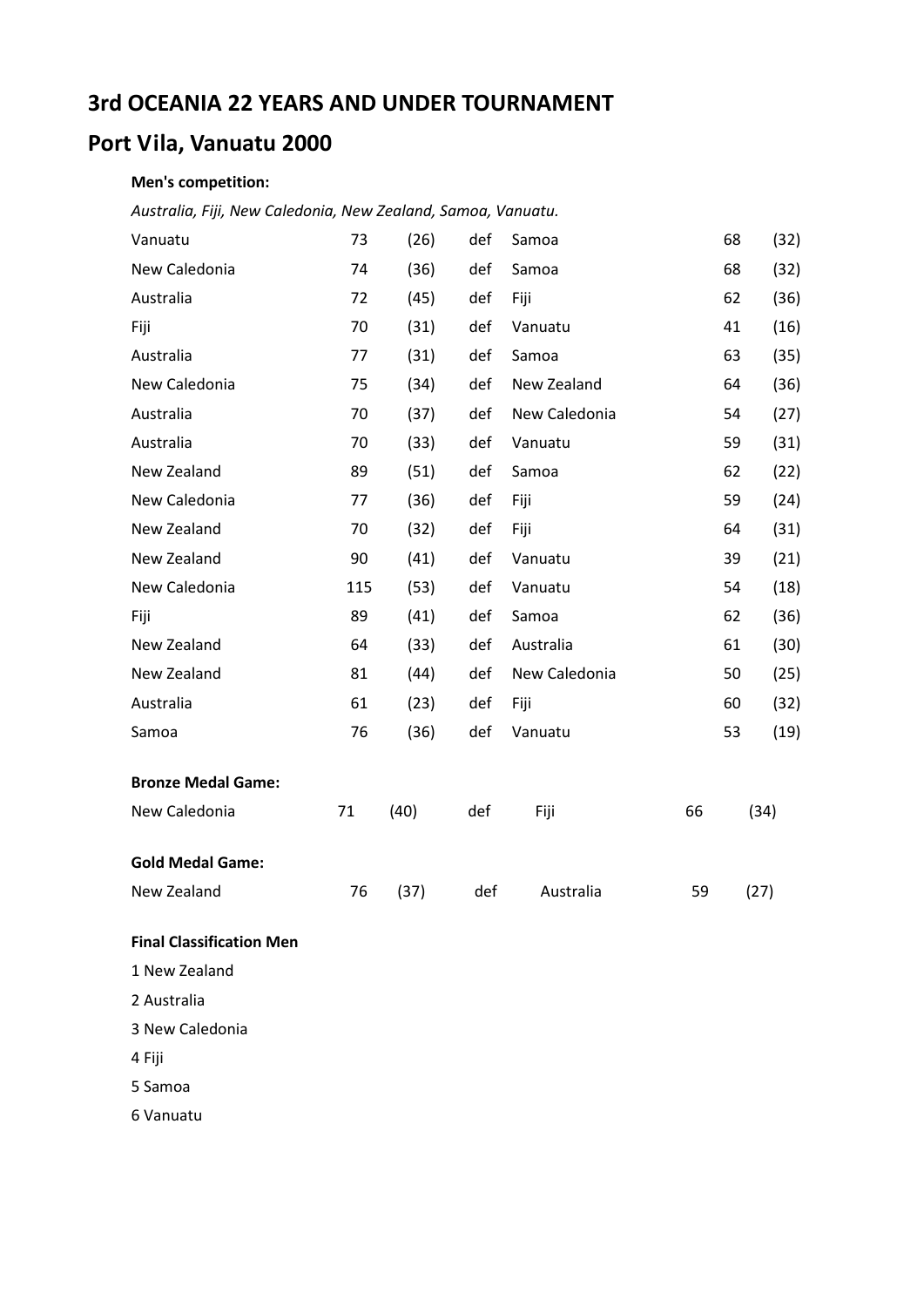#### **Title of Document in Arial Regular 12pt Women's competition:**

#### *Competing teams: Australia, Fiji, New Caledonia, New Zealand, Vanuatu*

|           | (Halftime scores in bracket) |      |      |      |               |               |    |      |      |
|-----------|------------------------------|------|------|------|---------------|---------------|----|------|------|
| Australia |                              |      | 83   | (49) | def           | Fiji          |    | 50   | (19) |
|           | New Caledonia                |      | 80   | (44) | def           | Vanuatu       |    | 24   | (11) |
| Fiji      |                              |      | 101  | (50) | def           | Vanuatu       |    | 25   | (18) |
|           | New Zealand                  |      | 73   | (29) | def           | Vanuatu       |    | 19   | (7)  |
| Australia |                              |      | 98   | (57) | def           | New Caledonia |    | 30   | (20) |
| Fiji      |                              |      | 54   | (34) | def           | New Zealand   |    | 52   | (26) |
| Australia |                              |      | 113  | (45) | def           | Vanuatu       |    | 33   | (17) |
|           | New Zealand                  |      | 48   | (19) | def           | New Caledonia |    | 34   | (20) |
| Fiji      |                              |      | 59   | (27) | def           | New Caledonia |    | 51   | (23) |
| Australia |                              |      | 59   | (36) | def           | New Zealand   |    | 41   | (19) |
|           | New Caledonia                |      | 55   | (38) | def           | Vanuatu       |    | 36   | (14) |
| Australia |                              |      | 86   | (45) | def           | Fiji          |    | 39   | (22) |
| Fiji      |                              |      | 57   | (39) | def           | New Caledonia |    | 54   | (21) |
| Australia |                              |      | 58   | (34) | def           | New Zealand   |    | 36   | (20) |
| Australia |                              |      | 78   | (41) | def           | New Caledonia |    | 44   | (19) |
|           | New Zealand                  |      | 72   | (34) | def           | Vanuatu       |    | 26   | (14) |
| Australia |                              |      | 108  | (52) | def           | Vanuatu       |    | 33   | (14) |
|           | New Zealand                  |      | 53   | (23) | def           | Fiji          |    | 43   | (23) |
|           | New Zealand                  |      | 70   | (39) | def           | New Caledonia |    | 49   | (19) |
| Fiji      |                              |      | 109  | (57) | def           | Vanuatu       |    | 25   | (11) |
|           | <b>Bronze Medal Game:</b>    |      |      |      |               |               |    |      |      |
| Fiji      | 52                           | (27) | def  |      | New Caledonia |               | 47 | (24) |      |
|           | <b>Gold Medal Game:</b>      |      |      |      |               |               |    |      |      |
| Australia |                              | 98   | (48) | def  |               | New Zealand   | 38 |      | (28) |

#### **Final Classification Women**

1 Australia

2 New Zealand

3 Fiji

4 New Caledonia

5 Vanuatu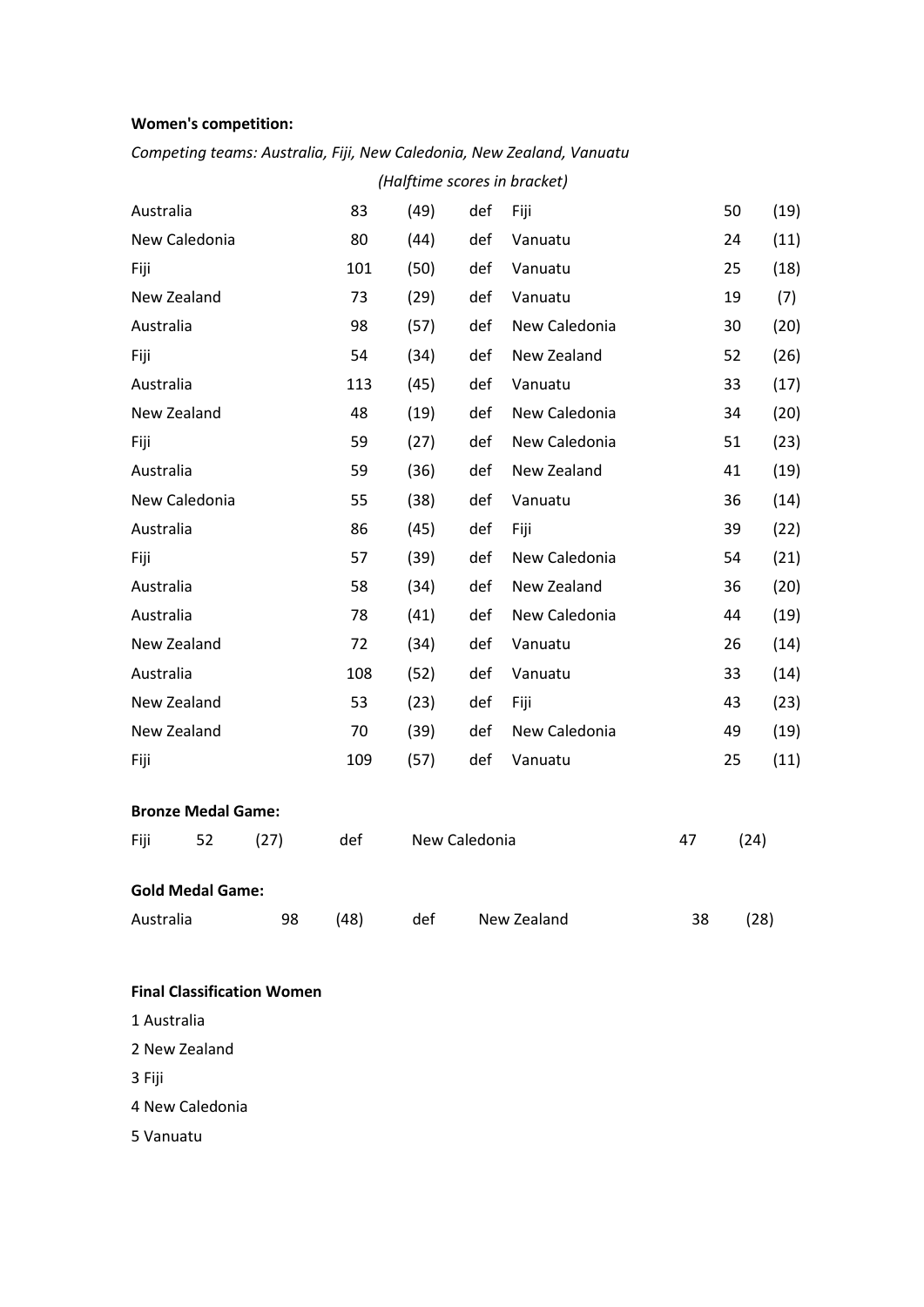# **Title of Document in Arial Regular 12pt 4 th Oceania Youth Tournament Title of Document in Arial Regular 12pt 1 st – 6 th July 2002 Nuku'alofa Tonga**

| <b>Men's Division:</b> |
|------------------------|
|                        |

| Tahiti                    | def  | <b>PNG</b>       |                  | 112 (45) - 78 (44) |                    |
|---------------------------|------|------------------|------------------|--------------------|--------------------|
| Australia                 | def  | Fiji             |                  | 58 (30) - 55 (28)  |                    |
| New Zealand               | def  | Tonga            |                  | 105 (59) - 71 (34) |                    |
| Tahiti                    | def  | New Zealand      |                  | 87 (54) - 81 (37)  |                    |
| Fiji                      | def  | Papua New Guinea |                  | $113(43) - 58(25)$ |                    |
| Australia                 | def  | New Caledonia    |                  | 72 (30) - 53 (25)  |                    |
| American Samoa            |      | def<br>Tonga     |                  | 82 (43) - 67 (37)  |                    |
| New Caledonia             | def  | Papua New Guinea |                  | 99 (49) - 70 (38)  |                    |
| Tahiti                    | def  | Tonga            |                  | 94 (46) - 61 (24)  |                    |
| New Zealand               | def  | Australia        |                  | 86 (38) - 82 (47)  |                    |
| Fiji                      | def  | American Samoa   |                  | $106(52) - 54(26)$ |                    |
| Australia                 | def  | Tonga            |                  | $124(59) - 53(21)$ |                    |
| Fiji                      | def  | New Caledonia    |                  | 83 (39) - 77 (39)  |                    |
| New Zealand               | def  | Papua New Guinea |                  | $103(45) - 64(33)$ |                    |
| Tahiti                    | def  | American Samoa   |                  | 73 (37) - 68 (36)  |                    |
| New Caledonia             | def  | Tonga            |                  | $116(63) - 48(26)$ |                    |
| American Samoa            |      | def              | Papua New Guinea |                    | 94 (45) - 84 (42)  |
| Australia                 | def  | Tahiti           |                  | 80 (44) - 63 (34)  |                    |
| Fiji                      | def  | New Zealand      |                  | 83 (50) - 67 (44)  |                    |
| Tonga                     | def  | Papua New Guinea |                  | 75 (33) - 72 (33)  |                    |
| New Caledonia             | def  | American Samoa   |                  | 85 (46) - 71 (29)  |                    |
| Australia                 | def  | American Samoa   |                  | 94 (52) - 71 (33)  |                    |
| Fiji                      | def  | Tahiti           |                  | $91(36) - 61(27)$  |                    |
| New Zealand               | def  | New Caledonia    |                  | $82(37) - 66(29)$  |                    |
| New Caledonia             | def  | Tahiti           |                  | 73 (29) - 64 (30)  |                    |
| Australia                 | def  | Papua New Guinea |                  | $108(55) - 74(41)$ |                    |
| New Zealand               | def  | American Samoa   |                  | 94 (47) - 90 (42)  |                    |
| Fiji                      | def  | Tonga            |                  | $122(61) - 69(34)$ |                    |
| <b>Gold Medal Game:</b>   | Fiji |                  | def              | Australia          | 86 (33) - 76 (43)  |
| <b>Bronze Medal Game:</b> |      | New Caledonia    | def              | New Zealand        | 105 (53) - 88 (50) |
| 5/6 Playoff Game:         |      | American Samoa   | def              | Tahiti             | $90(45) - 72(47)$  |
| 7/8 Playoff Game:         |      | Papua New Guinea | def              | Tonga              | 71 (36) - 69 (37)  |

### **Final Tournament Placings**

- 1. Fiji
- 
- 2. Australia<br>3. New Cale New Caledonia
- 4. New Zealand
- 5. American Samoa
- 6. Tahiti
- 7. Papua New Guinea
- 8. Tonga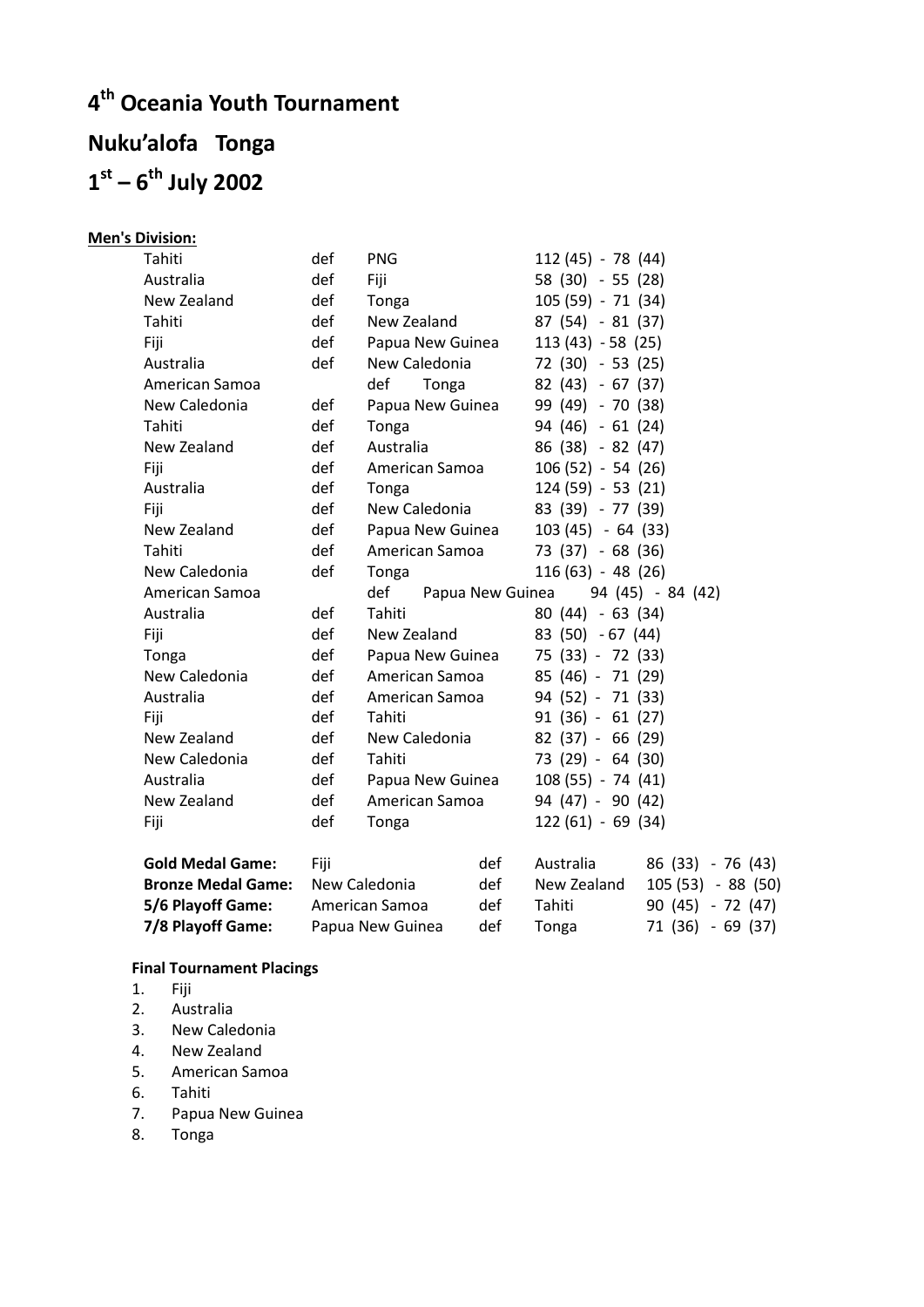| Women's Pool 1:<br>New Zealand                                                                                                                                                                                                                                                                                                                                                                      | def        | American Samoa                                   | $77(32) - 57(31)$                                                     |
|-----------------------------------------------------------------------------------------------------------------------------------------------------------------------------------------------------------------------------------------------------------------------------------------------------------------------------------------------------------------------------------------------------|------------|--------------------------------------------------|-----------------------------------------------------------------------|
| Tahiti                                                                                                                                                                                                                                                                                                                                                                                              | def        | Vanuatu                                          | 83 (40) - 48 (26)                                                     |
| American Samoa                                                                                                                                                                                                                                                                                                                                                                                      |            | def<br>Vanuatu                                   | $67(28) - 51(34)$                                                     |
| Tahiti                                                                                                                                                                                                                                                                                                                                                                                              | def        | New Zealand                                      | 68 (28) - 57 (32)                                                     |
| New Zealand                                                                                                                                                                                                                                                                                                                                                                                         | def        | Vanuatu                                          | 81 (40) - 43 (26)                                                     |
| Tahiti                                                                                                                                                                                                                                                                                                                                                                                              | def        | American Samoa                                   | 85 (47) - 46 (15)                                                     |
|                                                                                                                                                                                                                                                                                                                                                                                                     |            |                                                  |                                                                       |
| <b>Women's Pool 2:</b>                                                                                                                                                                                                                                                                                                                                                                              |            |                                                  |                                                                       |
| Fiji                                                                                                                                                                                                                                                                                                                                                                                                | def        | Australia                                        | 70 (34) - 61 (41)                                                     |
| Tonga                                                                                                                                                                                                                                                                                                                                                                                               | def        | Papua New Guinea                                 | 63 (32) - 55 (28)                                                     |
| Australia                                                                                                                                                                                                                                                                                                                                                                                           | def        | <b>PNG</b>                                       | $104(51) - 17(7)$                                                     |
| New Caledonia                                                                                                                                                                                                                                                                                                                                                                                       | def        | <b>PNG</b>                                       | 20<br>$-$ 0 on forfeit                                                |
| Australia                                                                                                                                                                                                                                                                                                                                                                                           | def        | Tonga                                            | $100(27) - 13(9)$                                                     |
| Fiji                                                                                                                                                                                                                                                                                                                                                                                                | def        | New Caledonia                                    | $61$ $(22) - 31$ $(18)$                                               |
| Fiji                                                                                                                                                                                                                                                                                                                                                                                                | def        | Tonga                                            | $114(75) - 14(8)$                                                     |
| Australia                                                                                                                                                                                                                                                                                                                                                                                           | def        | New Caledonia                                    | $91(41) - 32(13)$                                                     |
| New Caledonia                                                                                                                                                                                                                                                                                                                                                                                       | def        | Tonga                                            | $81(37) - 17(9)$                                                      |
| Fiji                                                                                                                                                                                                                                                                                                                                                                                                | def        | Papua New Guinea                                 | $116(67) - 15(9)$                                                     |
|                                                                                                                                                                                                                                                                                                                                                                                                     |            |                                                  |                                                                       |
|                                                                                                                                                                                                                                                                                                                                                                                                     |            |                                                  |                                                                       |
|                                                                                                                                                                                                                                                                                                                                                                                                     | def        | Fiji                                             | $81(47) - 60(26)$                                                     |
|                                                                                                                                                                                                                                                                                                                                                                                                     | def        | New Caledonia                                    | 69 (37) - 51 (29)                                                     |
|                                                                                                                                                                                                                                                                                                                                                                                                     | def        | New Caledonia                                    | 69 (26) - 55 (23)                                                     |
|                                                                                                                                                                                                                                                                                                                                                                                                     | def        | New Zealand                                      | $81(44) - 61(30)$                                                     |
|                                                                                                                                                                                                                                                                                                                                                                                                     | def        | New Zealand                                      | 79 (35) - 48 (22)                                                     |
|                                                                                                                                                                                                                                                                                                                                                                                                     | def        | Tahiti                                           | $65$ $(31) - 58$ $(30)$                                               |
|                                                                                                                                                                                                                                                                                                                                                                                                     | def        | New Caledonia                                    | 86 (56) - 50 (28)                                                     |
|                                                                                                                                                                                                                                                                                                                                                                                                     | def        | New Zealand                                      | $61$ $(27) - 58$ $(31)$                                               |
|                                                                                                                                                                                                                                                                                                                                                                                                     | def<br>def | Tahiti<br>New Caledonia                          | 78 (39) - 61 (32)<br>74 (44) - 41 (17)                                |
|                                                                                                                                                                                                                                                                                                                                                                                                     |            | Tonga, American Samoa, Papua New Guinea, Vanuatu |                                                                       |
|                                                                                                                                                                                                                                                                                                                                                                                                     |            |                                                  |                                                                       |
|                                                                                                                                                                                                                                                                                                                                                                                                     | def        | Papua New Guinea                                 | 69 (41) - 35 (21)                                                     |
|                                                                                                                                                                                                                                                                                                                                                                                                     | def        | Tonga                                            | $80(41) - 51(20)$                                                     |
|                                                                                                                                                                                                                                                                                                                                                                                                     | def        | America Samoa                                    | 82 (25) - 81 (27)                                                     |
|                                                                                                                                                                                                                                                                                                                                                                                                     | def        | Tonga                                            | 62 (28) - 57 (26)                                                     |
|                                                                                                                                                                                                                                                                                                                                                                                                     | def        | Papua New Guinea                                 | 73 (40) - 46 (30)                                                     |
|                                                                                                                                                                                                                                                                                                                                                                                                     | def        | Tonga                                            | 70 (31) - 54 (43)                                                     |
|                                                                                                                                                                                                                                                                                                                                                                                                     | Australia  | def                                              | 76 (43) - 58 (28)<br>Fiji                                             |
|                                                                                                                                                                                                                                                                                                                                                                                                     | Tahiti     | def                                              | New Zealand<br>58 (31) - 55 (26)                                      |
| <b>Women's Division 1:</b><br>Australia<br>New Zealand<br>Tahiti<br>Australia<br>Fiji<br>Australia<br>Fiji<br>Tahiti<br>Fiji<br>Australia<br><b>Division 2 teams are:</b><br><b>Women's Division 2:</b><br>Vanuatu<br>American Samoa<br>Vanuatu<br>Papua New Guinea<br>America Samoa<br>Vanuatu<br><b>Gold medal game:</b><br><b>Bronze medal game:</b><br>5/6 women playoff:<br>7/8 women playoff: |            | New Caledonia<br>def<br>American Samoa<br>def    | Vanuatu<br>54 (22) - 37 (21)<br>Papua New Guinea<br>68 (38) - 65 (24) |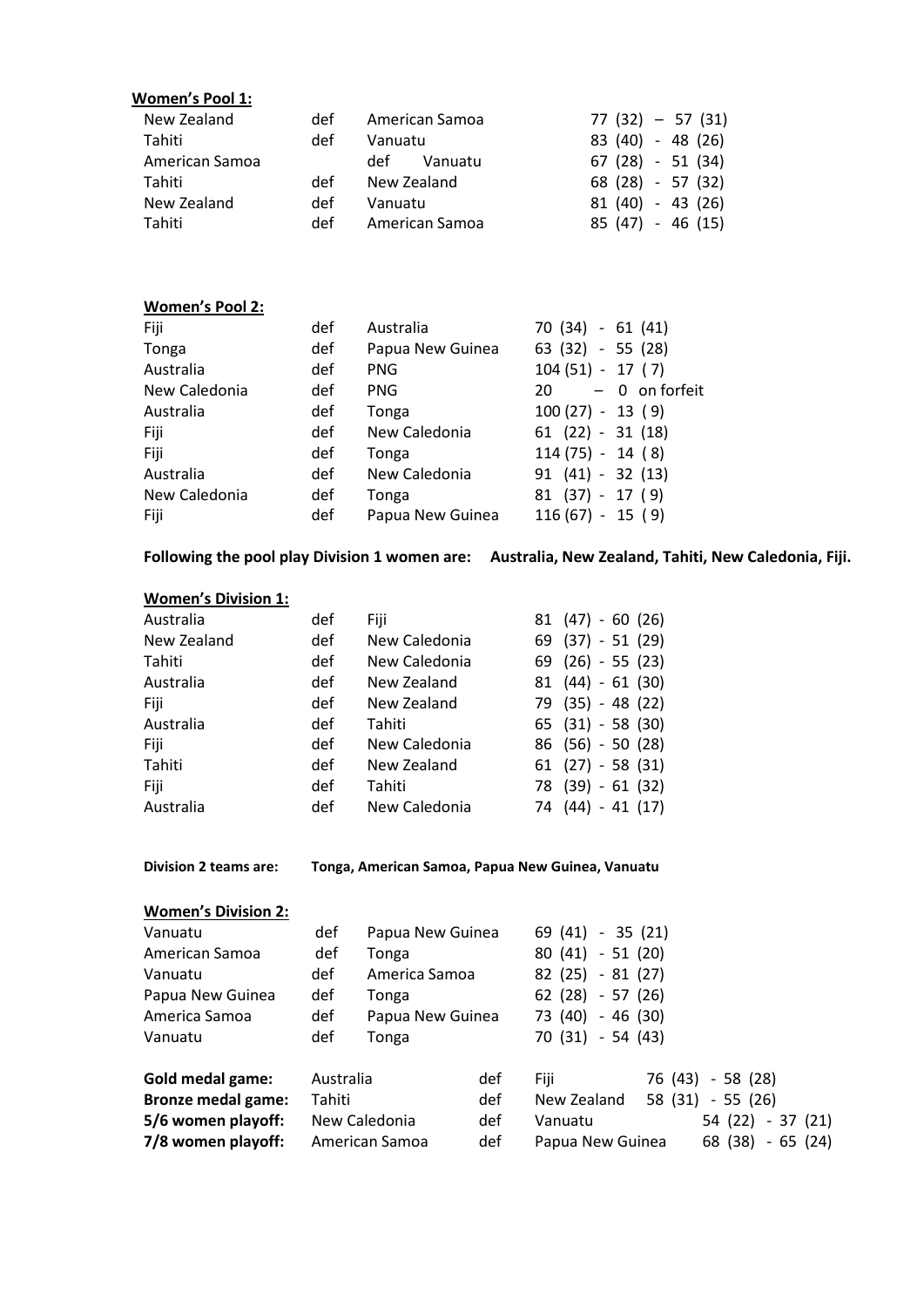#### **Final Tournament Placings**

- **Title of Documental Regular 12**<br>
1. Australia
	- 2. Fiji
	- 3. Tahiti
	- 4. New Zealand
- **Title of Document in Arial Regular 12pt**  5. New Caledonia
	- 6. Vanuatu
	- 7. American Samoa
	- 8. Papua New Guinea
- **Title of Document in Arial Regular 12pt**  9. Tonga

## **Title of Document in Arial Regular 12pt 5 th FIBA Oceania Youth Tournament**

# **Coffs Harbour, Australia 2004**

#### **Men's Division:**

| <b>Pool Results:</b>      |              |                  |     |                    |                   |
|---------------------------|--------------|------------------|-----|--------------------|-------------------|
| Tahiti                    | def          | Cook Islands     |     | $67(40) - 58(34)$  |                   |
| New Zealand               | def          | Fiji             |     | $97(55) - 35(20)$  |                   |
| Guam                      | def          | Papua New Guinea |     | 109 (60) - 70 (33) |                   |
| Australia                 | def          | New Caledonia    |     | $110(57) - 41(27)$ |                   |
| Fiji                      | def          | Cook Islands     |     | $100(53) - 57(31)$ |                   |
| Guam                      | def          | New Caledonia    |     | 80 (45) - 68 (37)  |                   |
| New Zealand               | def          | Tahiti           |     | $95(52) - 36(18)$  |                   |
| Australia                 | def          | Papua New Guinea |     | $115(75) - 31(12)$ |                   |
| New Zealand               | def          | Cook Islands     |     | 109 (55) - 30 (16) |                   |
| New Caledonia             | def          | Papua New Guinea |     | 72 (39) - 44 (30)  |                   |
| Fiji                      | def          | Tahiti           |     | $75(35) - 56(20)$  |                   |
| Australia                 | def          | Guam             |     | $93(41) - 68(35)$  |                   |
| <b>Quarter Finals:</b>    |              |                  |     |                    |                   |
| Fiji                      | def          | New Caledonia    |     | 87 (28) - 70 (35)  |                   |
| Australia                 | def          | Cook Islands     |     | 151 (89) - 27 (14) |                   |
| New Zealand               | def          | Papua New Guinea |     | $125(70) - 45(16)$ |                   |
| Guam                      | def          | Tahiti           |     | $90(53) - 43(23)$  |                   |
| Semi Finals:              |              |                  |     |                    |                   |
| Tahiti                    | def          | Papua New Guinea |     | $82(41) - 46(19)$  |                   |
| New Caledonia             | def          | Cook Islands     |     | $108(57) - 47(26)$ |                   |
| New Zealand               | def          | Guam             |     | $96(45) - 55(34)$  |                   |
| Australia                 | def          | Fiji             |     | 103 (49) - 55 (29) |                   |
| <b>Gold Medal Game:</b>   | New Zealand  |                  | def | Australia          | 86 (37) - 74 (42) |
| <b>Bronze Medal Game:</b> | Guam         |                  | def | Fiji               | 99 (58) - 77 (41) |
| 5/6 Playoff Game:         |              | New Caledonia    | def | Tahiti             | $62(26) - 53(18)$ |
| 7/8 Playoff Game:         | Cook Islands |                  | def | Papua New Guinea   | 69 (29) - 65 (34) |

#### **Final Tournament Placings in the Men's Competition:**

- 1. New Zealand
- 2. Australia
- 3. Guam
- 4. Fiji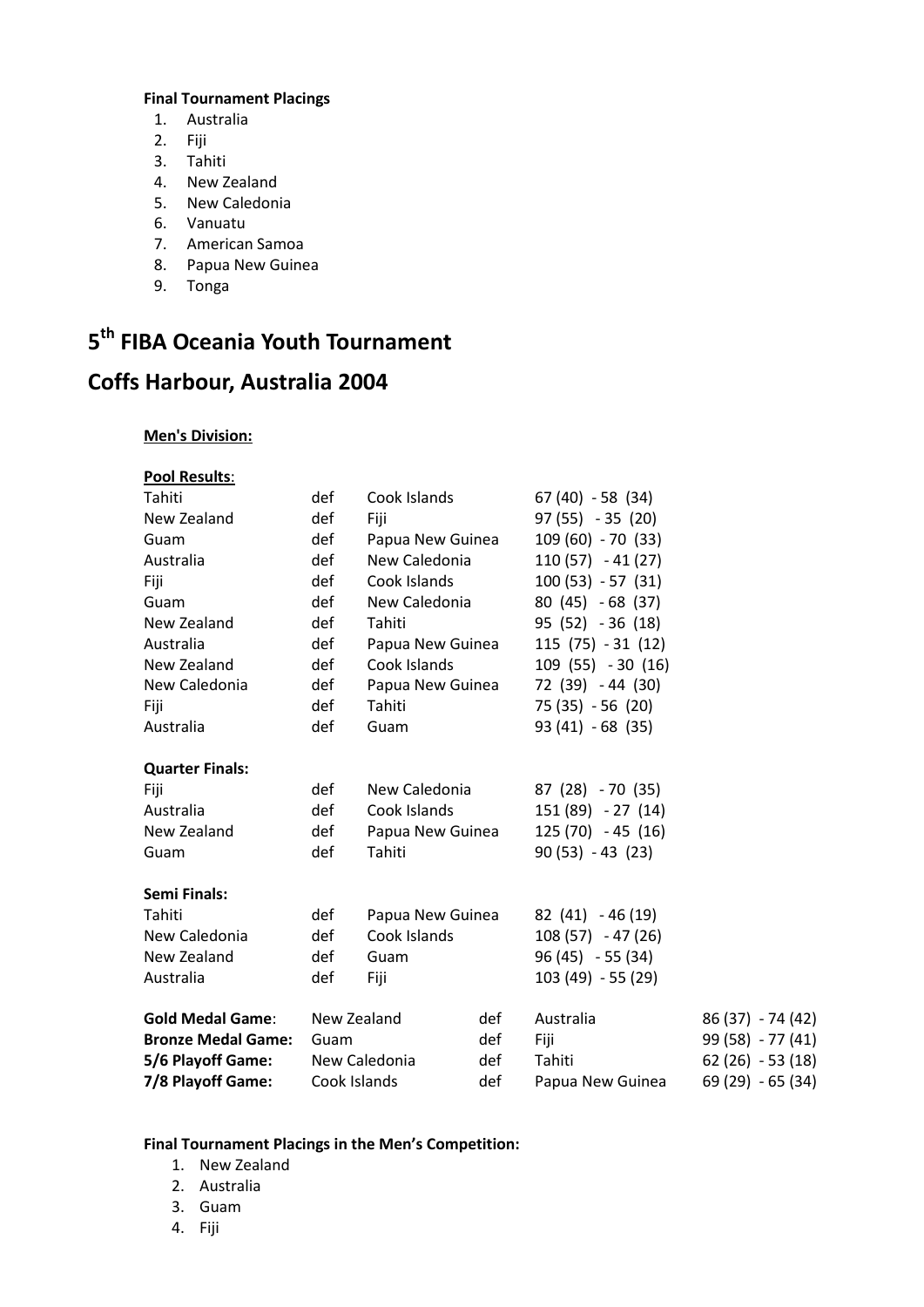- 5. New Caledonia
- **Title of Document in Arial Regular 12pt**  6. Tahiti
	- 7. Cook Islands
	- 8. Papua New Guinea

#### **Women's Division**

| <b>Pool Results:</b>      |           |                  |                  |                    |                                   |  |
|---------------------------|-----------|------------------|------------------|--------------------|-----------------------------------|--|
| Tahiti                    | def       | Cook Islands     |                  | $72(37) - 19(11)$  |                                   |  |
| Fiji                      | def       |                  | Papua New Guinea |                    | $91(52) - 36(14)$                 |  |
| New Caledonia             | def       |                  | Solomon Islands  |                    | $65(33) - 22(10)$                 |  |
| Australia                 | def       | New Zealand      |                  | $60(33) - 59(31)$  |                                   |  |
| New Zealand               | def       | Solomon Islands  |                  | $111(54) - 30(15)$ |                                   |  |
| Papua New Guinea          | def       | Cook Islands     |                  | $112(55) - 51(26)$ |                                   |  |
| Australia                 | def       | New Caledonia    |                  | 108 (60) - 38 (20) |                                   |  |
| Fiji                      | def       | Tahiti           |                  | $85(45) - 33(7)$   |                                   |  |
| Fiji                      | def       | Cook Islands     |                  | 157 (77) - 28 (12) |                                   |  |
| Tahiti                    | def       | Papua New Guinea |                  | $61(24) - 43(14)$  |                                   |  |
| Australia                 | def       | Solomon Islands  |                  | 139 (70) - 26 (13) |                                   |  |
| New Zealand               | def       | New Caledonia    |                  | 98 (57) - 48 (20)  |                                   |  |
| <b>Quarter Finals:</b>    |           |                  |                  |                    |                                   |  |
| Australia                 | def       | Cook Islands     |                  | 134 (70) - 19 (10) |                                   |  |
| New Zealand               | def       | Papua New Guinea |                  | 98 (41) - 46 (16)  |                                   |  |
| Fiji                      | def       | Solomon Islands  |                  | $130(71) - 18(7)$  |                                   |  |
| Tahiti                    | def       | New Caledonia    |                  | $63(29) - 39(18)$  |                                   |  |
| <b>Semi Finals:</b>       |           |                  |                  |                    |                                   |  |
| New Caledonia             | def       | Cook Islands     |                  | $88(41) - 26(7)$   |                                   |  |
| Papua New Guinea          | def       | Solomon Islands  |                  | 99 (46) - 29 (12)  |                                   |  |
| Australia                 | def       | Tahiti           |                  | $112(59) - 23(8)$  |                                   |  |
| New Zealand               | def       | Fiji             |                  | 95 (40) - 64 (43)  |                                   |  |
| Gold medal game:          | Australia |                  | def              | New Zealand        | 71 (38) - 35 (15)                 |  |
| <b>Bronze medal game:</b> | Fiji      |                  | def              | Tahiti             | $111(55) - 61(24)$                |  |
| 5/6 women playoff:        |           | Papua New Guinea | def              |                    | New Caledonia 111 (48) - 109 (37) |  |
| 7/8 women playoff:        |           | Solomon Islands  | def              | Cook Islands       | 65 (33) - 51 (22)                 |  |

#### **Final Tournament Placings in the Women's Competition:**

- 1. Australia
- 2. New Zealand
- 3. Fiji
- 4. Tahiti
- 5. Papua New Guinea
- 6. New Caledonia
- 7. Solomon Islands
- 8. Cook Islands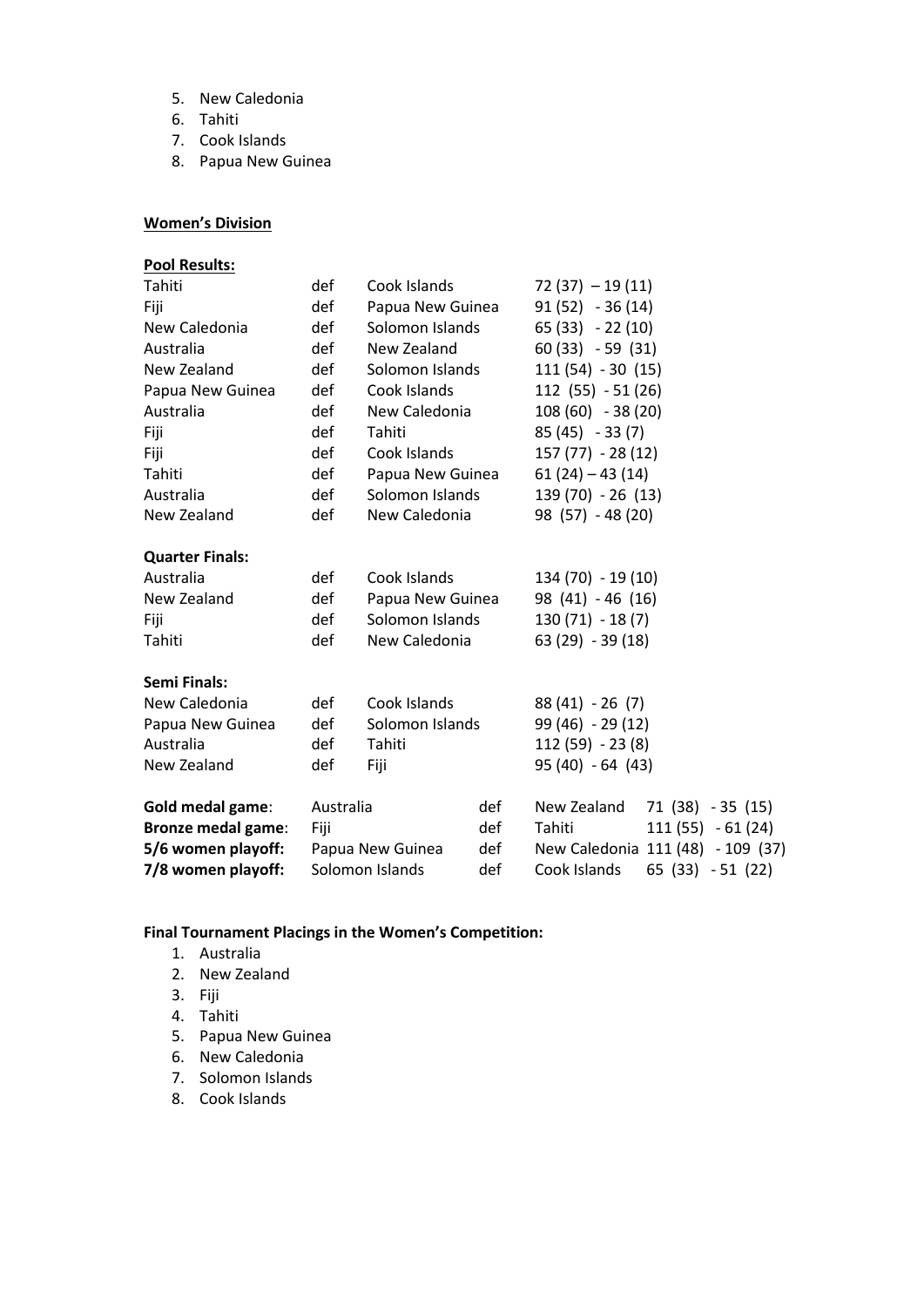# **6<sup>th</sup> Oceania Youth Tournament Waitakere, New Zealand**

## **September 2006**

#### **2006 Youth Tournament Men 2006 Youth Tournament Women**

| New Caledonia (84) |
|--------------------|
| New Zealand (124)  |
| Fiji (87)          |
| New Zealand (137)  |
| Fiji (85)          |
| New Zealand (133)  |
| Tahiti (75)        |
| Australia (101)    |
| Guam (102)         |
| Australia (72)     |
| Australia (124)    |
| Guam (76)          |
|                    |

#### **Quarter Finals Quarter Finals**

#### **Semi Finals Semi Finals**

| Fiji (85)         | def Papua New Guinea (77) | Tahiti (92)      |     |        | def Americ    |
|-------------------|---------------------------|------------------|-----|--------|---------------|
| Guam (73)         | def American Samoa (62)   | Papua<br>(105)   | New | Guinea | def Guam (    |
| Australia (83)    | def Tahiti (53)           | Australia (98)   |     |        | def New Ca    |
| New Zealand (134) | def New Caledonia (67)    | New Zealand (60) |     |        | def Fiji (50) |

#### **7/8 playoff 7/8 playoff**

|     |                | Guam (73)                                     | def American Samoa                    |
|-----|----------------|-----------------------------------------------|---------------------------------------|
|     |                | 5/6 playoff                                   |                                       |
| def | Fiji (68)      |                                               |                                       |
|     |                | <b>Bronze</b>                                 |                                       |
| def | Tahiti (67)    | New Caledonia (71)                            | $def$ Fiji (56)                       |
|     |                | <b>Gold Medal</b>                             |                                       |
| def | Australia (94) | Australia (56)                                | def New Zealand (47)                  |
|     |                | American Samoa (93) def Papua New Guinea (81) | Papua New Guinea (87) def Tahiti (68) |

#### **FINAL PLACING MEN FINAL PLACING WOMEN**

- 1. New Zealand
- 2. Australia
- 3. New Caledonia 3. New Caledonia
- 
- 
- 
- 7. American Samoa 7. Guam
- 8. Papua New Guinea **8. American Samoa**

| New Caledonia (84)<br>New Zealand (124)<br>Fiji (87)<br>New Zealand (137)<br>Fiji (85)<br>New Zealand (133)<br>Tahiti (75)<br>Australia (101)<br>Guam (102)<br>Australia (72)<br>Australia (124)<br>Guam (76) | def<br>def<br>def<br>def<br>def<br>def<br>def<br>def<br>def<br>def<br>def<br>def | Papua New Guinea (48)<br>Fiji (45)<br>New Caledonia (76)<br>Papua New Guinea (43)<br>Papua New Guinea (65)<br>New Caledonia (60)<br>American Samoa (49)<br>Guam (56)<br>American Samoa (83)<br>Tahiti (53)<br>American Samoa (33)<br>Tahiti (70) | Papua New Guinea (65)<br>Australia (107)<br>Tahiti (75)<br>Australia (92)<br>Australia (103)<br>Papua New Guinea (76)<br>Fiji (56)<br>New Zealand (55)<br>New Caledonia (86)<br>New Zealand (56)<br>New Caledonia (63)<br>New Zealand (95) | def Guam (40)<br>def Tahiti (19)<br>def Guam (57)<br>def Papua New Guinea (31)<br>def Guam (22)<br>def Tahiti (65)<br>def American Samoa (32)<br>def New Caledonia (33)<br>def American Samoa (41)<br><i>def</i> Fiji (37)<br><i>def</i> Fiji (60)<br>def American Samoa (29) |
|---------------------------------------------------------------------------------------------------------------------------------------------------------------------------------------------------------------|----------------------------------------------------------------------------------|--------------------------------------------------------------------------------------------------------------------------------------------------------------------------------------------------------------------------------------------------|--------------------------------------------------------------------------------------------------------------------------------------------------------------------------------------------------------------------------------------------|-------------------------------------------------------------------------------------------------------------------------------------------------------------------------------------------------------------------------------------------------------------------------------|
| <b>Quarter Finals</b>                                                                                                                                                                                         |                                                                                  |                                                                                                                                                                                                                                                  | <b>Quarter Finals</b>                                                                                                                                                                                                                      |                                                                                                                                                                                                                                                                               |
| Tahiti (95)<br>Australia (126)<br>New Zealand (153)<br>New Caledonia (75)                                                                                                                                     | def<br>def<br>def<br>def                                                         | Fiji (54)<br>Papua New Guinea (25)<br>American Samoa (62)<br>Guam (63)                                                                                                                                                                           | New Caledonia (71)<br>New Zealand (92)<br>Australia (117)<br>Fiji (59)                                                                                                                                                                     | def Tahiti (46)<br>def Guam (23)<br>def American Samoa (19)<br>def Papua New Guinea (43)                                                                                                                                                                                      |
| <b>Semi Finals</b>                                                                                                                                                                                            |                                                                                  |                                                                                                                                                                                                                                                  | <b>Semi Finals</b>                                                                                                                                                                                                                         |                                                                                                                                                                                                                                                                               |
| Fiji (85)                                                                                                                                                                                                     | def                                                                              | Papua New Guinea (77)                                                                                                                                                                                                                            | Tahiti (92)                                                                                                                                                                                                                                | def American Samoa (64)                                                                                                                                                                                                                                                       |
| Guam (73)                                                                                                                                                                                                     | def                                                                              | American Samoa (62)                                                                                                                                                                                                                              | Guinea<br>Papua<br>New<br>(105)                                                                                                                                                                                                            | def Guam (48)                                                                                                                                                                                                                                                                 |
| Australia (83)<br>New Zealand (134)                                                                                                                                                                           | def<br>def                                                                       | Tahiti (53)<br>New Caledonia (67)                                                                                                                                                                                                                | Australia (98)<br>New Zealand (60)                                                                                                                                                                                                         | def New Caledonia (32)<br><i>def</i> Fiji (50)                                                                                                                                                                                                                                |
| 7/8 playoff<br>American Samoa (93)<br>5/6 playoff                                                                                                                                                             | def                                                                              | Papua New Guinea (81)                                                                                                                                                                                                                            | 7/8 playoff<br>Guam (73)<br>5/6 playoff                                                                                                                                                                                                    | def American Samoa (72)                                                                                                                                                                                                                                                       |
| Guam (90)                                                                                                                                                                                                     | def                                                                              | Fiji (68)                                                                                                                                                                                                                                        | Papua New Guinea (87)                                                                                                                                                                                                                      | def Tahiti (68)                                                                                                                                                                                                                                                               |
| <b>Bronze</b><br>New Caledonia (70)<br><b>Gold Medal</b>                                                                                                                                                      |                                                                                  | def Tahiti (67)                                                                                                                                                                                                                                  | <b>Bronze</b><br>New Caledonia (71)<br><b>Gold Medal</b>                                                                                                                                                                                   | <i>def</i> Fiji (56)                                                                                                                                                                                                                                                          |
| New Zealand (104)                                                                                                                                                                                             |                                                                                  | def Australia (94)                                                                                                                                                                                                                               | Australia (56)                                                                                                                                                                                                                             | def New Zealand (47)                                                                                                                                                                                                                                                          |
| <b>FINAL PLACING MEN</b>                                                                                                                                                                                      |                                                                                  |                                                                                                                                                                                                                                                  | <b>FINAL PLACING WOMEN</b>                                                                                                                                                                                                                 |                                                                                                                                                                                                                                                                               |
| 1. New Zealand<br>2. Australia<br>3. New Caledonia<br>4. Tahiti<br>5. Guam<br>6. Fiji                                                                                                                         |                                                                                  |                                                                                                                                                                                                                                                  | 1. Australia<br>2. New Zealand<br>3. New Caledonia<br>4. Fiji<br>5. Papua New Guinea<br>6. Tahiti                                                                                                                                          |                                                                                                                                                                                                                                                                               |
| 7. American Samoa                                                                                                                                                                                             |                                                                                  |                                                                                                                                                                                                                                                  | $7.$ Guam                                                                                                                                                                                                                                  |                                                                                                                                                                                                                                                                               |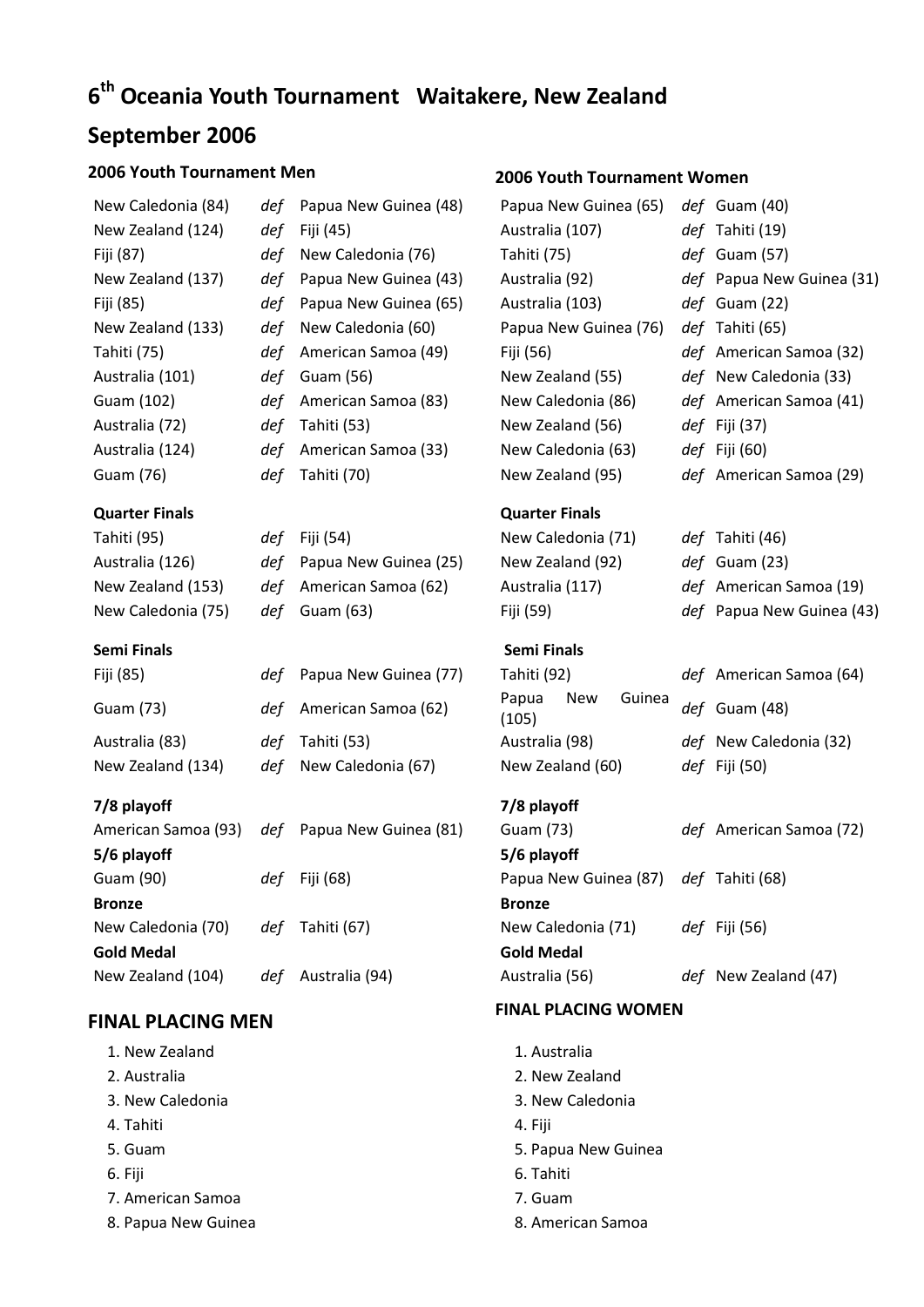## **T<sup>th</sup> FIBA Oceania Youth Tournament Guam 30th September – 4 th October 2008**

#### **2008 Youth Tournament Men**

| <b>Round Games</b>       |          |                       |
|--------------------------|----------|-----------------------|
| Australia (122)          | defeated | Palau (35)            |
| Tahiti (74)              | defeated | Fiji (44)             |
| New Caledonia (84)       | defeated | Papua New Guinea (59) |
| Guam (102)               | defeated | <b>CNMI</b> (61)      |
| Fiji (67)                | defeated | Palau (47)            |
| Australia (83)           | defeated | Tahiti (60)           |
| Guam (97)                | defeated | New Caledonia (69)    |
| <b>CNMI</b> (93)         | defeated | Papua New Guinea (84) |
| Tahiti (92)              | defeated | Palau (52)            |
| Australia (95)           | defeated | Fiji (32)             |
| New Caledonia (131)      | defeated | <b>CNMI</b> (92)      |
| Guam (98)                | defeated | Papua New Guinea (57) |
| <b>Quarter Finals</b>    |          |                       |
| Tahiti (97)              | defeated | <b>CNMI</b> (74)      |
| Guam (92)                | defeated | Palau (62)            |
| Australia (125)          | defeated | Papua New Guinea (30) |
| New Caledonia (69)       | defeated | Fiji (57)             |
| <b>Semi Finals</b>       |          |                       |
| CNMI (100)               | defeated | Palau (90)            |
| Fiji (70)                | defeated | Papua New Guinea (39) |
| Tahiti (97)              | defeated | Guam (92)             |
| Australia (136)          | defeated | New Caledonia (63)    |
| 7/8th Playoff            |          |                       |
| Papua New Guinea (79)    | defeated | Palau (52)            |
| 5/6th Playoff            |          |                       |
| Fiji (65)                | defeated | <b>CNMI</b> (63)      |
| <b>Bronze Medal</b>      |          |                       |
| Guam (92)                | defeated | New Caledonia (60)    |
| <b>Gold Medal</b>        |          |                       |
| Australia (95)           | defeated | Tahiti (48)           |
| <b>FINAL PLACING MEN</b> |          |                       |
|                          |          |                       |

- 1. Australia
- 2. Tahiti
- 3. Guam
- 4. New Caledonia
- 5. Fiji
- 6. Northern Mariana Islands
- 7. Papua New Guinea
- 8. Palau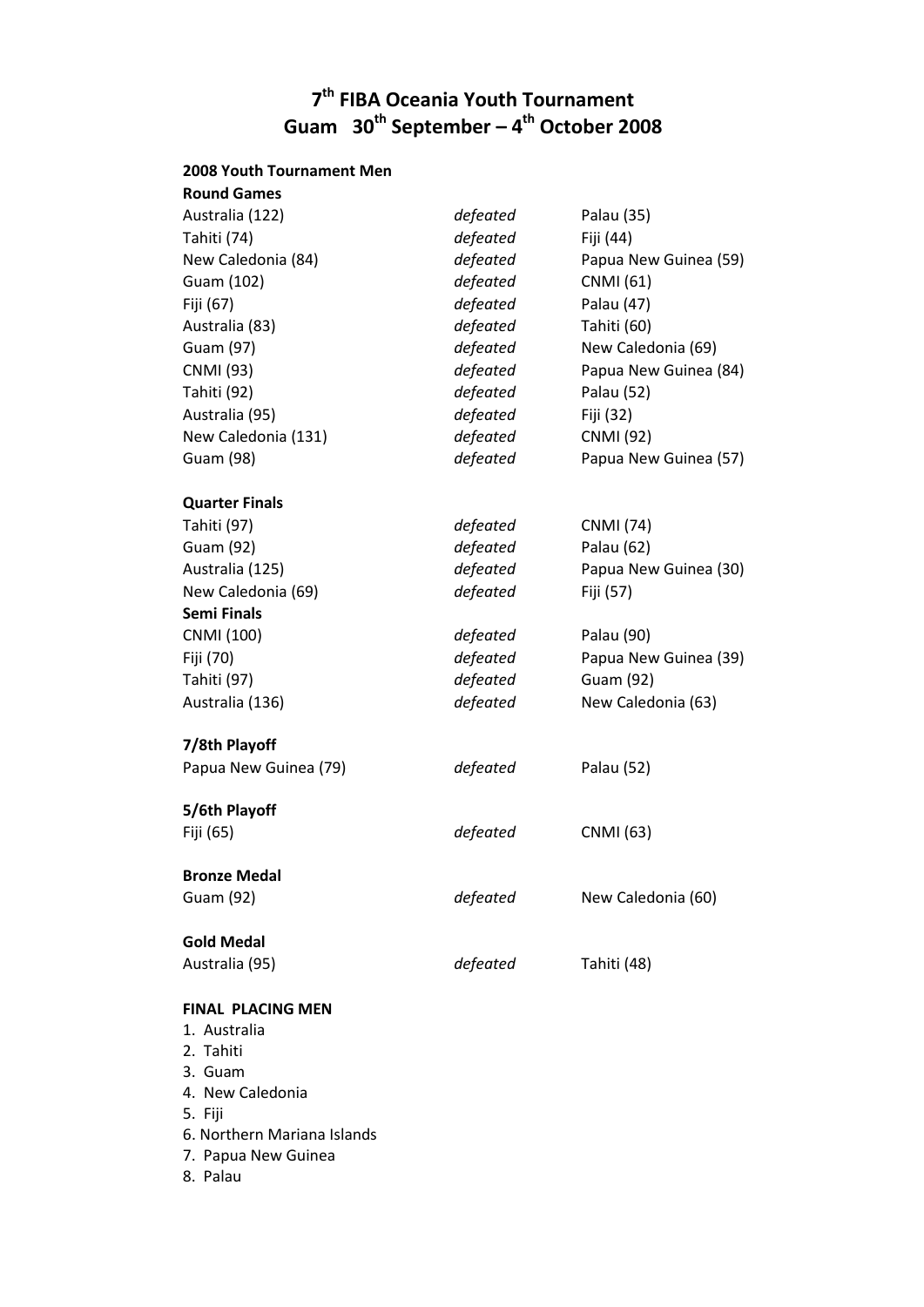#### $T_1 = 20^{th}$ **7 th FIBA Oceania Youth Tournament Guam 30th September – 4 th October 2008**

#### **2008 Youth Tournament Women**

| <b>Round Games</b>                                      |          |                       |
|---------------------------------------------------------|----------|-----------------------|
| Tahiti (101)                                            | defeated | <b>CNMI</b> (30)      |
| Australia (108)                                         | defeated | Fiji (8)              |
| Guam (67)                                               | defeated | New Caledonia (57)    |
| Papua New Guinea (98)                                   | defeated | Palau (38)            |
| Australia (102)                                         | defeated | Tahiti (31)           |
| Fiji (69)                                               | defeated | <b>CNMI</b> (46)      |
| Guam (77)                                               | defeated | Papua New Guinea (56) |
| New Caledonia (64)                                      | defeated | Palau (38)            |
| Tahiti (70)                                             | defeated | Fiji (40)             |
| Australia (140)                                         | defeated | <b>CNMI</b> (20)      |
| New Caledonia (81)                                      | defeated | Papua New Guinea (73) |
| Guam (76)                                               | defeated | Palau (58)            |
| <b>Quarter Finals</b>                                   |          |                       |
| Tahiti (104)                                            | defeated | Papua New Guinea (56) |
| Guam (89)                                               | defeated | <b>CNMI</b> (39)      |
| Australia (115)                                         | defeated | Palau (13)            |
| Fiji (54)                                               | defeated | New Caledonia (48)    |
| <b>Semi Finals</b>                                      |          |                       |
| Papua New Guinea (83)                                   | defeated | <b>CNMI</b> (59)      |
| New Caledonia (59)                                      | defeated | Palau (52)            |
| Tahiti (86)                                             | defeated | Guam (36)             |
| Australia (130)                                         | defeated | Fiji (27)             |
| 7/8th Playoff                                           |          |                       |
| <b>CNMI</b> (64)                                        | defeated | Palau (51)            |
| 5/6th Playoff                                           |          |                       |
| Papua New Guinea (90)                                   | defeated | New Caledonia (64)    |
| <b>Bronze Medal</b>                                     |          |                       |
| Fiji (75)                                               | defeated | Guam (66)             |
| <b>Gold Medal</b>                                       |          |                       |
| Australia (108)                                         | defeated | Tahiti (32)           |
| <b>FINAL PLACINGS WOMEN</b><br>1.Australia<br>2. Tahiti |          |                       |

- 3. Fiji
- 4. Guam
- 5. Papua New Guinea
- 6. New Caledonia
- 7. Northern Mariana Islands
- 8. Palau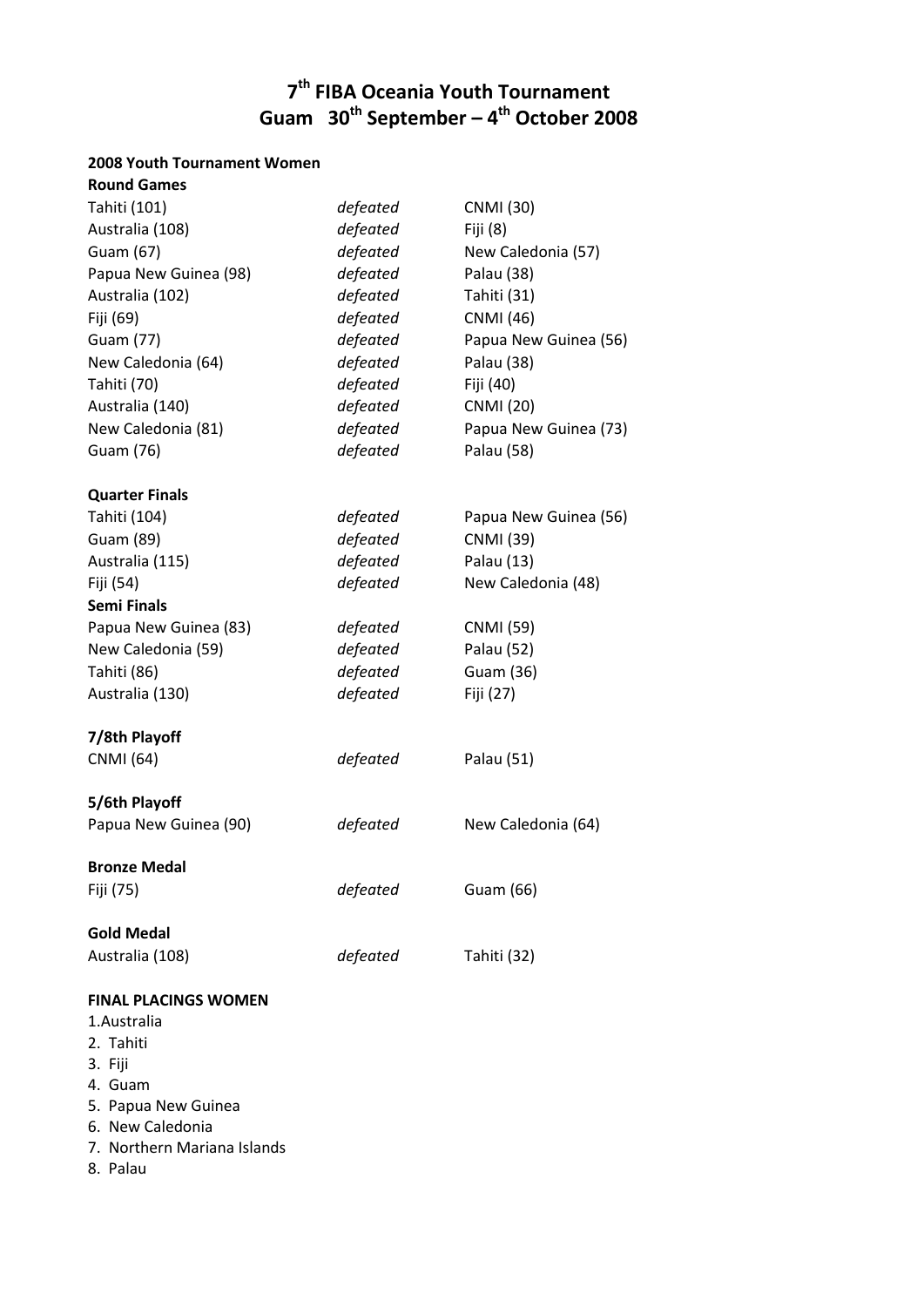## *B***<sup>th</sup> FIBA Oceania Youth Tournament Noumea and Kone, New Caledonia 30th October – 7 th November 2010**

#### **2010 Men 2010 Women**

| <b>Round Games</b>       |     |          |                |    | <b>Round Games:</b>        |     |          |                |    |
|--------------------------|-----|----------|----------------|----|----------------------------|-----|----------|----------------|----|
| Australia                | 71  | defeated | Fiji           | 44 | Australia                  | 96  | defeated | Guam           | 43 |
| New Caledonia            | 74  | defeated | American Samoa | 60 | New Caledonia              | 65  | defeated | Vanuatu        | 45 |
| ew Zealand               | 87  | defeated | Guam           | 58 | New Zealand                | 86  | defeated | Fiji           | 32 |
| Tahiti                   | 79  | defeated | Vanuatu        | 28 | Tahiti                     | 105 | defeated | American Samoa | 40 |
| American Samoa           | 79  | defeated | Fiji           | 65 | Fiji                       | 69  | defeated | Tahiti         | 63 |
| New Zealand              | 104 | defeated | Vanuatu        | 31 | New Zealand                | 113 | defeated | American Samoa | 30 |
| Guam                     | 73  | defeated | Tahiti         | 54 | Australia                  | 100 | defeated | Vanuatu        | 25 |
| Australia                | 89  | defeated | New Caledonia  | 51 | Guam                       | 71  | defeated | New Caledonia  | 45 |
| Guam                     | 110 | defeated | Vanuatu        | 39 | Fiji                       | 88  | defeated | American Samoa | 42 |
| Australia                | 80  | defeated | American Samoa | 69 | New Zealand                | 82  | defeated | Tahiti         | 46 |
| New Caledonia            | 70  | defeated | Fiji           | 52 | Guam                       | 76  | defeated | Vanuatu        | 50 |
| New Zealand              | 62  | defeated | Tahiti         | 50 | Australia                  | 91  | defeated | New Caledonia  | 26 |
| <b>Quarter Finals</b>    |     |          |                |    | <b>Quarter Finals</b>      |     |          |                |    |
| Australia                | 105 | defeated | Vanuatu        | 31 | New Zealand                | 84  | defeated | Vanuatu        | 30 |
| Guam                     | 87  | defeated | American Samoa | 82 | Fiji                       | 60  | defeated | New Caledonia  | 46 |
| New Caledonia            | 78  | defeated | Tahiti         | 58 | Tahiti                     | 72  | defeated | Guam           | 52 |
| New Zealand              | 59  | defeated | Fiji           | 49 | Australia                  | 116 | defeated | American Samoa | 27 |
| Semi Finals              |     |          |                |    | Semi Finals                |     |          |                |    |
| Tahiti                   | 56  | defeated | Fiji           | 48 | New Zealand                | 66  | defeated | Tahiti         | 41 |
| American Samoa           | 122 | defeated | Vanuatu        | 53 | Guam                       | 85  | defeated | Vanuatu        | 49 |
| New Zealand              | 61  | defeated | New Caledonia  | 54 | New Caledonia              | 67  | defeated | American Samoa | 51 |
| Australia                | 67  | defeated | Guam           | 41 | Australia                  | 68  | defeated | Fiji           | 29 |
| 7/8th playoff            |     |          |                |    | 7/8th playoff              |     |          |                |    |
| Fiji                     | 104 | defeated | Vanuatu        | 45 | Vanuatu                    | 76  | defeated | American Samoa | 69 |
| 5/6th playoff            |     |          |                |    | 5/6th playoff              |     |          |                |    |
| American Samoa           | 89  | defeated | Tahiti         | 83 | New Caledonia              | 60  | defeated | Guam           | 57 |
| <b>Bronze medal</b>      |     |          |                |    | <b>Bronze medal</b>        |     |          |                |    |
| New Caledonia            | 67  | defeated | Guam           | 33 | Fiji                       | 71  | defeated | Tahiti         | 51 |
| <b>Gold medal</b>        |     |          |                |    | <b>Gold medal</b>          |     |          |                |    |
| Australia                | 57  | defeated | New Zealand    | 46 | Australia                  | 67  | defeated | New Zealand    | 61 |
| <b>FINAL PLACING MEN</b> |     |          |                |    | <b>FINAL PLACING WOMEN</b> |     |          |                |    |
| 1. Australia             |     |          |                |    | 1. Australia               |     |          |                |    |
| 2. New Zealand           |     |          |                |    | 2. New Zealand             |     |          |                |    |
| 3. New Caledonia         |     |          |                |    | 3. Fiji                    |     |          |                |    |
| 4. Guam                  |     |          |                |    | 4. Tahiti                  |     |          |                |    |
| 5. American Samoa        |     |          |                |    | 5. New Caledonia           |     |          |                |    |
| 6. Tahiti                |     |          |                |    | 6. Guam                    |     |          |                |    |

- 
- 7. Fiji 7. Vanuatu
- 8. Vanuatu 1988 and 1989 and 1989 and 1989 and 1989 and 1989 and 1989 and 1989 and 1989 and 1989 and 1989 and 1989 and 1989 and 1989 and 1989 and 1989 and 1989 and 1989 and 1989 and 1989 and 1989 and 1989 and 1989 and 1989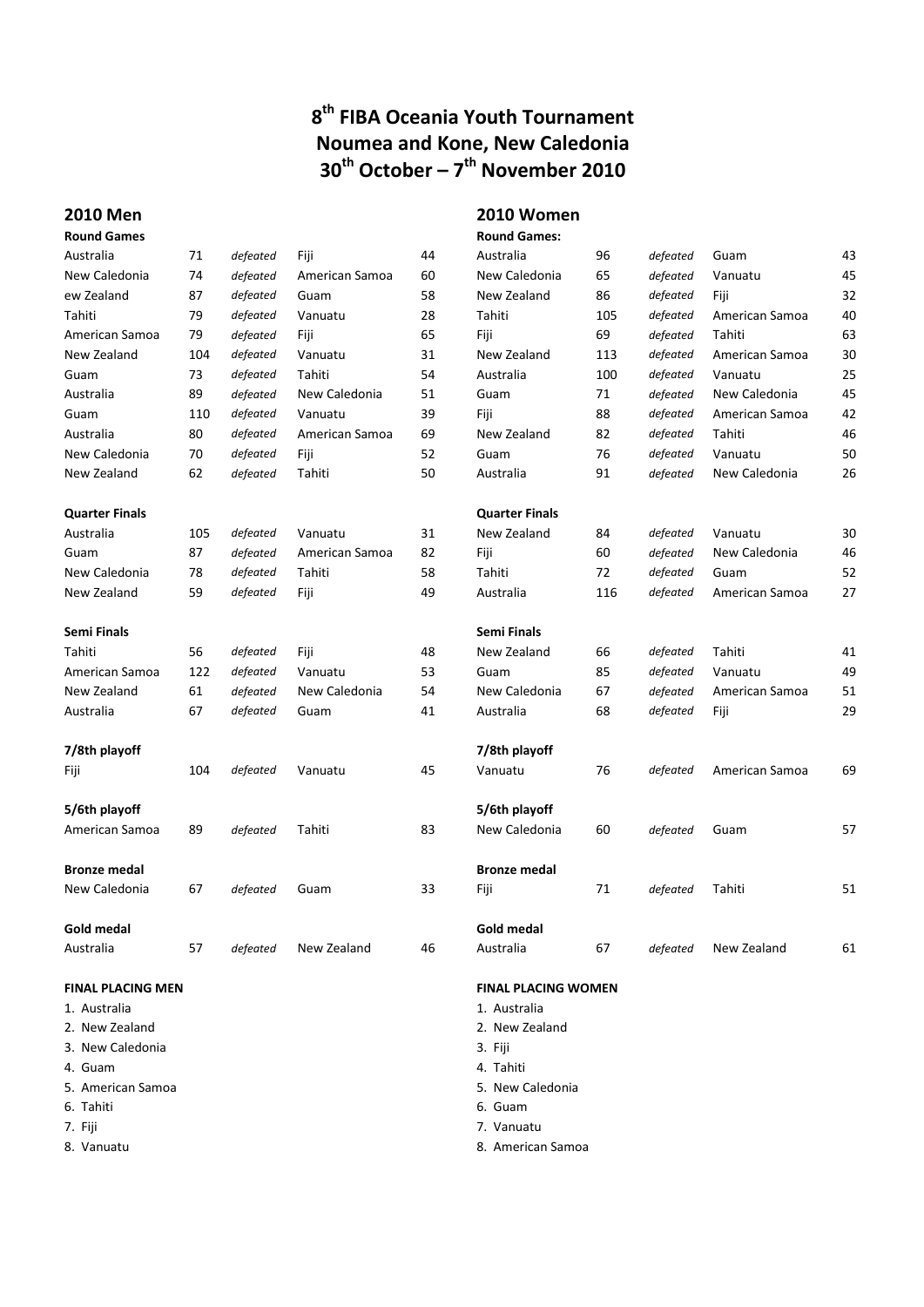## *OCEANIA MEN'S CHAMPIONSHIPS and QUALIFICATION SERIES*

#### **1 st Oceania Men's Championships:**

| 1971 - New Zealand |     |             |           |
|--------------------|-----|-------------|-----------|
| Australia          | def | New Zealand | $91 - 56$ |
| Australia          | def | New Zealand | 107 - 58  |
| Australia          | def | New Zealand | 117 - 72  |

1. Australia

2. New Zealand

#### **Title of Document in Arial Regular 12pt 2 nd Oceania Men's Championships:**

| 1975 - Australia |     |             |            |
|------------------|-----|-------------|------------|
| Australia        | det | New Zealand | $83 - 57$  |
| Australia        | def | New Zealand | $87 - 67$  |
| Australia        | def | New Zealand | $101 - 63$ |

- 1. Australia
- 2. New Zealand

#### **3 rd Oceania Men's Championships:**

| 1978 - New Zealand |     |             |           |
|--------------------|-----|-------------|-----------|
| Australia          | def | New Zealand | 93 - 71   |
| New Zealand        | def | Australia   | $67 - 65$ |
| Australia          | def | New Zealand | 76 - 69   |

#### 1. Australia

2. New Zealand

#### **4 th Oceania Men's Championships:1979 - Australia**

| Australia | det | New Zealand | $65 - 41$  |
|-----------|-----|-------------|------------|
| Australia | def | New Zealand | $62 - 53$  |
| Australia | def | New Zealand | $115 - 73$ |

#### 1. Australia

2. New Zealand

#### **5 th Oceania Men's Championships:**

| 1981 - New Zealand |      |             |         |
|--------------------|------|-------------|---------|
| Australia          | det  | New Zealand | 78 - 55 |
| Australia          | det. | New Zealand | 80 - 71 |

1. Australia

2. New Zealand

#### **6 th Oceania Men's Championships: 1983 - Whangarie, New Zealand August 30 - September 3rd 1983** Australia def New Zealand 89 - 52 Australia def New Zealand 87 - 76

1. Australia

2. New Zealand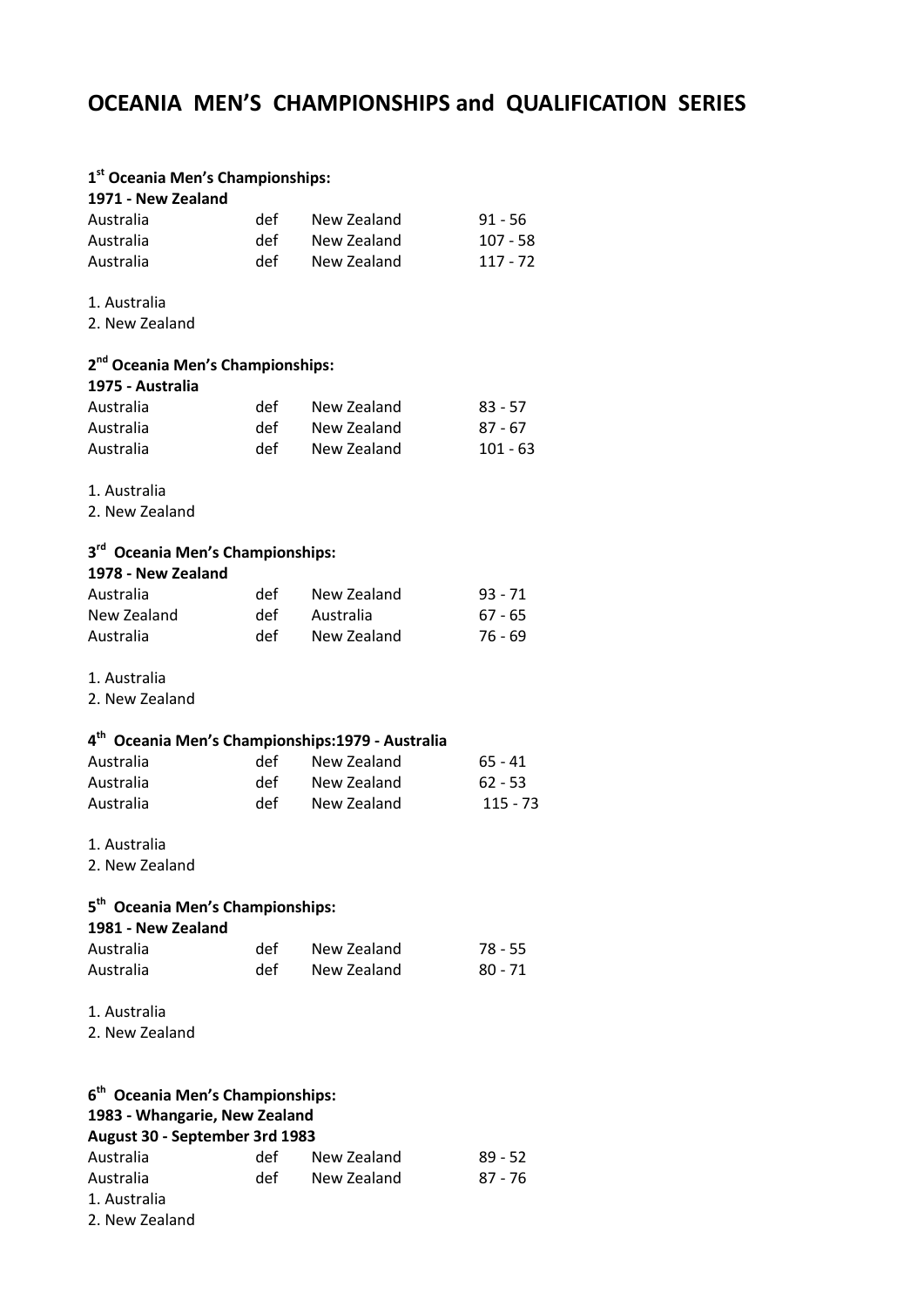|  | 7 <sup>th</sup> Oceania Men's Championships: |  |  |  |
|--|----------------------------------------------|--|--|--|
|--|----------------------------------------------|--|--|--|

| 1985 - Australia                                                    |     |                  |            |
|---------------------------------------------------------------------|-----|------------------|------------|
| Australia                                                           | def | New Zealand      | $92 - 66$  |
| Australia                                                           | def | New Zealand      | $96 - 75$  |
| Australia                                                           | def | New Zealand      | $98 - 62$  |
|                                                                     |     |                  |            |
| 1. Australia                                                        |     |                  |            |
| 2. New Zealand                                                      |     |                  |            |
|                                                                     |     |                  |            |
| 8 <sup>th</sup> Oceania Men's Championships:<br>1987 - New Zealand  |     |                  |            |
| 1. Australia                                                        |     |                  |            |
| 2. New Zealand                                                      |     |                  |            |
| Australia                                                           | def | French Polynesia | $136 - 31$ |
| Australia                                                           | def | New Zealand      | $88 - 75$  |
| New Zealand                                                         | def | French Polynesia | $119 - 53$ |
| <b>FINAL:</b>                                                       |     |                  |            |
| Australia                                                           | def | New Zealand      | $115 - 59$ |
|                                                                     |     |                  |            |
| 1. Australia                                                        |     |                  |            |
| 2. New Zealand                                                      |     |                  |            |
| 3. French Polynesia                                                 |     |                  |            |
|                                                                     |     |                  |            |
| 9 <sup>th</sup> Oceania Men's Championships:                        |     |                  |            |
| 1989 - Australia                                                    |     |                  |            |
| Australia                                                           | def | New Zealand      | $91 - 54$  |
| Australia                                                           | def | New Zealand      | $106 - 55$ |
|                                                                     |     |                  |            |
| 1. Australia                                                        |     |                  |            |
| 2. New Zealand                                                      |     |                  |            |
|                                                                     |     |                  |            |
| 10 <sup>th</sup> Oceania Men's Championships:                       |     |                  |            |
| 1990 - Australia and New Zealand                                    |     |                  |            |
| Australia                                                           | def | New Zealand      | $91 - 54$  |
| Australia                                                           | def | New Zealand      | $106 - 55$ |
|                                                                     |     |                  |            |
| 1. Australia                                                        |     |                  |            |
| 2. New Zealand                                                      |     |                  |            |
|                                                                     |     |                  |            |
| 11 <sup>th</sup> Oceania Men's Championships:<br>1991 - New Zealand |     |                  |            |
| Australia                                                           | def | New Zealand      | $96 - 79$  |
| Australia                                                           | def | New Zealand      | 74 - 57    |
|                                                                     |     |                  |            |
| 1. Australia                                                        |     |                  |            |
| 2. New Zealand                                                      |     |                  |            |
|                                                                     |     |                  |            |
| 12 <sup>th</sup> Oceania Men's Championships:                       |     |                  |            |
| 1993 - Auckland, New Zealand June 7 - June 10 1993                  |     |                  |            |
| New Zealand                                                         | def | Western Samoa    | 92 - 59    |
| Australia                                                           | def | New Zealand      | 94 - 65    |
| Australia                                                           | def | Western Samoa    | $103 - 72$ |
| Australia                                                           | def | New Zealand      | $86 - 78$  |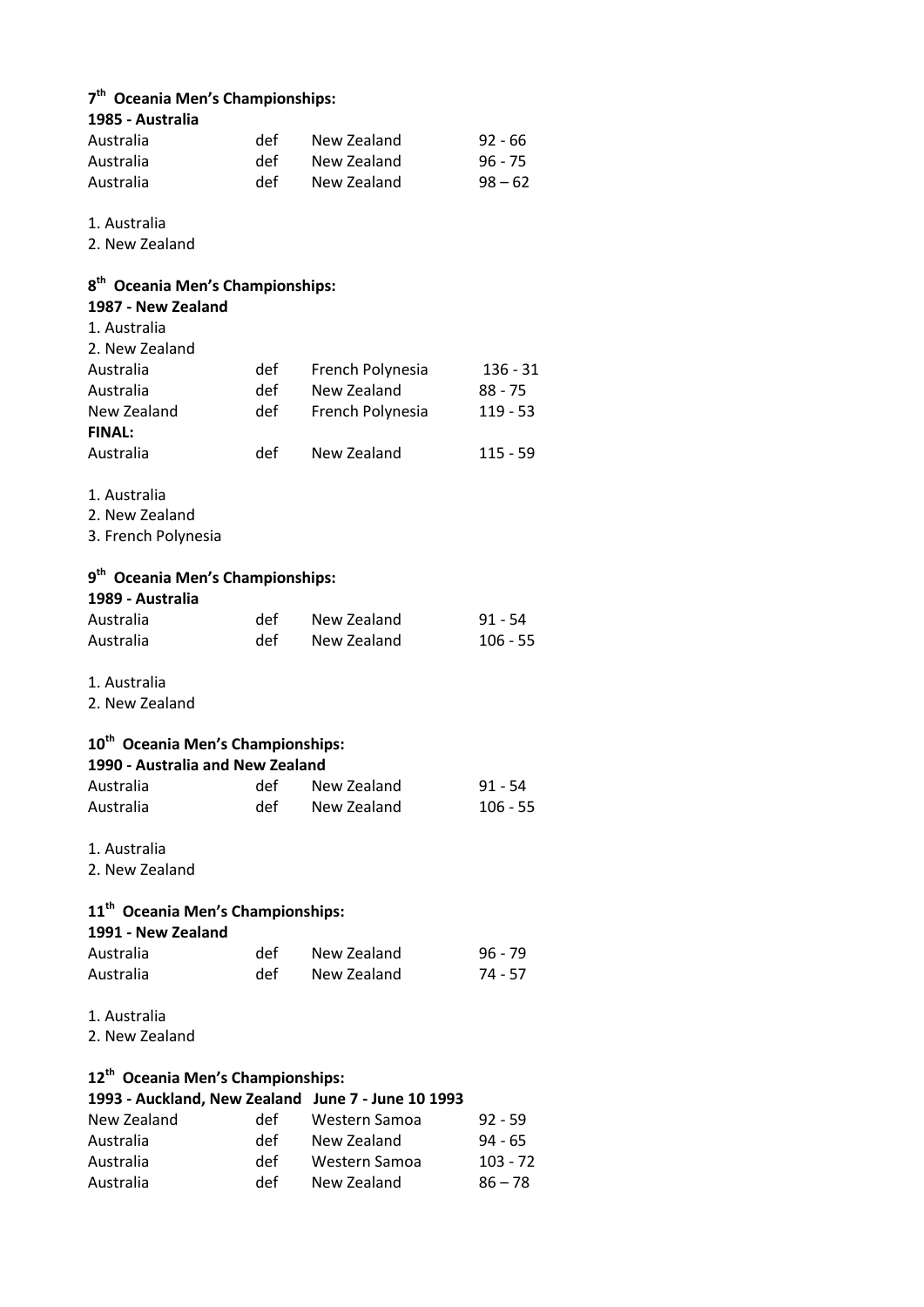1. Australia

- **Title of Document in Arial Regular 12pt**  2. New Zealand
- 3. Western Samoa

## **Title of Document in Arial Regular 12pt 13th Oceania Men's Championships:**

#### **1995 - Sutherland, Bankstown, Terrigal, Australia June 18 - June 22 1995**

| Australia   | def | American Samoa |          | 141 - 49 |
|-------------|-----|----------------|----------|----------|
| New Zealand | def | American Samoa |          | 137 - 66 |
| Australia   | def | New Zealand    | 107 - 88 |          |
| Australia   | def | New Zealand    | 102 - 62 |          |

- **Title of Document in Arial Regular 12pt**  1. Australia
- 2. New Zealand

3. American Samoa

#### **14th Oceania Men's Championships:**

#### **1997 - Wellington and Palmerston North, New Zealand June 1 - June 4 1997**

| New Zealand | det | New Caledonia 136 - 41 |  |
|-------------|-----|------------------------|--|
| Australia   | def | New Zealand 97 - 75    |  |
| Australia   | def | New Caledonia 138 - 46 |  |
| Australia   | def | New Zealand 85 - 67    |  |

- 1. Australia
- 2. New Zealand
- 3. New Caledonia

#### **15th Oceania Men's Championships:**

### **1999 – Auckland, New Zealand**

#### **October 2nd 1999**

New Zealand def Guam 125 – 43 As the host nation for the 2000 Olympics, Australia gained automatic qualification to the Olympics. The Oceania qualifier is New Zealand.

#### **16th Oceania Men's Championships**

#### **2001 – New Zealand**

| New Zealand | det  | Australia   | $85 - 78$ | Wellington |
|-------------|------|-------------|-----------|------------|
| Australia   | det. | New Zealand | $81 - 79$ | Hamilton   |
| New Zealand | def  | Australia   | 89 - 78   | Auckland   |

- 1. New Zealand
- 2. Australia

#### **17th Oceania Men's Championships: (Qualification for 2004 Athens Olympics) 2003 – Australia**

| ZUUJ – AUSLI AIIA |      |                       |           |           |
|-------------------|------|-----------------------|-----------|-----------|
| Australia         | det  | New Zealand $79-66$   |           | Bendigo   |
| Australia         | det. | New Zealand           | $90 - 76$ | Geelong   |
| Australia         | det. | New Zealand $84 - 75$ |           | Melbourne |

- 1. Australia
- 2. New Zealand

Both teams qualified to the Olympics because of New Zealand's  $4<sup>th</sup>$  place in the 2002 Men's World Championships.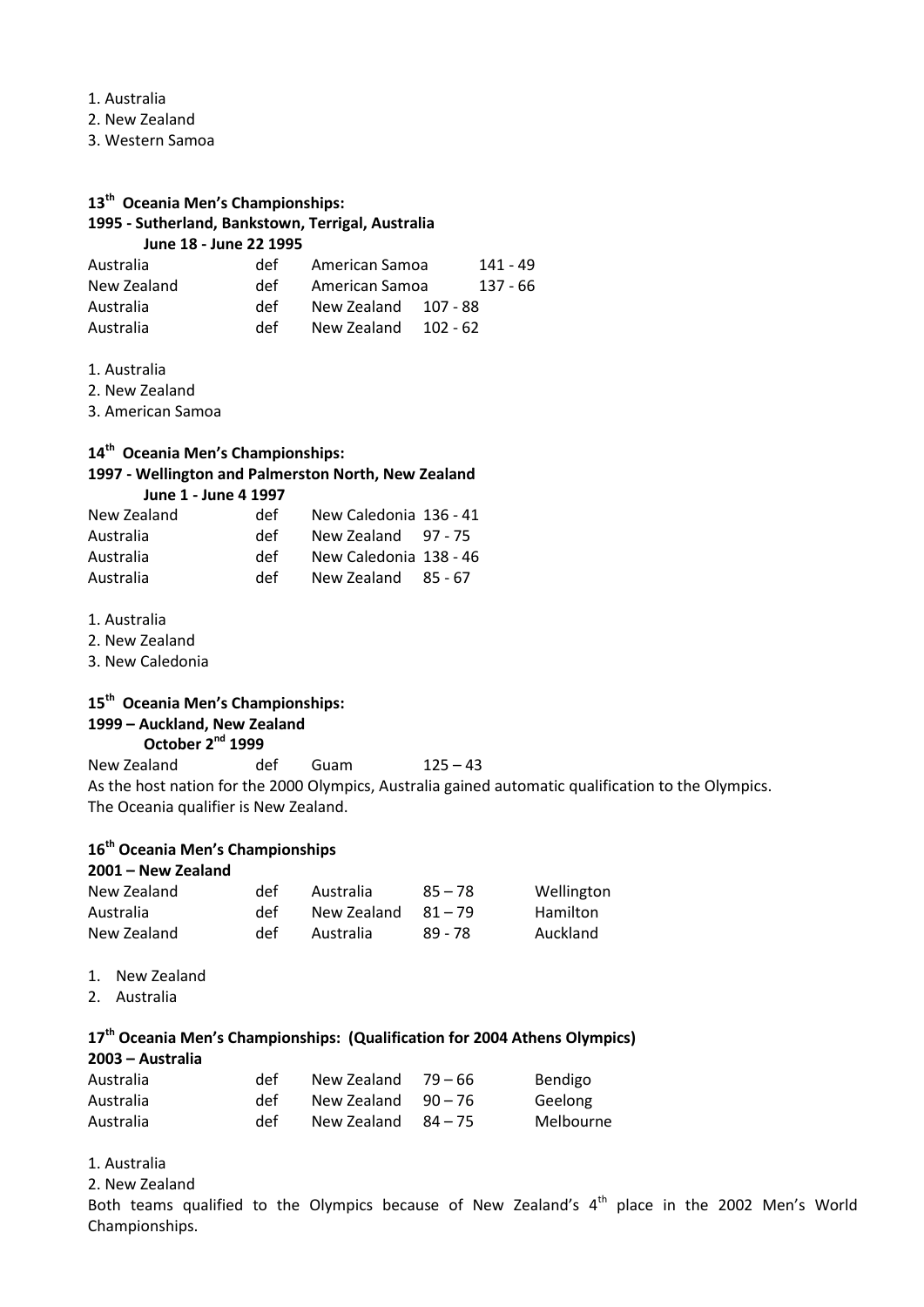### $18<sup>th</sup>$  Oceania Men's Championships: (Qualification for 2006 Men's World Championships) **2005 – New Zealand**

| Australia | det | New Zealand 82 - 69 | Waitakere        |
|-----------|-----|---------------------|------------------|
| Australia | det | New Zealand 82 - 71 | Counties Manukau |
| Australia | det | New Zealand 91 - 80 | Dunedin          |

1. Australia

2. New Zealand

#### **19th Oceania Men's Championships: (Qualification for the Beijing Olympics)**

| 2007 - Australia |      |                     |           |                 |
|------------------|------|---------------------|-----------|-----------------|
| Australia        | det. | New Zealand $79-67$ |           | Melbourne       |
| Australia        | det. | New Zealand         | - 93 - 67 | Sydney          |
| Australia        | def  | New Zealand         | 67 - 58   | <b>Brisbane</b> |

1. Australia

2. New Zealand

#### **20th Oceania Men's Championships: (Qualification for the 2010 Men's Worlds Turkey) 2009 – Sydney, Australia & Wellington, New Zealand**

This Championship was the first to be played under the 2-game format. Because FIBA have increased the number of teams in the men's World Championships, Oceania gets two positions, so both New Zealand and Australia will go through from this Championship.

| Australia   | def | New Zealand 84 - 77 |          | Sydney     |
|-------------|-----|---------------------|----------|------------|
| New Zealand | def | Australia           | 100 - 78 | Wellington |

New Zealand won the second game by more than Australia won the first game, therefore New Zealand become Oceania Champions and take the 1<sup>st</sup> Oceania spot in the 2010 Men's World Championships in Turkey.

- 1. New Zealand
- 2. Australia

#### **21st Oceania Men's Championships: (Qualification for the 2012 London Olympic Games) 2011 – Melbourne, Brisbane and Sydney, Australia**

| Australia | det | New Zealand | 91 - 78   | Melbourne       |
|-----------|-----|-------------|-----------|-----------------|
| Australia | det | New Zealand | 81 - 64   | <b>Brisbane</b> |
| Australia | det | New Zealand | $92 - 68$ | Sydney          |

1. Australia

2. New Zealand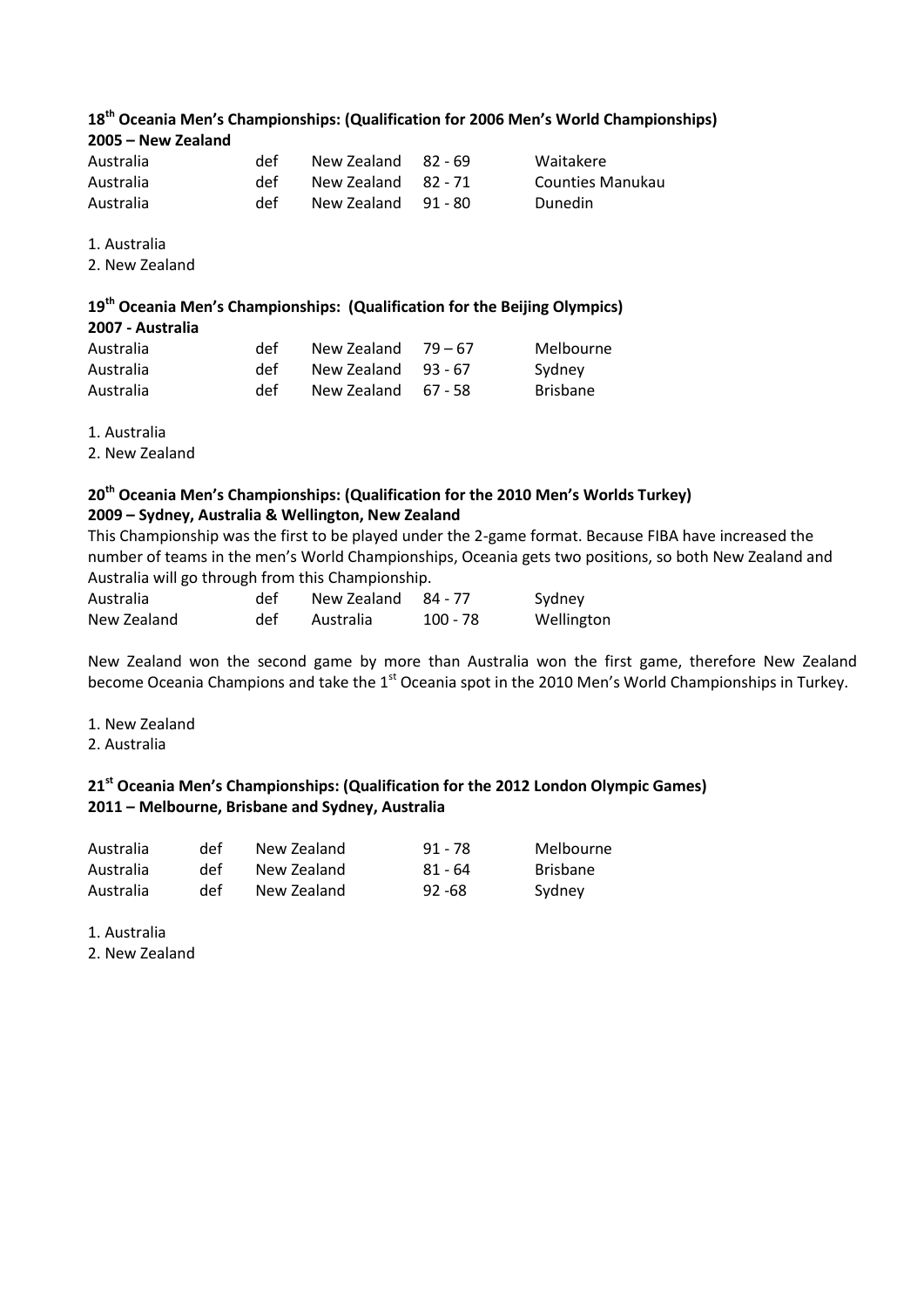## **QUALIFICATION FOR MEN 23 YEARS AND UNDER**

## **Renamed Young Men**

## **Now called U21 Men**

## **NO LONGER PLAYED**

 $1<sup>st</sup>$  Oceania Young Men<sup>'</sup>s Qualification Series: **1992:** No qualification series held. Australia represented Oceania.

#### **2 nd Oceania Young Men's Qualification Series:**

**1996 - New Zealand** (FIBA Qualification Series only. Australia as the host for the 1994 Women's Championship did not compete)

| New Zealand | def | Western Samoa 132 - 31 |
|-------------|-----|------------------------|
| New Zealand | def | Western Samoa 148 - 45 |
| New Zealand | def | Western Samoa 116 - 63 |

1. New Zealand

2. Western Samoa

Australia also qualified as the Host Nation.

## **3 rd Oceania Young Men's Qualification Series:**

**2000 – New Zealand, Wellington** 

25<sup>th</sup>-27<sup>th</sup> August 2000

| Australia 88 (45) | def. | New Zealand | 56 (27) |
|-------------------|------|-------------|---------|
| Australia 95 (37) | def. | New Zealand | 63 (34) |
| Australia 87 (48) | def. | New Zealand | 76 (34) |

Australia qualify to represent the Oceania zone in the 3<sup>rd</sup> World Basketball Championships for Young Men to be played in Saitama, Japan, August 2001.

### **4 th Oceania U21 Men's Qualification Series:**

**2004 – Terrigal, NSW, Australia** 

30<sup>th</sup>-31st July 2004

| Australia 102 (50) | def. | New Zealand |             | 44 (22) |         |
|--------------------|------|-------------|-------------|---------|---------|
| Australia 84 (48)  |      | def.        | New Zealand |         | 54 (29) |

Australia qualify to represent the Oceania zone in the  $4<sup>th</sup>$  World Basketball Championships for Young Men to be played in Argentina, August 2005.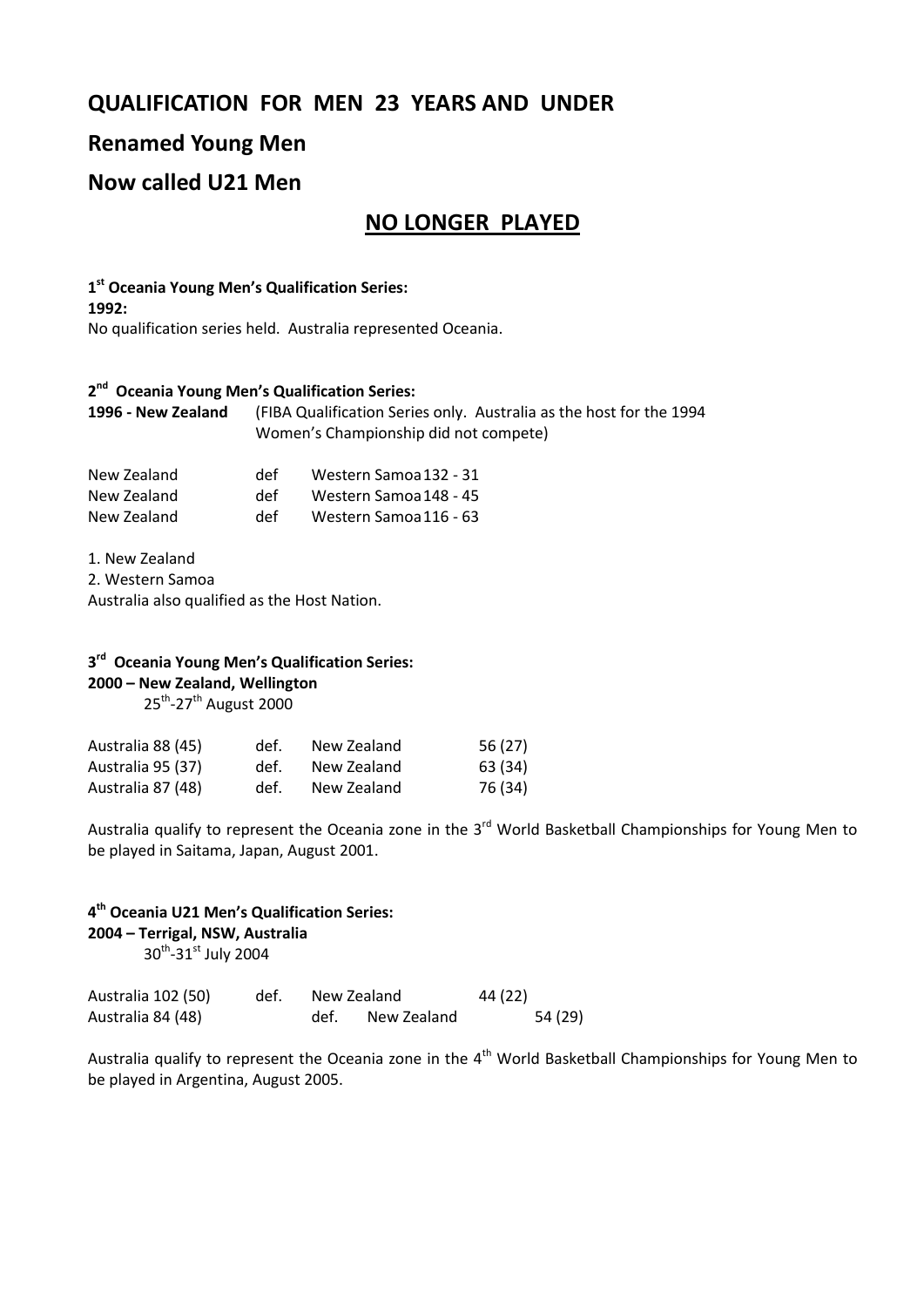## **OCEANIA JUNIOR MENS CHAMPIONSHIPS and QUALIFICATION SERIES**

## **Now called Under 19 Championships**

| 1st Oceania Junior Men's Championships:<br>1982 - Australia                                    |      |                 |            |
|------------------------------------------------------------------------------------------------|------|-----------------|------------|
| Australia                                                                                      | def  | New Zealand     | $76 - 52$  |
| Australia                                                                                      | def  | New Zealand     | $64 - 54$  |
| Australia                                                                                      | def  | New Zealand     |            |
|                                                                                                |      |                 | $78 - 51$  |
| 2 <sup>nd</sup> Oceania Junior Men's Championships:<br>1986 - New Zealand                      |      |                 |            |
| New Zealand                                                                                    | def  | American Samoa  | $106 - 79$ |
| Australia                                                                                      | def  | New Zealand     | $83 - 70$  |
| Australia                                                                                      | def  | American Samoa  | $113 - 64$ |
|                                                                                                |      |                 |            |
| <b>FINAL</b>                                                                                   |      |                 |            |
| Australia                                                                                      | def  | New Zealand     | $83 - 54$  |
| 1. Australia<br>2. New Zealand<br>3. American Samoa                                            |      |                 |            |
| 3 <sup>rd</sup> Oceania Junior Men's Championships:<br>1990 - Australia                        |      |                 |            |
| Australia                                                                                      | def  | New Zealand     | $130 - 46$ |
| Australia                                                                                      | def  | New Zealand     | $121 - 39$ |
| 4 <sup>th</sup> Oceania Junior Men's Championships:<br>1994 - Australia                        |      |                 |            |
| Australia                                                                                      | def  | New Zealand     | $96 - 45$  |
| Australia                                                                                      | def  | New Zealand     | $105 - 56$ |
| 5 <sup>th</sup> Oceania Junior Men's Championships:                                            |      |                 |            |
| 1997 - New Zealand                                                                             |      |                 |            |
| New Zealand                                                                                    | def  | New Caledonia   | $136 - 41$ |
| Australia                                                                                      | def  | New Zealand     | $97 - 75$  |
| Australia                                                                                      | def  | New Caledonia   | $138 - 46$ |
| Australia                                                                                      | def  | New Zealand     | $85 - 67$  |
| 6 <sup>th</sup> Oceania Junior Men's Championships:<br>2002 - Australia                        |      |                 |            |
| Australia                                                                                      | def  | New Zealand     | $99 - 64$  |
| Australia                                                                                      | def  | New Zealand     | $112 - 50$ |
| 7 <sup>th</sup> Oceania Junior Men's Championships:<br>2006 - Australia - Shoalhaven           |      |                 |            |
| Australia                                                                                      |      | def New Zealand | $96 - 66$  |
| Australia                                                                                      |      | def New Zealand | $106 - 84$ |
| Australia                                                                                      |      | def New Zealand | $94 - 75$  |
| 8 <sup>th</sup> Oceania Under 19 Men's Qualification Series:<br>2008 - Adelaide, SA, Australia |      |                 |            |
| $1st - 3rd$ August 2009                                                                        |      |                 |            |
|                                                                                                | def. |                 |            |
| Australia                                                                                      |      | New Zealand     | $94 - 67$  |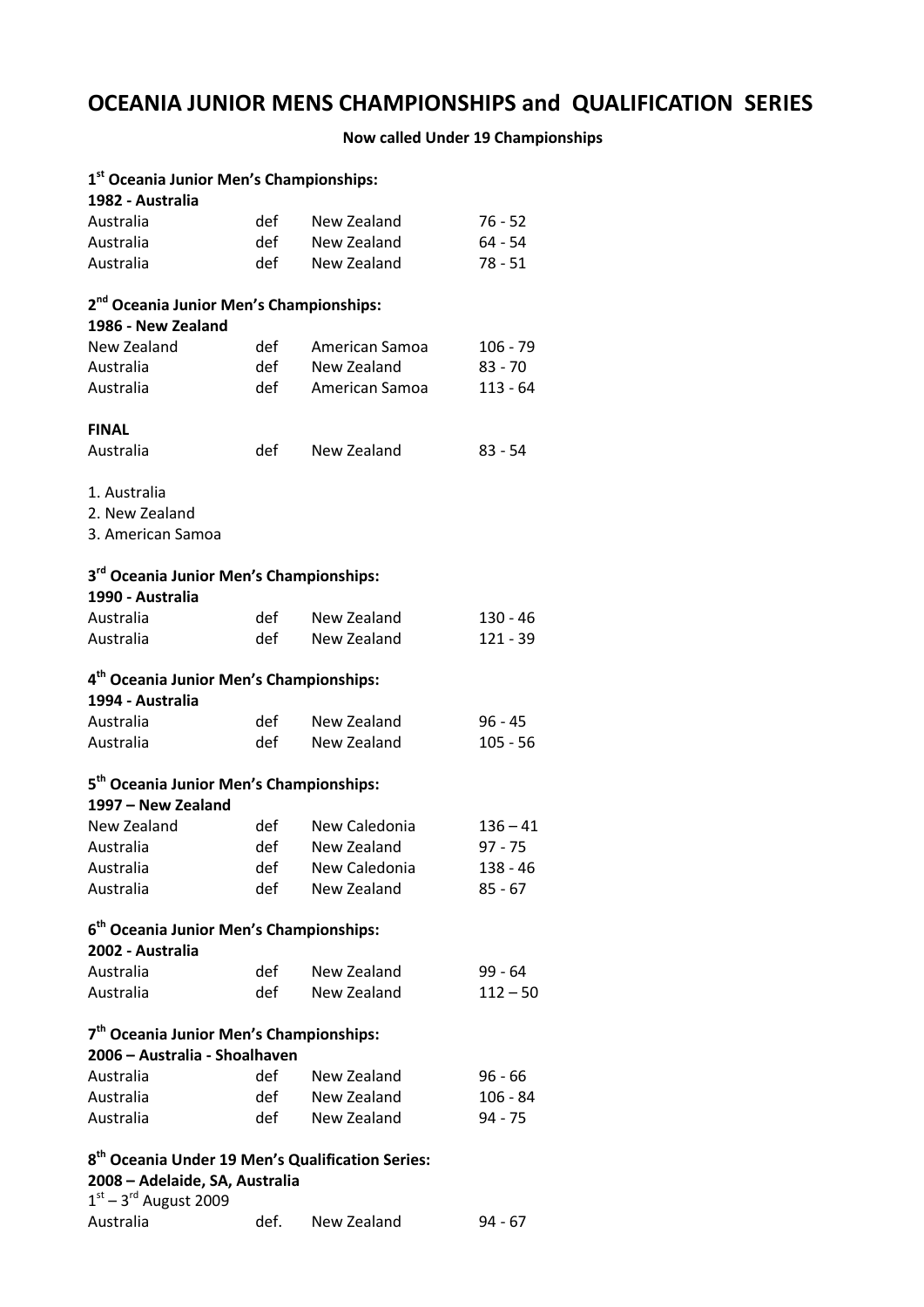| Australia | def. New Zealand | $86 - 71$ |
|-----------|------------------|-----------|
| Australia | def. New Zealand | $81 - 60$ |

be played in New Zealand in 2009. New Zealand participates as the host nation.<br>**Lage** *s* Australia qualify to represent the Oceania zone in the World Basketball Under 19 Championships for Men to

#### **9 th Oceania Under 19 Men's Qualification Series:**

### **2010 – Palmerston North, New Zealand**

| $17-19^{th}$ September 2010 |      |             |            |  |  |  |
|-----------------------------|------|-------------|------------|--|--|--|
| Australia                   | def. | New Zealand | $109 - 82$ |  |  |  |
| Australia                   | def. | New Zealand | 107 - 51   |  |  |  |
| Australia                   | def. | New Zealand | 94 - 46    |  |  |  |

Australia qualify to represent the Oceania zone in the World Basketball Under 19 Championships for Men to be played in France in 2011.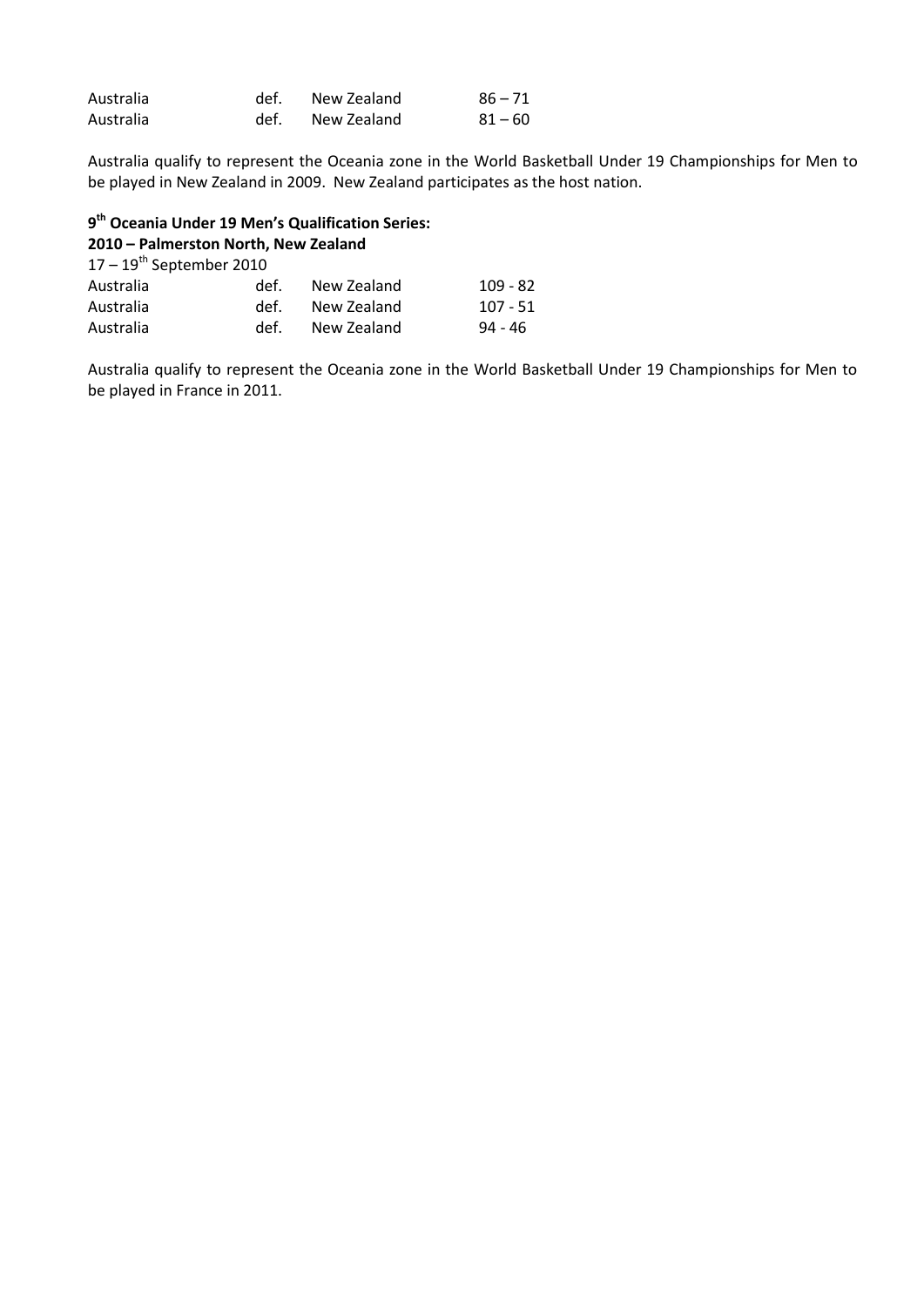## **OCEANIA QUALIFICATION FOR Under 17 MEN**

**1 st Oceania Under 17 Men's Qualification Series:**

**2009 – Brisbane, Australia** 

| $20^{th} - 22^{nd}$ August 2009 |      |             |           |  |  |
|---------------------------------|------|-------------|-----------|--|--|
| Australia                       | def. | New Zealand | 74 - 45   |  |  |
| New Zealand                     | def  | Australia   | 69 - 67   |  |  |
| Australia                       | def. | New Zealand | $65 - 55$ |  |  |

Australia qualifies for the 1<sup>st</sup> Under 17 Men's World Championships in Germany 2<sup>nd</sup> – 11<sup>th</sup> July 2010

#### **Title of Document in Arial Regular 12pt 2 nd Oceania Under 17 Men's Qualification Series:**

#### **2011 – Canberra, Australia**

 $22<sup>nd</sup> - 24<sup>th</sup>$  September 2011

| Australia | def. | New Zealand 87 - 51 |  |
|-----------|------|---------------------|--|
| Australia | def. | New Zealand 86 - 48 |  |
| Australia | def. | New Zealand 71 - 48 |  |

Australia qualifies for the 2<sup>nd</sup> Under 17 Men's World Championships in Lithuania 2012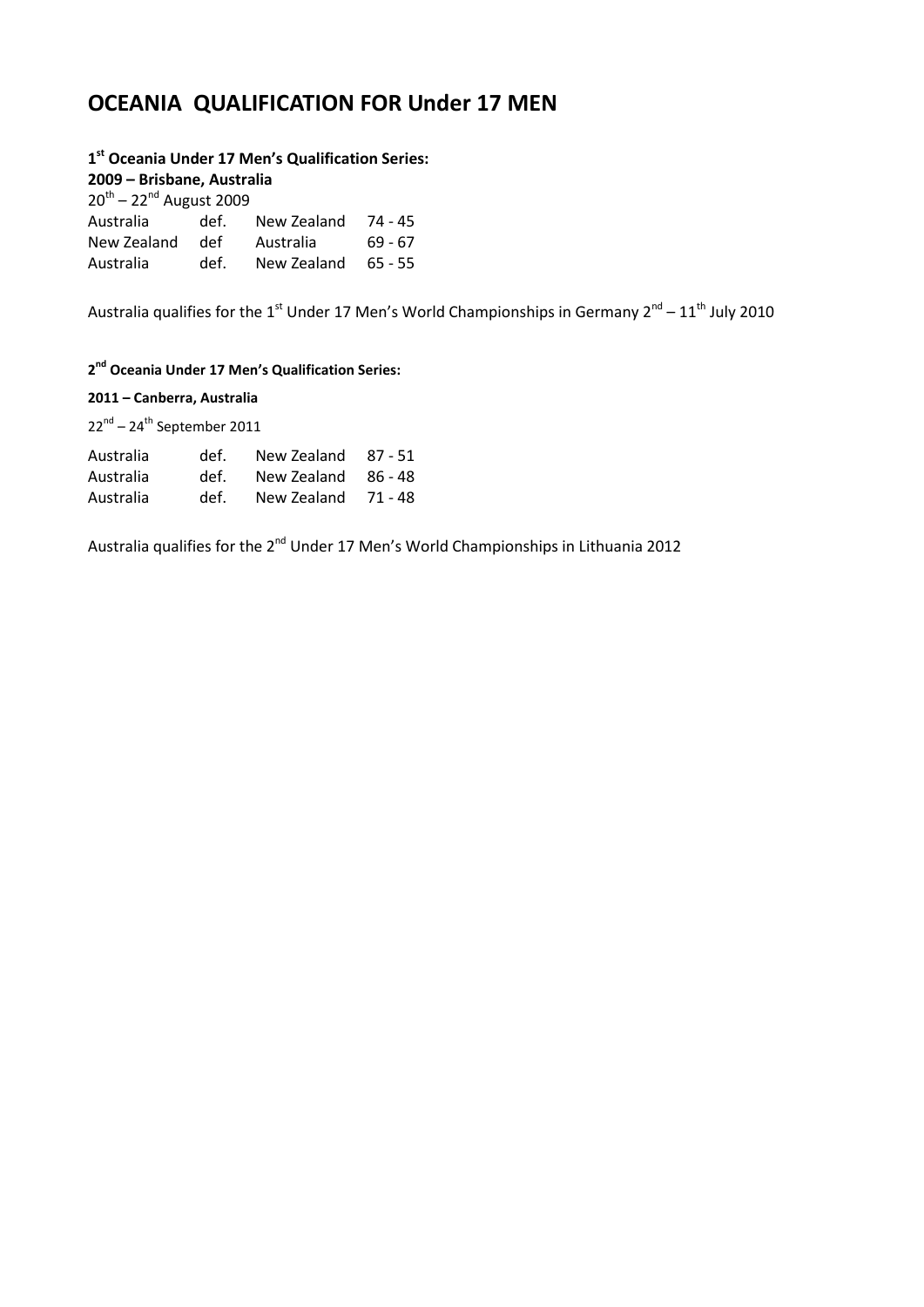## *OCEANIA WOMEN'S CHAMPIONSHIPS and QUALIFICATION SERIES*

| 1 <sup>st</sup> Oceania Women's Championships:<br>1974 - Australia   |     |             |            |
|----------------------------------------------------------------------|-----|-------------|------------|
| Australia                                                            | def | New Zealand | $69 - 42$  |
| Australia                                                            | def | New Zealand | $72 - 44$  |
| Australia                                                            | def | New Zealand | $75 - 55$  |
| 1. Australia<br>2. New Zealand                                       |     |             |            |
| 2 <sup>nd</sup> Oceania Women's Championships:<br>1978 - New Zealand |     |             |            |
| Australia                                                            | def | New Zealand | $68 - 37$  |
| Australia                                                            | def | New Zealand | $63 - 33$  |
| Australia                                                            | def | New Zealand | $89 - 32$  |
| 1. Australia<br>2. New Zealand                                       |     |             |            |
| 3 <sup>rd</sup> Oceania Women's Championships:<br>1982 - Australia   |     |             |            |
| Australia                                                            | def | New Zealand | $66 - 46$  |
| Australia                                                            | def | New Zealand | $64 - 32$  |
| Australia                                                            | def | New Zealand | $85 - 55$  |
| 1. Australia<br>2. New Zealand                                       |     |             |            |
| 4 <sup>th</sup> Oceania Women's Championships:<br>1985 - Australia   |     |             |            |
| Australia                                                            | def | New Zealand | $63 - 36$  |
| Australia                                                            | def | New Zealand | $62 - 43$  |
| 1. Australia<br>2. New Zealand                                       |     |             |            |
| 5 <sup>th</sup> Oceania Women's Championships:<br>1989 - New Zealand |     |             |            |
| August 25 - 30 1989                                                  |     |             |            |
| Australia                                                            | def | New Zealand | $93 - 45$  |
| Australia                                                            | def | New Zealand | 107 - 59   |
| Australia                                                            | def | New Zealand | $80 - 38$  |
| 1. Australia<br>2. New Zealand                                       |     |             |            |
| 6 <sup>th</sup> Oceania Women's Championships:                       |     |             |            |
| 1990 - Australia and New Zealand                                     |     |             |            |
| August 28 - September 3rd 1990                                       |     |             |            |
| Australia                                                            | def | New Zealand | 93 - 45    |
| Australia                                                            | def | New Zealand | $107 - 59$ |

Australia def New Zealand 80 - 38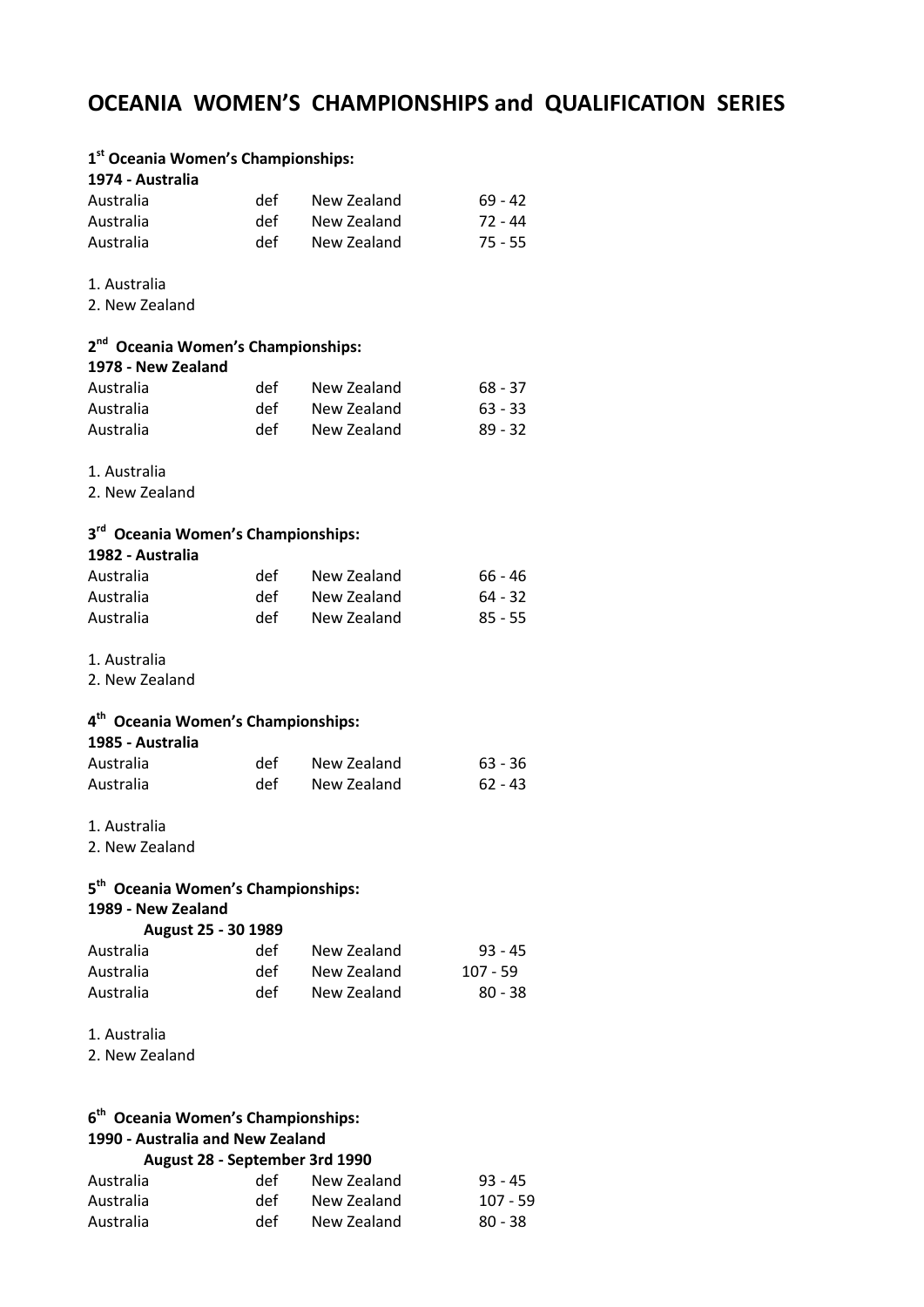**Title of Document in Arial Regular 12pt**  2. New Zealand 1. Australia

#### **Title of Documental Regular Regular Constraints**, the competent of the **June 7 - June 10 1993** 1994 Women's Championship, did not compete) **1993 - Auckland, New Zealand** (FIBA Qualification series only. Australia, as the host for the

| New Zealand | def | Western Samoa | $120 - 56$ |
|-------------|-----|---------------|------------|
| New Zealand | def | Western Samoa | 106 - 61   |
| New Zealand | def | Western Samoa | 120 - 58   |

1. New Zealand

2. Western Samoa

#### **7 th Oceania Women's Championships: 1995 - Sutherland, Bankstown, Terrigal, Australia June 18 - June 22 1995**

| Australia | def | New Zealand | 89 - 44 |
|-----------|-----|-------------|---------|
| Australia | def | New Zealand | 79 - 45 |

1. Australia

2. New Zealand

#### **8 th Oceania Women's Championships: 1997 - Wellington & Palmerston North, New Zealand June 1 - June 4 1997**

| New Zealand | def | New Caledonia | 124 - 21   |
|-------------|-----|---------------|------------|
| Australia   | def | New Zealand   | $108 - 56$ |
| Australia   | def | New Caledonia | 140 - 23   |
| Australia   | def | New Zealand   | $99 - 61$  |

1. Australia

2. New Zealand

3. New Caledonia

## **9 th Oceania Women's Championships: (Qualification for Sydney Olympics)**

#### **1999 – Auckland, New Zealand**

As the host nation for the 2000 Olympics, Australia gained automatic qualification to the Olympics. The withdrawal of American Samoa meant that New Zealand won the competition through default. The Oceania qualifier will be New Zealand. No Oceania Championships held.

#### **10th Oceania Women's Championships: (Qualification for World Championships)**

| 2001 - New Zealand |     |             |           |              |
|--------------------|-----|-------------|-----------|--------------|
| Australia          | det | New Zealand | $97 - 61$ | Invercargill |
| Australia          | det | New Zealand | $97 - 61$ | Christchurch |

1. Australia

2. New Zealand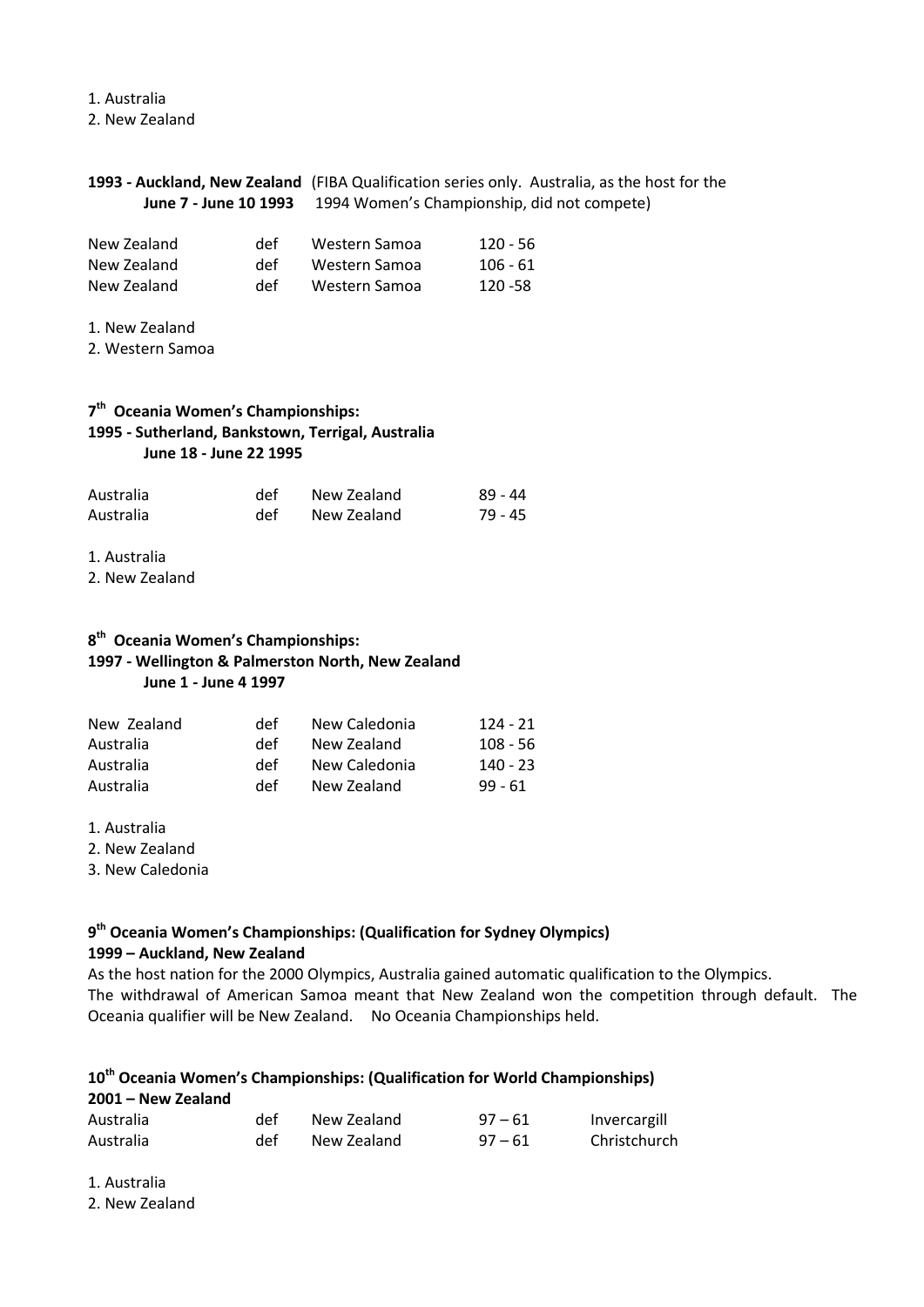| 11 <sup>th</sup> Oceania Women's Championships: (Qualification for Athens Olympic Games)<br>2003 - Australia                                                                    |     |                                                                                         |            |                         |  |
|---------------------------------------------------------------------------------------------------------------------------------------------------------------------------------|-----|-----------------------------------------------------------------------------------------|------------|-------------------------|--|
| Australia                                                                                                                                                                       | def | New Zealand                                                                             | $69 - 55$  | Launceston              |  |
| Australia                                                                                                                                                                       | def | New Zealand                                                                             | $84 - 61$  | Launceston              |  |
| 1. Australia                                                                                                                                                                    |     |                                                                                         |            |                         |  |
| 2. New Zealand                                                                                                                                                                  |     |                                                                                         |            |                         |  |
| 2005 - New Zealand                                                                                                                                                              |     | 12 <sup>th</sup> Oceania Women's Championships: (Qualification for World Championships) |            |                         |  |
| Australia                                                                                                                                                                       | def | New Zealand                                                                             | $77 - 51$  | <b>Palmerston North</b> |  |
| Australia                                                                                                                                                                       | def | New Zealand                                                                             | $75 - 67$  | Napier                  |  |
| Australia                                                                                                                                                                       | def | New Zealand                                                                             | $67 - 38$  | Waikato                 |  |
| 1. Australia                                                                                                                                                                    |     |                                                                                         |            |                         |  |
| 2. New Zealand                                                                                                                                                                  |     |                                                                                         |            |                         |  |
| 13 <sup>th</sup> Oceania Women's Championships: (Qualification for Beijing Olympic Games)                                                                                       |     |                                                                                         |            |                         |  |
| 2007 - New Zealand                                                                                                                                                              |     |                                                                                         |            |                         |  |
| Australia                                                                                                                                                                       | def | New Zealand                                                                             | $78 - 46$  | Dunedin                 |  |
| Australia                                                                                                                                                                       | def | Fiji                                                                                    | $136 - 32$ | Dunedin                 |  |
| New Zealand                                                                                                                                                                     | def | Fiji                                                                                    | $118 - 31$ | Dunedin                 |  |
| <b>FINAL:</b>                                                                                                                                                                   |     |                                                                                         |            |                         |  |
| Australia                                                                                                                                                                       | def | New Zealand                                                                             | $87 - 46$  | Dunedin                 |  |
| 1. Australia<br>2. New Zealand                                                                                                                                                  |     |                                                                                         |            |                         |  |
| 14 <sup>th</sup> Oceania Women's Championships: (Qualification for World Championships, Czech Republic)<br>2009 - Porirua, NZ & Canberra, Australia                             |     |                                                                                         |            |                         |  |
| This Championship was the first to be played under the new, 2-game format. Only 1 spot is available to<br>Oceania at the Women's World Championship, Australia takes that spot. |     |                                                                                         |            |                         |  |
| Australia                                                                                                                                                                       | def | New Zealand                                                                             | $98 - 48$  | Porirua                 |  |
| Australia                                                                                                                                                                       | def | New Zealand                                                                             | $97 - 57$  | Canberra                |  |
| 1. Australia<br>2. New Zealand                                                                                                                                                  |     |                                                                                         |            |                         |  |
|                                                                                                                                                                                 |     | 15 <sup>th</sup> Oceania Women's Championships: (Qualification for London Olympics)     |            |                         |  |
| 2011 - Melbourne, Brisbane, Sydney, Australia                                                                                                                                   |     |                                                                                         |            |                         |  |
| Australia                                                                                                                                                                       | def | New Zealand                                                                             | $77 - 64$  | Melbourne               |  |

Australia def New Zealand 92 – 73 Brisbane Australia and def New Zealand 82 – 57 Sydney

1. Australia

2. New Zealand

Australia qualifies for the London Olympics, and New Zealand qualifies for the Olympic Qualification Tournament, gaining a second chance to qualify for the Olympic Games.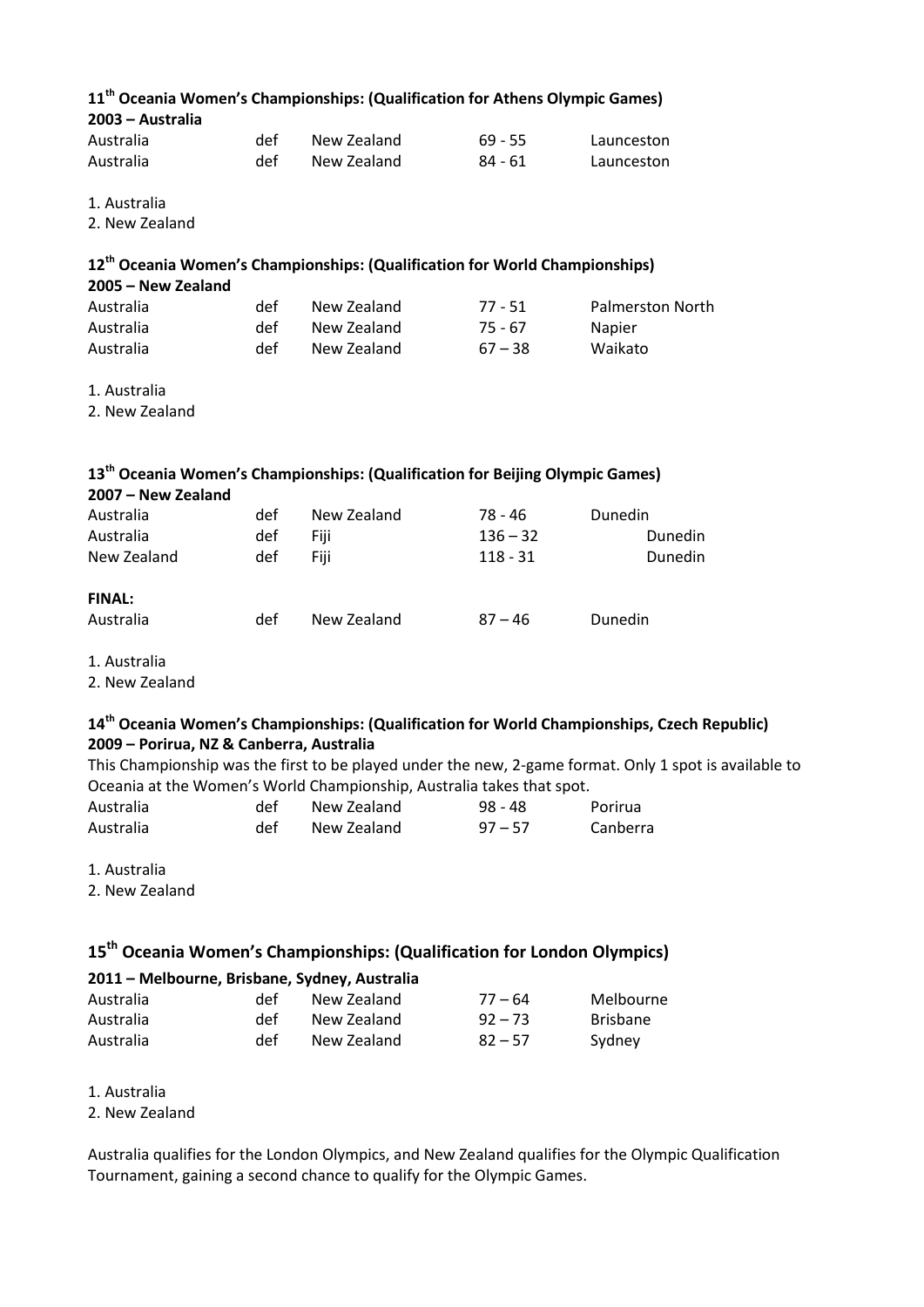## *OCEANIA QUALIFICATION FOR JUNIOR WOMEN*

## **Now called the U/19 Championships**

#### **Oceania Qualification for Junior Women:**

**Title of Document in Arial Regular 12pt**  25th -27th August 2000 **1 st Oceania Junior Women's Qualification Series: 2000 – New Zealand, Wellington**  Australia 104 (56) def. New Zealand 28 (16) Australia 128 (66) def. New Zealand 19 (15) Australia 101 (56) def. New Zealand 19 (3)

Australia qualify to represent the Oceania zone in the 5<sup>th</sup> World Basketball Championship for Junior Women to be played in Brno Czech Republic, July 2001.

#### **2 nd Oceania Junior Women's Qualification Series:**

| 2004 - Broadmeadows, Australia |      |                          |  |  |
|--------------------------------|------|--------------------------|--|--|
| Australia                      |      | def. New Zealand 70 - 41 |  |  |
| Australia                      | def. | New Zealand 98 - 46      |  |  |

#### **3 rd Oceania Junior Women's Qualification Series: 2006 – Shoalhaven, Australia**

| def. |                                                                   |
|------|-------------------------------------------------------------------|
| def. |                                                                   |
| def. |                                                                   |
|      | New Zealand 84 - 34<br>New Zealand 88 - 36<br>New Zealand 88 - 34 |

Australia qualify to represent the Oceania zone in the World Basketball Championship for Junior Women.

#### **4 th Oceania Junior Women's Qualification Series:**

| 2008 – Adelaide, Australia |     |           |
|----------------------------|-----|-----------|
| $A - 1 = 1$                | ہ د | 1.1.1.77. |

| Australia | def | New Zealand 71 - 43 |  |
|-----------|-----|---------------------|--|
| Australia | def | New Zealand 78 - 51 |  |
| Australia | def | New Zealand 82 - 46 |  |

Australia qualify to represent the Oceania zone in the World Basketball Championship for Junior Women to be played in Thailand in 2009.

### **5 th Oceania Under 19 Championship Qualification Series:**

#### **2010 – Palmerston North, New Zealand**

| $17^{\text{th}} - 19^{\text{th}}$ September 2010 |     |             |           |  |
|--------------------------------------------------|-----|-------------|-----------|--|
| Australia                                        | def | New Zealand | 76 - 58   |  |
| Australia                                        | def | New Zealand | 79 - 66   |  |
| Australia                                        | def | New Zealand | $80 - 64$ |  |

Australia qualifies to represent the Oceania zone in the U/19 World Championships in Czech Republic 2011